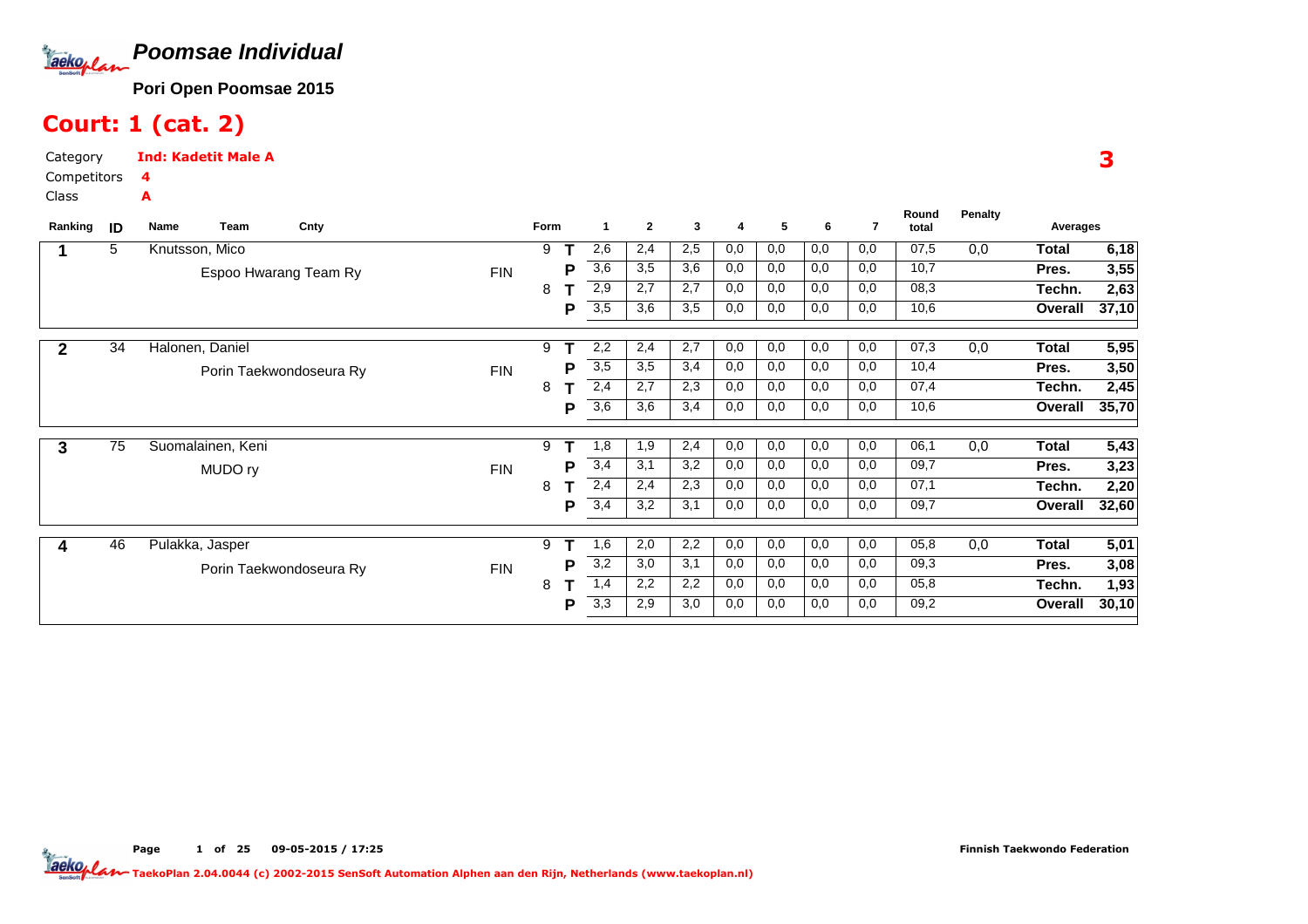

### Court: 1 (cat. 3)

A

Page

CategoryInd: Kadetit Female A

 Competitors3

Class

| Ranking | ID | Name               | Team               | Cnty                        |            | Form |   | $\mathbf{1}$ | $\overline{2}$ | 3   | 4   | 5   | 6   |     | Round<br>total | Penalty | Averages |       |
|---------|----|--------------------|--------------------|-----------------------------|------------|------|---|--------------|----------------|-----|-----|-----|-----|-----|----------------|---------|----------|-------|
|         | 76 | Suomalainen, Naam  |                    |                             |            | 9    |   | 2,7          | 2,8            | 2,8 | 2,0 | 2,6 | 0,0 | 0,0 | 12,9           | 0,0     | Total    | 6,23  |
|         |    |                    | MUDO ry            |                             | <b>FIN</b> |      | Р | 3,6          | 3,7            | 3,3 | 3,4 | 3,5 | 0,0 | 0,0 | 17,5           |         | Pres.    | 3,50  |
|         |    |                    |                    |                             |            | 8    |   | 2,7          | 3,0            | 3,0 | 2,3 | 2,6 | 0,0 | 0,0 | 13,6           |         | Techn.   | 2,73  |
|         |    |                    |                    |                             |            |      | Р | 3,5          | 3,6            | 3,4 | 3,5 | 3,5 | 0,0 | 0,0 | 17,5           |         | Overall  | 61,50 |
|         |    |                    |                    |                             |            |      |   |              |                |     |     |     |     |     |                |         |          |       |
|         | 4  | Tammila, Ida       |                    |                             |            | 9    |   | 2,1          | 1,9            | 2,6 | 1,8 | 1,8 | 0,0 | 0,0 | 10,2           | 0,0     | Total    | 5,22  |
|         |    |                    | Budokwai Taekwondo |                             | <b>FIN</b> |      | P | 3,2          | 3,0            | 3,0 | 3,2 | 3,2 | 0,0 | 0,0 | 15,6           |         | Pres.    | 3,12  |
|         |    |                    |                    |                             |            | 8    |   | 2,2          | 2,4            | 2,7 | 1,7 | 2,2 | 0,0 | 0,0 | 11,2           |         | Techn.   | 2,10  |
|         |    |                    |                    |                             |            |      | P | 3,1          | 3,2            | 3,0 | 3,0 | 3,2 | 0,0 | 0,0 | 15,5           |         | Overall  | 52,50 |
|         |    |                    |                    |                             |            |      |   |              |                |     |     |     |     |     |                |         |          |       |
| 3       | 81 | Nordenswan, Emilia |                    |                             |            | 0    |   | 2,0          | 1,8            | 2,4 | 1,4 | 2,1 | 0,0 | 0,0 | 09,7           | 0,0     | Total    | 5,16  |
|         |    |                    |                    | Helsingin Taekwondoseura ry | <b>FIN</b> |      | Р | 3,1          | 3,1            | 2,9 | 3,2 | 3,1 | 0,0 | 0,0 | 15,4           |         | Pres.    | 3,08  |
|         |    |                    |                    |                             |            | 0    |   | 1,9          | 2,2            | 2,6 | 2,0 | 2,4 | 0,0 | 0,0 | 11,1           |         | Techn.   | 2,08  |
|         |    |                    |                    |                             |            |      | Р | 3,0          | 3,2            | 3,0 | 3,0 | 3,2 | 0,0 | 0,0 | 15,4           |         | Overall  | 51,60 |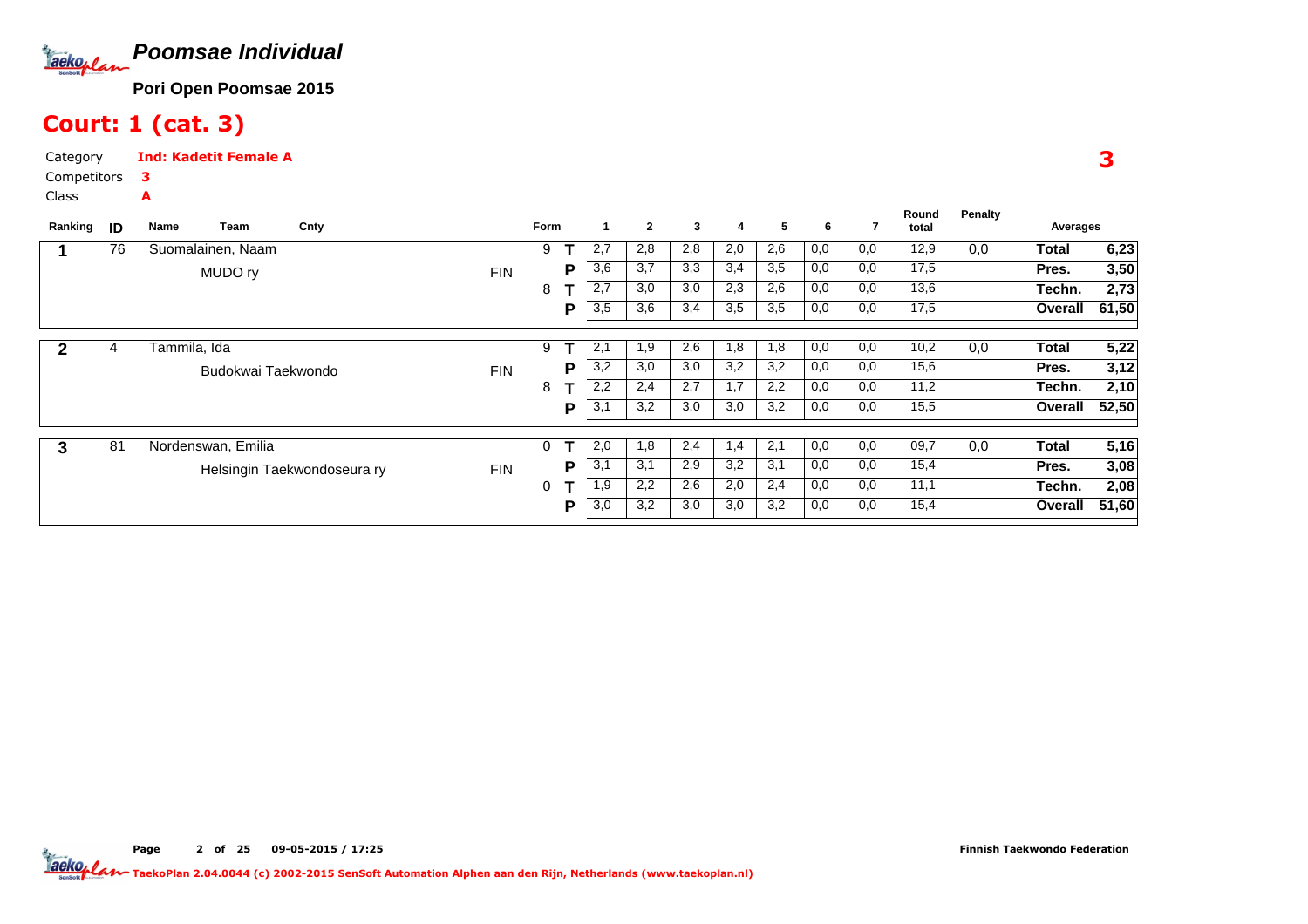

### Court: 1 (cat. 4)

| Category<br>Competitors |    | а                | <b>Ind: Juniorit Male A</b> |                     |            |             |   |     |              |     |     |     |     |     |                |         |          |       |
|-------------------------|----|------------------|-----------------------------|---------------------|------------|-------------|---|-----|--------------|-----|-----|-----|-----|-----|----------------|---------|----------|-------|
| Class<br>Ranking        | ID | A<br>Name        | Team                        | Cnty                |            | <b>Form</b> |   |     | $\mathbf{2}$ | 3   | 4   | 5.  | 6   |     | Round<br>total | Penalty | Averages |       |
|                         | 53 | Klytseroff, Niko |                             |                     |            | 10          |   | 0,1 | 1,8          | 1,7 | 0,0 | 0,0 | 0,0 | 0,0 | 03,6           | 0,0     | Total    | 5,18  |
|                         |    |                  |                             | Rauman Taekwondo Ry | <b>FIN</b> |             | P | 3,2 | 3,3          | 3,0 | 0,0 | 0,0 | 0,0 | 0,0 | 09,5           |         | Pres.    | 3,33  |
|                         |    |                  |                             |                     |            | 4           |   | 2,3 | 2,5          | 2,7 | 0,0 | 0,0 | 0,0 | 0,0 | 07,5           |         | Techn.   | 85. ا |
|                         |    |                  |                             |                     |            |             | Þ | 3,5 | 3,5          | 3,5 | 0,0 | 0,0 | 0,0 | 0,0 | 10,5           |         | Overall  | 31,10 |
|                         |    |                  |                             |                     |            |             |   |     |              |     |     |     |     |     |                |         |          |       |

Pagee 3 of <sup>25</sup> 09-05-2015 / 17:25 TaekoPlan 2.04.0044 (c) 2002-2015 SenSoft Automation Alphen aan den Rijn, Netherlands (www.taekoplan.nl)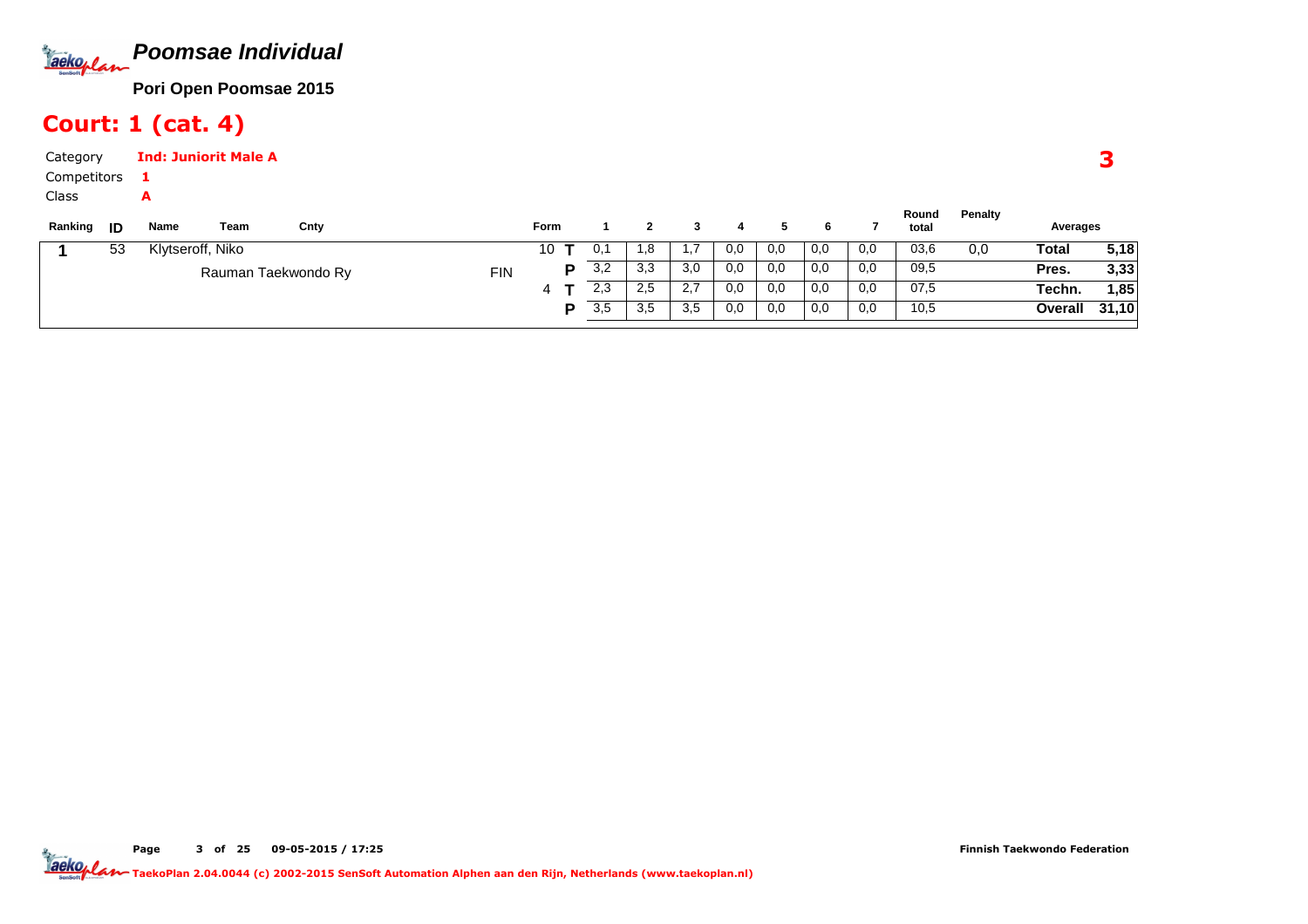

### Court: 1 (cat. 5)

A

Page

CategoryInd: Juniorit Female A

 Competitors2

Class

| Ranking | ID | Name            | Team | Cnty                           |            | <b>Form</b> |   |      | $\mathbf{2}$ | 3   | 4   | 5   | 6   |     | Round<br>total | Penalty | Averages |       |
|---------|----|-----------------|------|--------------------------------|------------|-------------|---|------|--------------|-----|-----|-----|-----|-----|----------------|---------|----------|-------|
|         | 71 | Säynäjoki, Nea  |      |                                |            | 10          |   | 2,3  | 2,5          | 2,8 | 0,0 | 0,0 | 0,0 | 0,0 | 07,6           | 0,0     | Total    | 6,57  |
|         |    |                 |      | Tampereen Kumgang Taekwondo Ry | <b>FIN</b> |             | Р | 3,7  | 3,8          | 3,7 | 0,0 | 0,0 | 0,0 | 0,0 | 11,2           |         | Pres.    | 3,80  |
|         |    |                 |      |                                |            | 4           |   | 2,9  | 3,1          | 3,0 | 0,0 | 0,0 | 0,0 | 0,0 | 09,0           |         | Techn.   | 2,77  |
|         |    |                 |      |                                |            |             | D | 3,8  | 3,9          | 3,9 | 0,0 | 0,0 | 0,0 | 0,0 | 11,6           |         | Overall  | 39,40 |
|         |    | Knutsson, Milla |      |                                |            | 10          | т | 8, ا | 1,9          | 2,4 | 0,0 | 0,0 | 0.0 | 0,0 | 06,1           | 0,0     | Total    | 5,70  |
|         |    |                 |      | Espoo Hwarang Team Ry          | <b>FIN</b> |             | p | 3,3  | 3,3          | 3,3 | 0,0 | 0,0 | 0,0 | 0,0 | 09,9           |         | Pres.    | 3,35  |
|         |    |                 |      |                                |            | 4           |   | 2,9  | 2,6          | 2,5 | 0,0 | 0,0 | 0,0 | 0,0 | 08,0           |         | Techn.   | 2,35  |
|         |    |                 |      |                                |            |             | P | 3,4  | 3,4          | 3,4 | 0,0 | 0,0 | 0,0 | 0,0 | 10,2           |         | Overall  | 34,20 |
|         |    |                 |      |                                |            |             |   |      |              |     |     |     |     |     |                |         |          |       |

of <sup>25</sup> 09-05-2015 / 17:25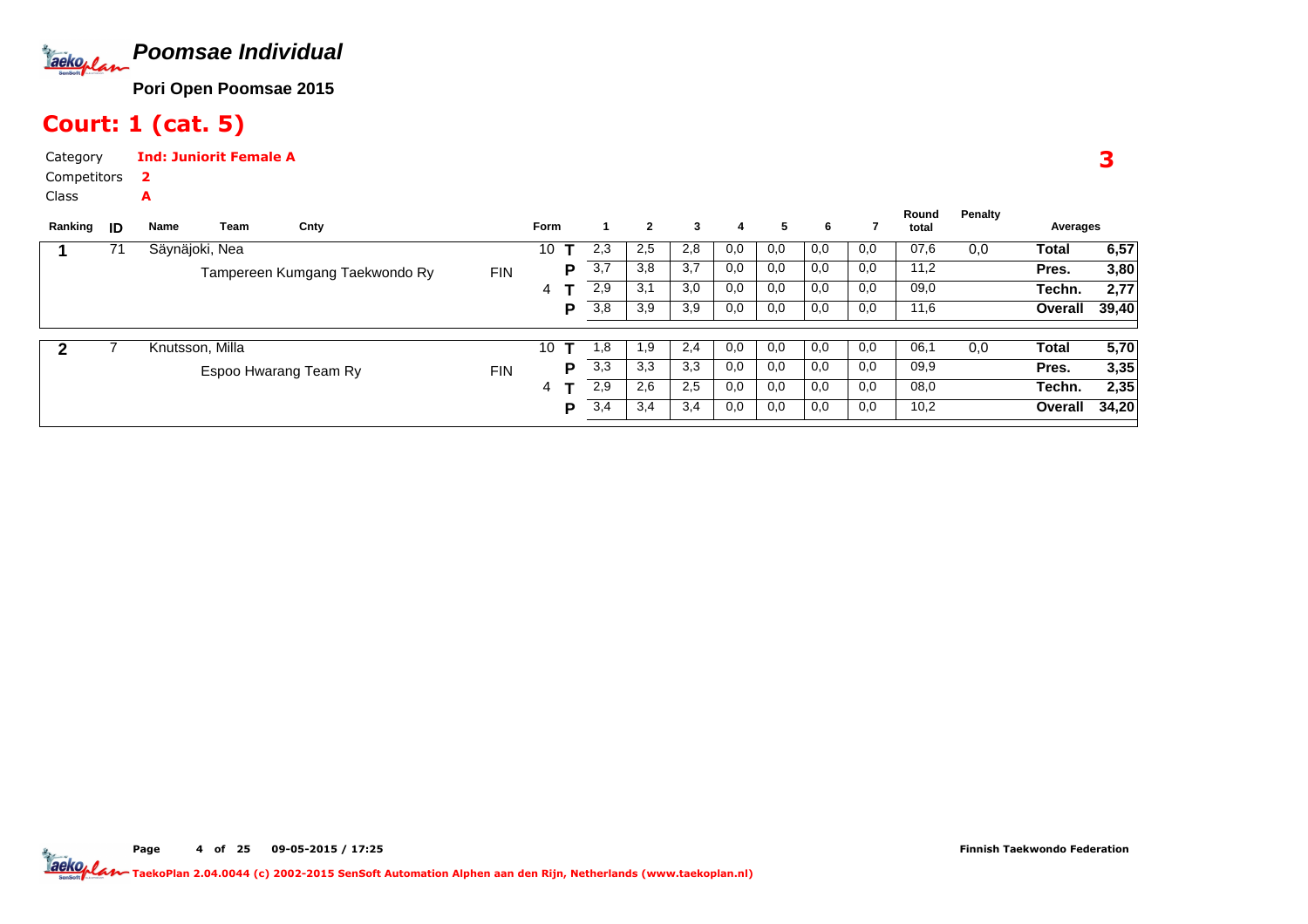

### Court: 1 (cat. 6)

A

Page

CategoryInd: Alle 30 Male A

 Competitors2

Class

| Ranking | ID | Name           | Team             | Cnty                   |            | Form |   |     | $\mathbf{2}$ | 3   | 4   | 5   | 6   |     | Round<br>total | Penalty | Averages     |       |
|---------|----|----------------|------------------|------------------------|------------|------|---|-----|--------------|-----|-----|-----|-----|-----|----------------|---------|--------------|-------|
|         | 32 | Partanen, Simo |                  |                        |            | 8    |   | 2,8 | 2,6          | 2,1 | 0,0 | 0,0 | 0,0 | 0,0 | 07,5           | 0,0     | Total        | 5,70  |
|         |    |                | Mukwan Jyväskylä |                        | <b>FIN</b> |      | P | 3,4 | 3,6          | 3,3 | 0,0 | 0,0 | 0,0 | 0,0 | 10,3           |         | Pres.        | 3,32  |
|         |    |                |                  |                        |            | 12   |   | 2,6 | 1,9          | 2,3 | 0,0 | 0,0 | 0,0 | 0,0 | 06,8           |         | Techn.       | 2,38  |
|         |    |                |                  |                        |            |      | P | 3,2 | 3,2          | 3,2 | 0,0 | 0,0 | 0,0 | 0,0 | 09,6           |         | Overall      | 34,20 |
|         | 57 | Karkola, Antti |                  |                        |            | 8    |   | 2,4 | 2,3          | 2,4 | 0,0 | 0,0 | 0,0 | 0,0 | 07,1           | 0,0     | <b>Total</b> | 5,49  |
|         |    |                |                  | Soukan Taekwondo Klubi | <b>FIN</b> |      | Р | 3,1 | 3,4          | 3,4 | 0,0 | 0,0 | 0,0 | 0,0 | 09,9           |         | Pres.        | 3,17  |
|         |    |                |                  |                        |            | 12   |   | 2,4 | 2,2          | 2,2 | 0,0 | 0,0 | 0,0 | 0,0 | 06,8           |         | Techn.       | 2,32  |
|         |    |                |                  |                        |            |      | P | 3,1 | 2,9          | 3,1 | 0,0 | 0,0 | 0,0 | 0,0 | 09,1           |         | Overall      | 32,90 |
|         |    |                |                  |                        |            |      |   |     |              |     |     |     |     |     |                |         |              |       |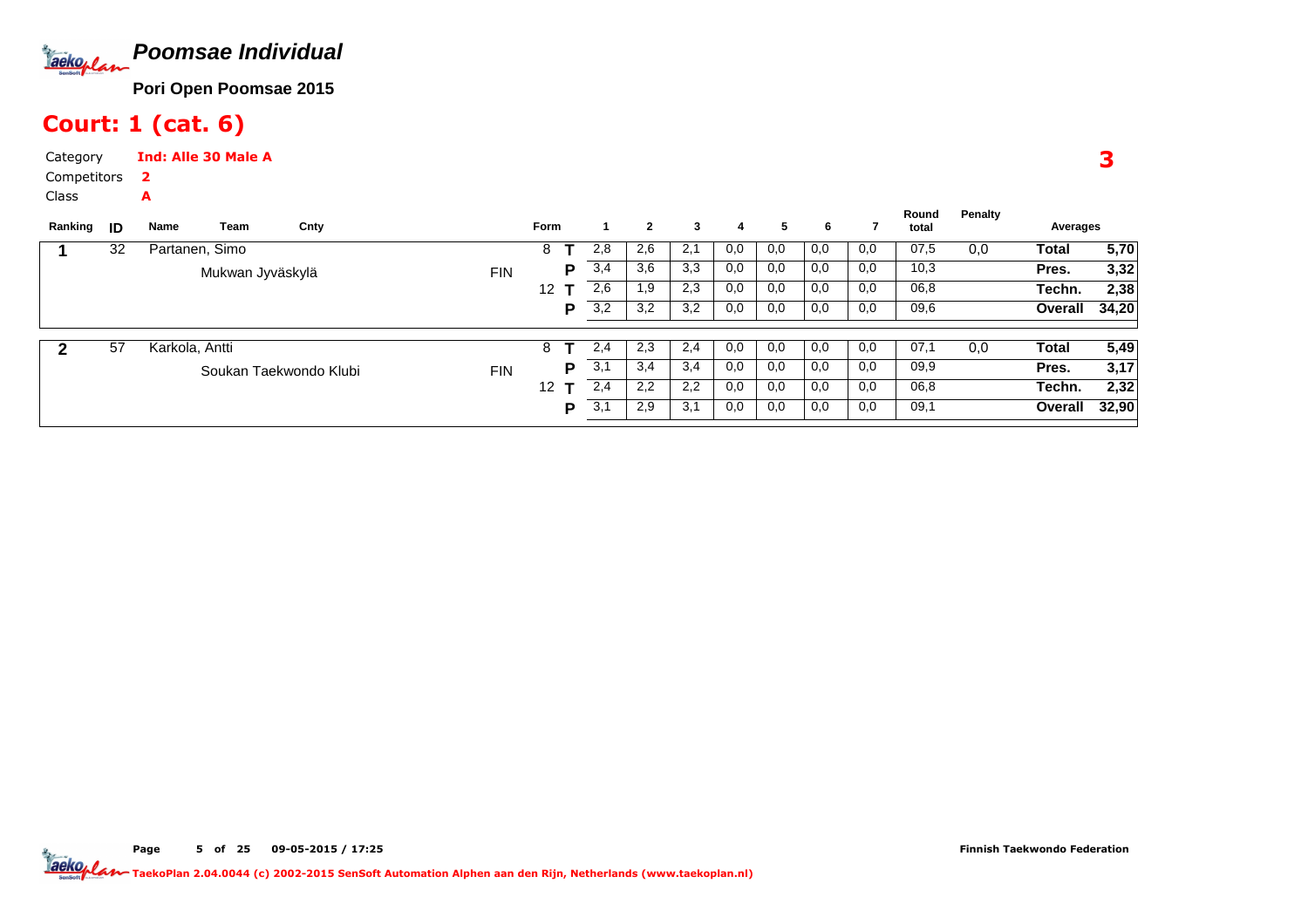

### Court: 1 (cat. 7)

A

Page

e 6

CategoryInd: Alle 30 Female A

 Competitors5

Class

| Ranking      | ID | Team<br>Cnty<br>Name        |            | Form                 | 1                | $\mathbf{2}$ | 3   | 4   | 5   | 6   | $\overline{7}$ | Round<br>total | <b>Penalty</b> | Averages       |       |
|--------------|----|-----------------------------|------------|----------------------|------------------|--------------|-----|-----|-----|-----|----------------|----------------|----------------|----------------|-------|
|              | 78 | Röytiö, Tarja               |            | 8                    | 3,1              | 2,7          | 2,9 | 0,0 | 0,0 | 0,0 | 0,0            | 08,7           | 0,0            | Total          | 6,35  |
|              |    | Helsingin Taekwondoseura ry | <b>FIN</b> | P                    | 3,4              | 3,8          | 3,8 | 0,0 | 0,0 | 0,0 | 0,0            | 11,0           |                | Pres.          | 3,53  |
|              |    |                             |            | 12                   | 2,8              | 2,7          | 2,7 | 0,0 | 0,0 | 0,0 | 0,0            | 08,2           |                | Techn.         | 2,82  |
|              |    |                             |            | Р                    | 3,3              | 3,5          | 3,4 | 0,0 | 0,0 | 0,0 | 0,0            | 10,2           |                | <b>Overall</b> | 38,10 |
| $\mathbf{2}$ | 19 | Tikkanen, Elina             |            | 8                    | 2,9              | 2,6          | 2,7 | 0,0 | 0,0 | 0,0 | 0,0            | 08,2           | 0,0            | <b>Total</b>   | 6,02  |
|              |    | Klaukkalan Tae Kwon Do Ry   | <b>FIN</b> | P                    | 3,3              | 3,5          | 3,6 | 0,0 | 0,0 | 0,0 | 0,0            | 10,4           |                | Pres.          | 3,42  |
|              |    |                             |            | 12<br>т              | 2,7              | 2,3          | 2,4 | 0,0 | 0,0 | 0,0 | 0,0            | 07,4           |                | Techn.         | 2,60  |
|              |    |                             |            | Р                    | $\overline{3,3}$ | 3,5          | 3,3 | 0,0 | 0,0 | 0,0 | 0,0            | 10,1           |                | <b>Overall</b> | 36,10 |
| 3            | 42 | Levonmaa, Laura             |            | 8                    | 2,9              | 2,7          | 2,5 | 0,0 | 0,0 | 0,0 | 0,0            | 08,1           | 0,0            | <b>Total</b>   | 5,97  |
|              |    | Porin Taekwondoseura Ry     | <b>FIN</b> | Ρ                    | 3,1              | 3,7          | 3,3 | 0,0 | 0,0 | 0,0 | 0,0            | 10,1           |                | Pres.          | 3,35  |
|              |    |                             |            | 12 <sup>2</sup><br>T | 2,9              | 2,4          | 2,3 | 0,0 | 0,0 | 0,0 | 0,0            | 07,6           |                | Techn.         | 2,62  |
|              |    |                             |            | Р                    | 3,3              | 3,5          | 3,2 | 0,0 | 0,0 | 0,0 | 0,0            | 10,0           |                | Overall        | 35,80 |
|              | 79 | Kirjavainen, Maria          |            | 8                    | 2,6              | 2,4          | 2,5 | 0,0 | 0,0 | 0,0 | 0,0            | 07,5           | 0,0            | <b>Total</b>   | 5,71  |
|              |    | Helsingin Taekwondoseura ry | <b>FIN</b> | Р                    | 3,0              | 3,2          | 3,4 | 0,0 | 0,0 | 0,0 | 0,0            | 09,6           |                | Pres.          | 3,23  |
|              |    |                             |            | 12<br>т              | 2,8              | 2,3          | 2,3 | 0,0 | 0,0 | 0,0 | 0,0            | 07,4           |                | Techn.         | 2,48  |
|              |    |                             |            | Р                    | $\overline{3,2}$ | 3,2          | 3,4 | 0,0 | 0,0 | 0,0 | 0,0            | 09,8           |                | <b>Overall</b> | 34,30 |
| 5            | 58 | Lönnberg, Minna             |            | 8<br>т               | 2,5              | 2,0          | 2,4 | 0,0 | 0,0 | 0,0 | 0,0            | 06,9           | 0,0            | <b>Total</b>   | 5,10  |
|              |    | Soukan Taekwondo Klubi      | <b>FIN</b> | Р                    | 3,1              | 3,0          | 3,3 | 0,0 | 0,0 | 0,0 | 0,0            | 09,4           |                | Pres.          | 3,00  |
|              |    |                             |            | 12 <sup>°</sup><br>т | 2,2              | 1,6          | 1,9 | 0,0 | 0,0 | 0,0 | 0,0            | 05,7           |                | Techn.         | 2,10  |
|              |    |                             |            | Р                    | 3,0              | 2,7          | 2,9 | 0,0 | 0,0 | 0,0 | 0,0            | 08,6           |                | <b>Overall</b> | 30,60 |

TaekoPlan 2.04.0044 (c) 2002-2015 SenSoft Automation Alphen aan den Rijn, Netherlands (www.taekoplan.nl)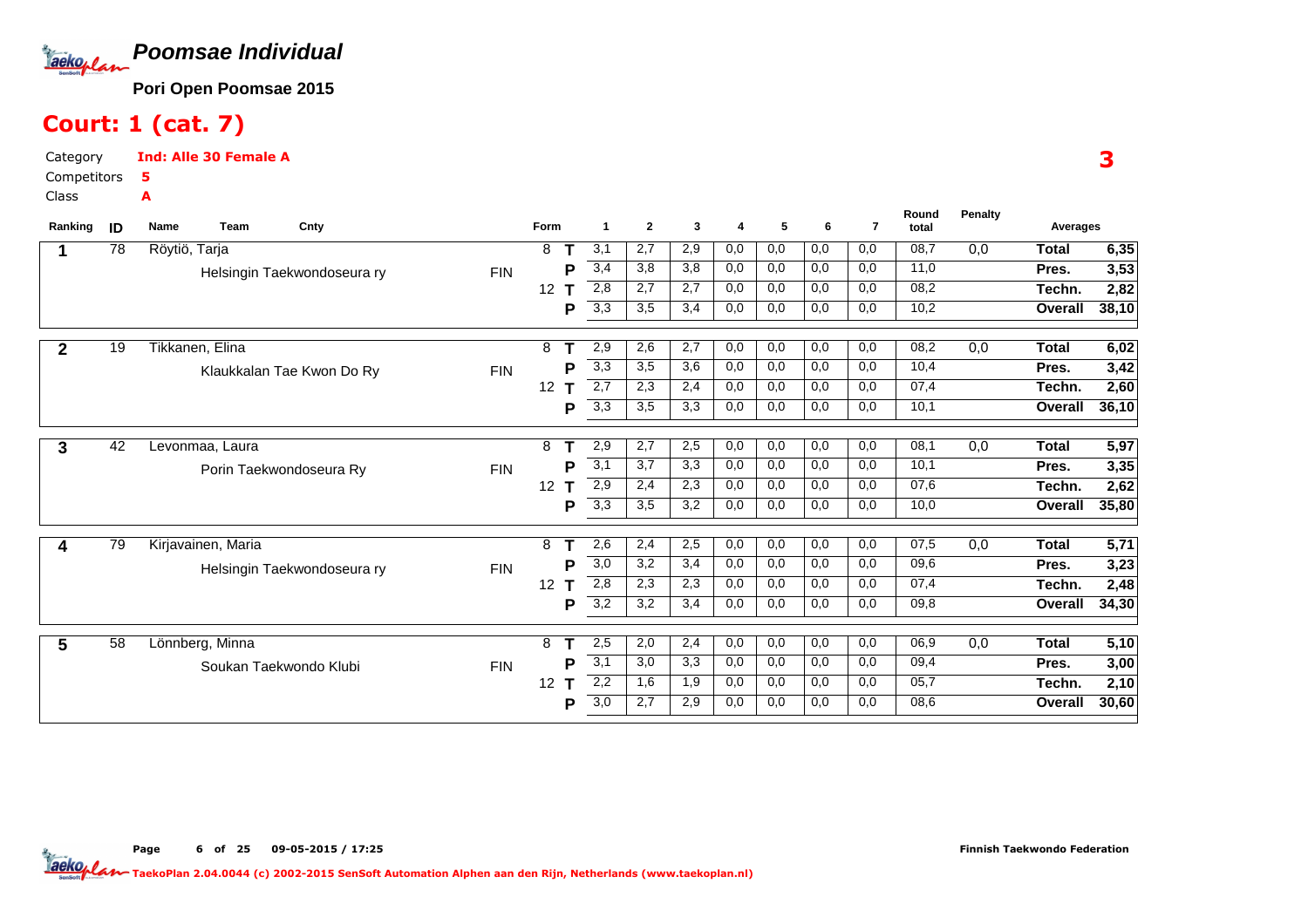

### Court: 1 (cat. 8)

CategoryInd: Alle 40 Male A

A

Page

 Competitors3

Class

| Ranking     | ID | Team<br>Name    | Cnty                    |            | <b>Form</b> |   | -1  | $\mathbf{2}$ | 3   | 4   | 5   | 6   |     | Round<br>total | Penalty | Averages |       |
|-------------|----|-----------------|-------------------------|------------|-------------|---|-----|--------------|-----|-----|-----|-----|-----|----------------|---------|----------|-------|
|             | 39 | Kuusimäki, Mika |                         |            | 13          |   | 2,7 | 2,7          | 2,4 | 0,0 | 0,0 | 0,0 | 0,0 | 07,8           | 0,0     | Total    | 6,06  |
|             |    |                 | Porin Taekwondoseura Ry | <b>FIN</b> |             | P | 3,5 | 3,7          | 3,4 | 0,0 | 0,0 | 0,0 | 0,0 | 10,6           |         | Pres.    | 3,48  |
|             |    |                 |                         |            | 11          |   | 2,8 | 2,4          | 2,5 | 0,0 | 0,0 | 0,0 | 0,0 | 07,7           |         | Techn.   | 2,58  |
|             |    |                 |                         |            |             | P | 3,4 | 3,5          | 3,4 | 0,0 | 0,0 | 0,0 | 0,0 | 10,3           |         | Overall  | 36,40 |
|             |    |                 |                         |            | 13          | т | 2,4 | 1,9          | 2,0 | 0,0 | 0,0 | 0,0 | 0,0 | 06,3           |         |          |       |
| $\mathbf 2$ | 45 | Partanen, Jarno |                         |            |             |   |     |              |     |     |     |     |     |                | 0,0     | Total    | 5,38  |
|             |    |                 | Porin Taekwondoseura Ry | <b>FIN</b> |             | P | 3,2 | 3,1          | 3,2 | 0,0 | 0,0 | 0,0 | 0,0 | 09,5           |         | Pres.    | 3,18  |
|             |    |                 |                         |            | 11          |   | 2,7 | 2,1          | 2,1 | 0,0 | 0,0 | 0,0 | 0,0 | 06,9           |         | Techn.   | 2,20  |
|             |    |                 |                         |            |             | P | 3,4 | 3,1          | 3,1 | 0,0 | 0,0 | 0,0 | 0,0 | 09,6           |         | Overall  | 32,30 |
|             |    |                 |                         |            |             |   |     |              |     |     |     |     |     |                |         |          |       |
| 3           | 60 | Tuominen, Tuomo |                         |            | 13          | т | 2,2 | 1,7          | 1,6 | 0,0 | 0,0 | 0,0 | 0,0 | 05,5           | 0,0     | Total    | 4,90  |
|             |    |                 | Soukan Taekwondo Klubi  | <b>FIN</b> |             | Р | 3,0 | 3,1          | 2,8 | 0,0 | 0,0 | 0,0 | 0,0 | 08,9           |         | Pres.    | 2,98  |
|             |    |                 |                         |            | 11          | т | 2,1 | 1,9          | 2,0 | 0,0 | 0,0 | 0,0 | 0,0 | 06,0           |         | Techn.   | 1,92  |
|             |    |                 |                         |            |             | P | 3,1 | 3,0          | 2,9 | 0,0 | 0,0 | 0,0 | 0,0 | 09,0           |         | Overall  | 29,40 |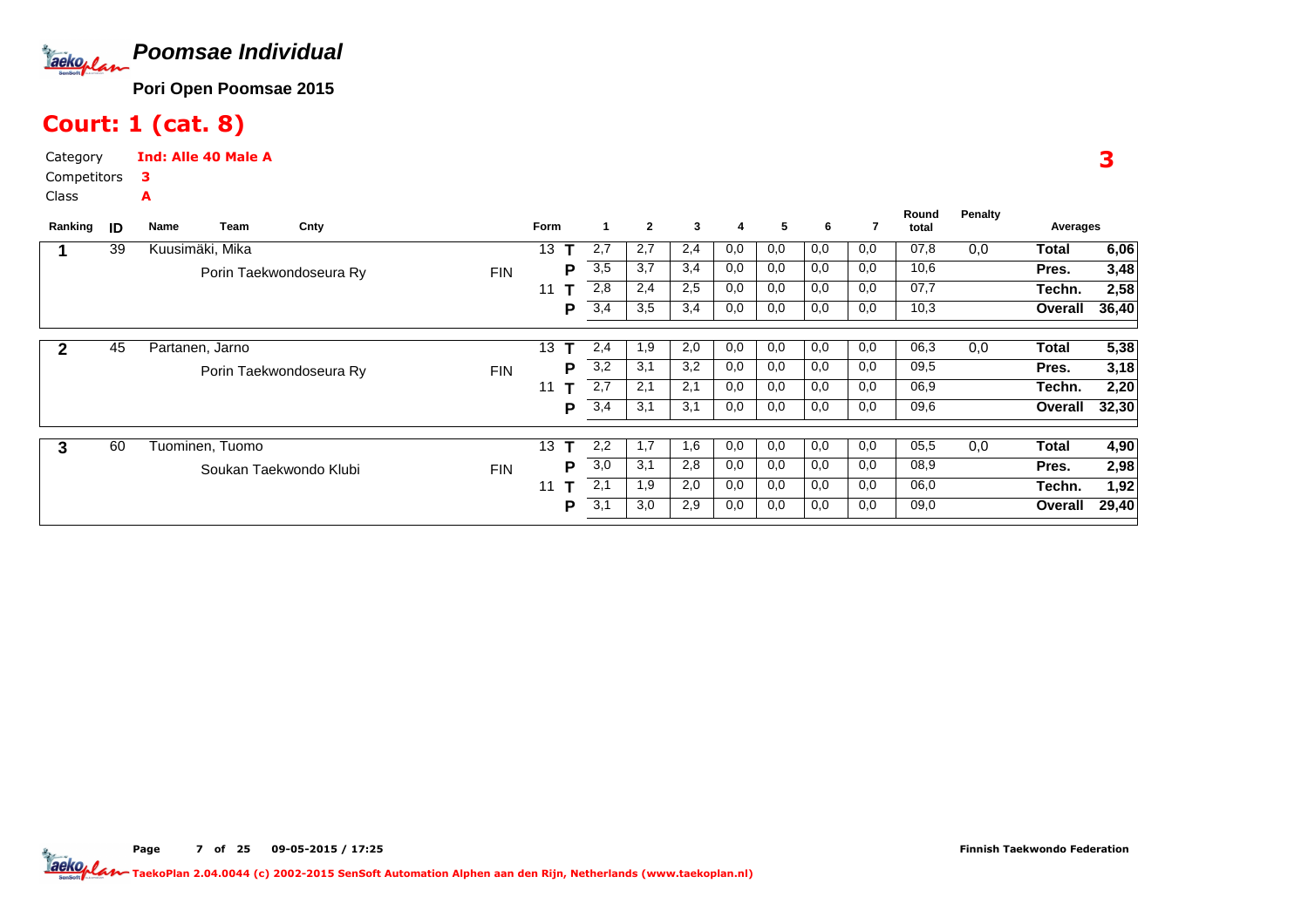

### Court: 1 (cat. 9)

CategoryInd: Yli 40 Male A

A

Page

<sup>8</sup>

 Competitors4

Class

| Ranking | ID | Name | Team              | Cnty                           |            | Form |   | -1               | $\overline{2}$ | 3   | 4   | 5   | 6   | 7   | Round<br>total | Penalty | Averages |       |
|---------|----|------|-------------------|--------------------------------|------------|------|---|------------------|----------------|-----|-----|-----|-----|-----|----------------|---------|----------|-------|
|         | 33 |      | Patrikainen, Ilja |                                |            | 11   |   | 3,0              | 2,7            | 2,6 | 0,0 | 0,0 | 0,0 | 0,0 | 08,3           | 0,0     | Total    | 6,21  |
|         |    |      | Mukwan Jyväskylä  |                                | <b>FIN</b> |      | Р | 3,4              | 3,7            | 3,6 | 0,0 | 0,0 | 0,0 | 0,0 | 10,7           |         | Pres.    | 3,53  |
|         |    |      |                   |                                |            | 10   |   | 2,6              | 2,6            | 2,6 | 0,0 | 0,0 | 0,0 | 0,0 | 07,8           |         | Techn.   | 2,68  |
|         |    |      |                   |                                |            |      | P | 3,4              | 3,6            | 3,5 | 0,0 | 0,0 | 0,0 | 0,0 | 10,5           |         | Overall  | 37,30 |
| 2       | 77 |      | Suomalainen, Vesa |                                |            | 11   |   | 2,5              | 2,2            | 2,3 | 0,0 | 0,0 | 0,0 | 0,0 | 07,0           | 0,0     | Total    | 5,38  |
|         |    |      | MUDO ry           |                                | <b>FIN</b> |      | P | $\overline{3,1}$ | 3,3            | 3,3 | 0,0 | 0,0 | 0,0 | 0,0 | 09,7           |         | Pres.    | 3,20  |
|         |    |      |                   |                                |            | 10   |   | 2,3              | 1,9            | 1,9 | 0,0 | 0,0 | 0,0 | 0,0 | 06,1           |         | Techn.   | 2,18  |
|         |    |      |                   |                                |            |      | Р | $\overline{3,2}$ | 3,2            | 3,1 | 0,0 | 0,0 | 0,0 | 0,0 | 09,5           |         | Overall  | 32,30 |
| 3       | 68 |      | Zolfaghar, Elia   |                                |            | 11   |   | 2,4              | 2,1            | 2,3 | 0,0 | 0,0 | 0,0 | 0,0 | 06,8           | 0,0     | Total    | 4,91  |
|         |    |      |                   | Tampereen Kumgang Taekwondo    | <b>FIN</b> |      | Р | 3,0              | 3,2            | 3,3 | 0,0 | 0,0 | 0,0 | 0,0 | 09,5           |         | Pres.    | 3,03  |
|         |    |      |                   |                                |            | 10   |   | 1,8              | 1,1            | 1,6 | 0,0 | 0,0 | 0,0 | 0,0 | 04,5           |         | Techn.   | 1,88  |
|         |    |      |                   |                                |            |      | P | 2,9              | 2,8            | 3,0 | 0,0 | 0,0 | 0,0 | 0,0 | 08,7           |         | Overall  | 29,50 |
| 4       | 82 |      | Säynäjoki, Ilkka  |                                |            | 0    |   | 2,6              | 1,9            | 2,0 | 0,0 | 0,0 | 0,0 | 0,0 | 06,5           | 0,0     | Total    | 4,90  |
|         |    |      |                   | Tampereen Kumgang Taekwondo Ry | <b>FIN</b> |      | Р | 3,1              | 3,0            | 2,8 | 0,0 | 0,0 | 0,0 | 0,0 | 08,9           |         | Pres.    | 2,97  |
|         |    |      |                   |                                |            | 0    |   | 1,7              | 1,6            | 1,8 | 0,0 | 0,0 | 0,0 | 0,0 | 05,1           |         | Techn.   | 1,93  |
|         |    |      |                   |                                |            |      | Р | $\overline{3,0}$ | 3,0            | 2,9 | 0,0 | 0,0 | 0,0 | 0,0 | 08,9           |         | Overall  | 29,40 |

3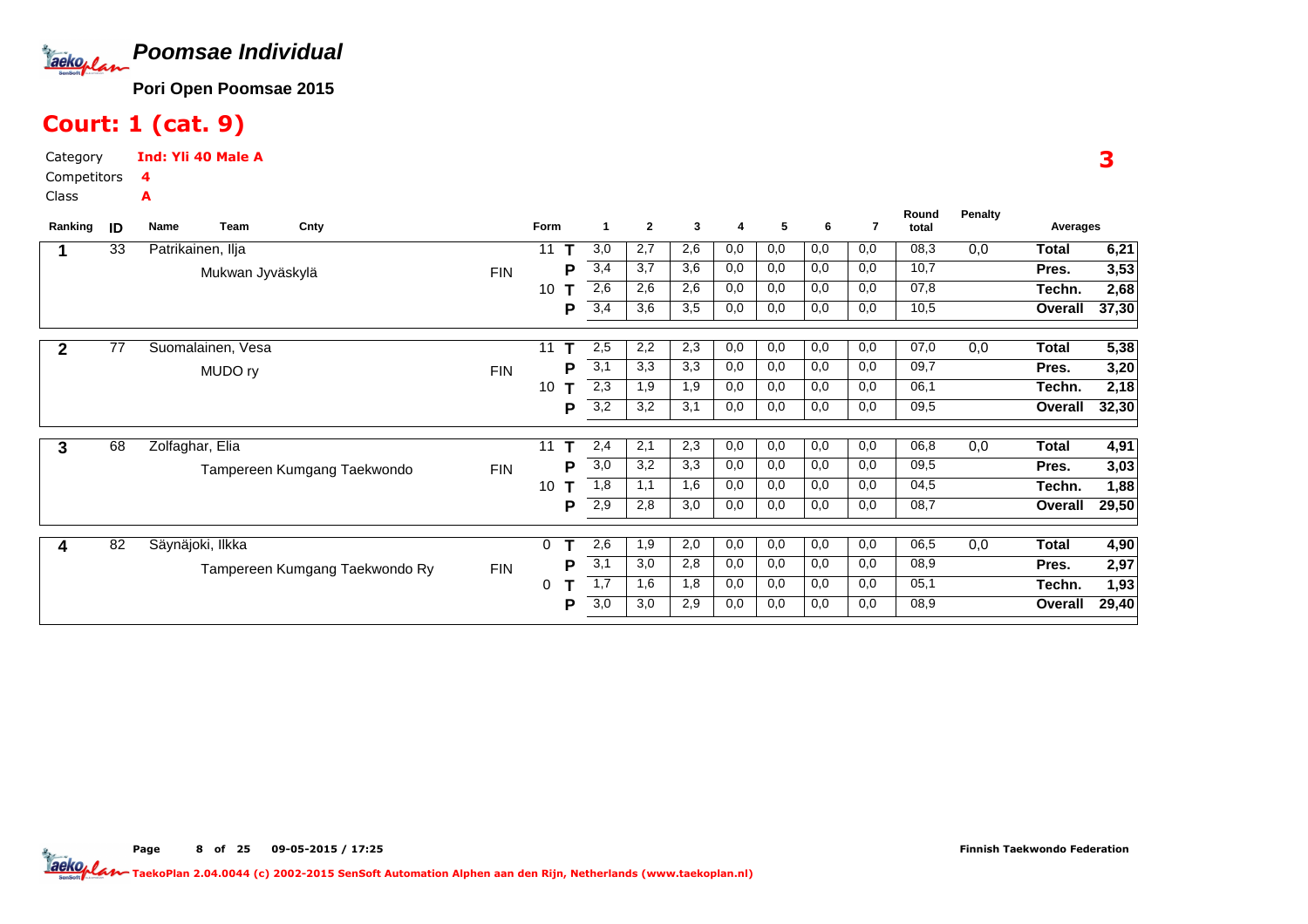

### Court: 1 (cat. 10)

A

CategoryInd: Kelta-vihreät A

 Competitors11

Class

| Ranking      | ID | Team<br>Cnty<br>Name        |            | Form                 |             | $\mathbf{1}$     | $\overline{2}$   | 3                | 4                | 5   | 6   | $\overline{7}$ | Round<br>total | <b>Penalty</b>   | Averages     |       |
|--------------|----|-----------------------------|------------|----------------------|-------------|------------------|------------------|------------------|------------------|-----|-----|----------------|----------------|------------------|--------------|-------|
|              | 61 | Arvio, Emma                 |            | $\overline{2}$       | $\mathbf T$ | 3,2              | 2,8              | 3,1              | 2,5              | 2,8 | 0,0 | 0,0            | 14,4           | $\overline{0,0}$ | <b>Total</b> | 6,45  |
|              |    | Tampereen Kumgang Taekwondo | <b>FIN</b> |                      | P           | 3,7              | 3,5              | 3,3              | 3,6              | 3,6 | 0,0 | 0,0            | 17,7           |                  | Pres.        | 3,58  |
|              |    |                             |            | 0                    |             | $\overline{3,0}$ | $\overline{2,9}$ | 2,9              | 2,7              | 2,6 | 0,0 | 0,0            | 14,1           |                  | Techn.       | 2,87  |
|              |    |                             |            |                      | P           | $\overline{3,7}$ | 3,6              | 3,2              | 3,7              | 3,5 | 0,0 | 0,0            | 17,7           |                  | Overall      | 63,90 |
| $\mathbf{2}$ | 43 | Lindgren, Meri              |            | -1                   |             | 2,8              | 2,8              | 3,1              | 2,4              | 2,6 | 0,0 | 0,0            | 13,7           | 0,0              | <b>Total</b> | 6,06  |
|              |    | Porin Taekwondoseura Ry     | <b>FIN</b> |                      | P           | 3,3              | 3,3              | 3,2              | 3,2              | 3,4 | 0,0 | 0,0            | 16,4           |                  | Pres.        | 3,28  |
|              |    |                             |            | 0                    | т           | $\overline{2,8}$ | 3,0              | 3,2              | 2,7              | 2,7 | 0,0 | 0,0            | 14,4           |                  | Techn.       | 2,78  |
|              |    |                             |            |                      | P           | 3,3              | 3,4              | 3,2              | 3,3              | 3,3 | 0,0 | 0,0            | 16,5           |                  | Overall      | 61,00 |
|              |    |                             |            |                      |             |                  |                  |                  |                  |     |     |                |                |                  |              |       |
| 3            | 40 | Lankinen, Anu               |            | $\overline{2}$       | т           | $\overline{2,8}$ | 2,5              | 2,8              | 2,4              | 2,6 | 0,0 | 0,0            | 13,1           | 0,0              | <b>Total</b> | 5,83  |
|              |    | Porin Taekwondoseura Ry     | <b>FIN</b> |                      | P           | 3,4              | 3,1              | 3,1              | 3,3              | 3,3 | 0,0 | 0,0            | 16,2           |                  | Pres.        | 3,23  |
|              |    |                             |            | $\Omega$             | т           | $\overline{2,7}$ | 2,0              | 2,9              | 2,5              | 2,5 | 0,0 | 0,0            | 12,6           |                  | Techn.       | 2,60  |
|              |    |                             |            |                      | P           | 3,3              | 2,9              | 3,2              | 3,3              | 3,2 | 0,0 | 0,0            | 15,9           |                  | Overall      | 57,80 |
| 4            | 44 | Lindgren, Maria             |            | $\mathbf{2}^{\circ}$ | т           | 2,7              | 2,2              | 2,9              | 2,3              | 2,3 | 0,0 | 0,0            | 12,4           | 0,0              | <b>Total</b> | 5,76  |
|              |    | Porin Taekwondoseura Ry     | <b>FIN</b> |                      | P           | 3,3              | 3,1              | 3,1              | 3,2              | 3,4 | 0,0 | 0,0            | 16,1           |                  | Pres.        | 3,23  |
|              |    |                             |            | 0                    | т           | 2,7              | 2,2              | 2,9              | 2,6              | 2,6 | 0,0 | 0,0            | 13,0           |                  | Techn.       | 2,53  |
|              |    |                             |            |                      | P           | $\overline{3,3}$ | 3,0              | $\overline{3,2}$ | 3.4              | 3,3 | 0.0 | 0.0            | 16,2           |                  | Overall      | 57,70 |
|              |    |                             |            |                      |             |                  |                  |                  |                  |     |     |                |                |                  |              |       |
| 5            | 27 | Tanhai, Jalda               |            | $\overline{2}$       | т           | 2,6              | 2,4              | 2,8              | 2,3              | 2,4 | 0,0 | 0,0            | 12,5           | $\overline{0,0}$ | <b>Total</b> | 5,60  |
|              |    | Mudokwan Vantaa             | <b>FIN</b> |                      | P           | 3,3              | 3,3              | 3,2              | 3,1              | 3,1 | 0,0 | 0,0            | 16,0           |                  | Pres.        | 3,20  |
|              |    |                             |            | $\Omega$             |             | 2,4              | $\overline{2,3}$ | 2,5              | 2,3              | 2,2 | 0,0 | 0,0            | 11,7           |                  | Techn.       | 2,40  |
|              |    |                             |            |                      | P           | 3,4              | $\overline{3,3}$ | 3,1              | $\overline{3,2}$ | 3,1 | 0,0 | 0,0            | 16,1           |                  | Overall      | 56,30 |
| 6            | 26 | Laine, Satu                 |            | $\overline{2}$       | т           | 2,6              | 2,3              | 2,6              | 2,2              | 2,2 | 0,0 | 0,0            | 11,9           | 0,0              | <b>Total</b> | 5,58  |
|              |    | Mudokwan Vantaa             | <b>FIN</b> |                      | P           | 3,2              | 3,2              | 2,9              | 3,1              | 3,2 | 0,0 | 0,0            | 15,6           |                  | Pres.        | 3,20  |
|              |    |                             |            | $\Omega$             |             | 2,5              | 2,3              | 2,5              | 2,3              | 2,4 | 0,0 | 0,0            | 12,0           |                  | Techn.       | 2,38  |
|              |    |                             |            |                      | P           | 3,3              | 3,3              | 2,8              | 3,2              | 3,2 | 0,0 | 0,0            | 15,8           |                  | Overall      | 55,30 |

Page <sup>9</sup>of <sup>25</sup> 09-05-2015 / 17:25

TaekoPlan 2.04.0044 (c) 2002-2015 SenSoft Automation Alphen aan den Rijn, Netherlands (www.taekoplan.nl)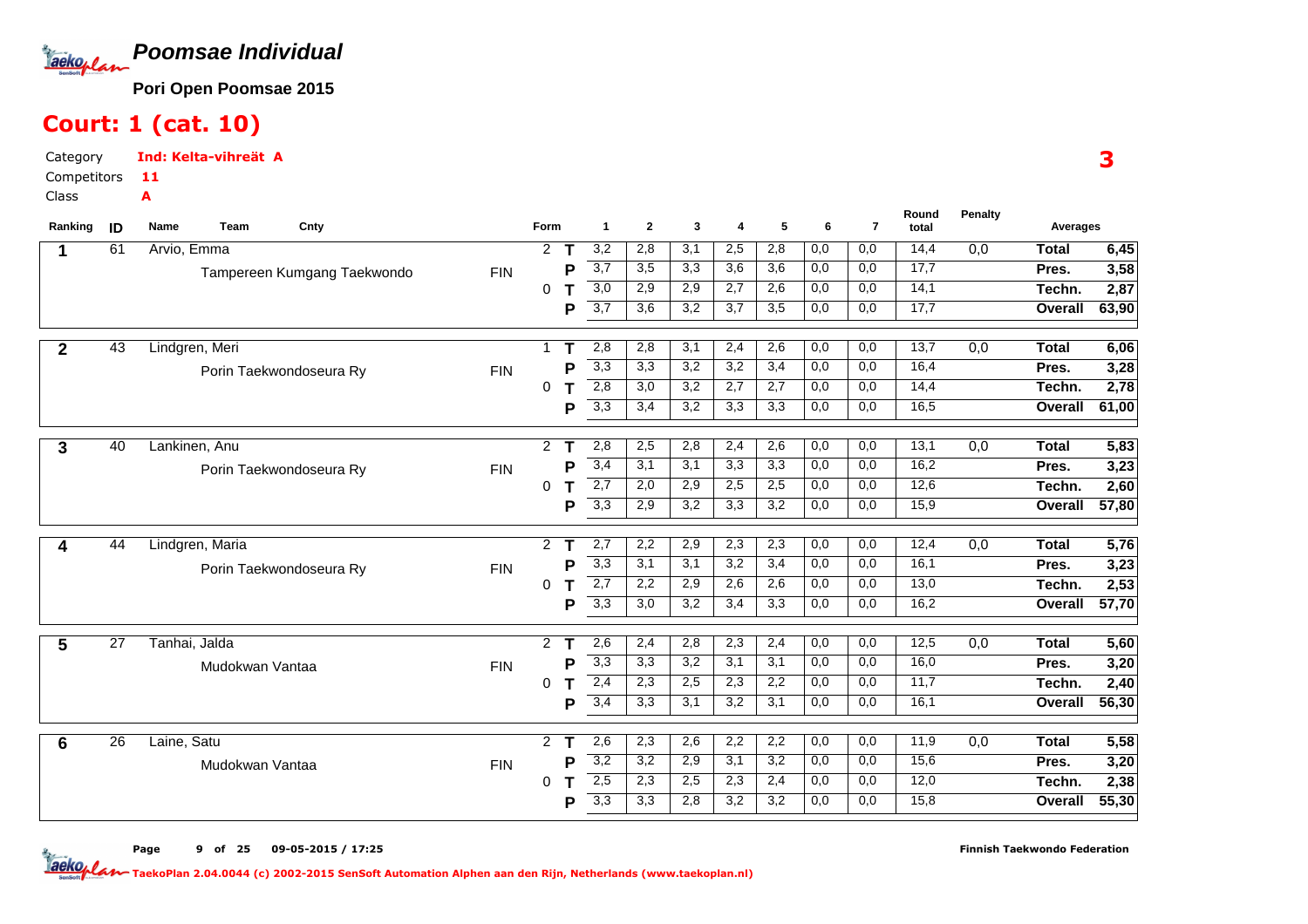

### Court: 1 (cat. 10)

A

Page

CategoryInd: Kelta-vihreät A

 Competitors11

Class

| Ranking | ID | Name              | Team                | Cnty                    |            | Form           |   | 1   | $\mathbf{2}$ | 3   | 4   | 5   | 6   | 7   | Round<br>total | Penalty | Averages       |       |
|---------|----|-------------------|---------------------|-------------------------|------------|----------------|---|-----|--------------|-----|-----|-----|-----|-----|----------------|---------|----------------|-------|
|         | 59 | Pavlikov, Khelsey |                     |                         |            | 2              |   | 1,5 | 1,9          | 2,8 | 2,1 | 2,4 | 0,0 | 0,0 | 10,7           | 0,0     | Total          | 5,24  |
|         |    |                   |                     | Soukan Taekwondo Klubi  | <b>FIN</b> |                | Р | 3,0 | 3,0          | 3,0 | 3,2 | 3,0 | 0,0 | 0,0 | 15,2           |         | Pres.          | 3,02  |
|         |    |                   |                     |                         |            | 0              |   | 2,5 | 2,2          | 2,9 | 2,2 | 2,1 | 0,0 | 0,0 | 11,9           |         | Techn.         | 2,22  |
|         |    |                   |                     |                         |            |                | P | 3,0 | 3,0          | 3,0 | 3,1 | 3,1 | 0,0 | 0,0 | 15,2           |         | Overall        | 53,00 |
| 8       | 9  |                   | Uuskoski, Patricia  |                         |            | $\overline{2}$ |   | 2,3 | 2,4          | 2,7 | 1,5 | 2,4 | 0,0 | 0,0 | 11,3           | 0,0     | Total          | 5,23  |
|         |    |                   |                     | Espoo Hwarang Team Ry   | <b>FIN</b> |                | Р | 3,0 | 3,3          | 2,8 | 2,8 | 3,2 | 0,0 | 0,0 | 15,1           |         | Pres.          | 3,00  |
|         |    |                   |                     |                         |            | 0              |   | 2,0 | 2,1          | 2,2 | 1,9 | 2,2 | 0,0 | 0,0 | 10,4           |         | Techn.         | 2,23  |
|         |    |                   |                     |                         |            |                | P | 3,0 | 3,2          | 2,7 | 2,9 | 3,1 | 0,0 | 0,0 | 14,9           |         | Overall        | 51,70 |
| 9       | 24 | Isosalo, Mika     |                     |                         |            | 2              |   | 2,3 | 2,4          | 2,6 | 2,0 | 2,1 | 0,0 | 0,0 | 11,4           | 0,0     | <b>Total</b>   | 5,08  |
|         |    |                   | Malmin Taekwondo Ry |                         | <b>FIN</b> |                | Р | 3,3 | 3,1          | 2,8 | 3,0 | 3,0 | 0,0 | 0,0 | 15,2           |         | Pres.          | 3,00  |
|         |    |                   |                     |                         |            | 0              |   | 1,8 | 1,6          | 2,3 | 2,0 | 1,9 | 0,0 | 0,0 | 09,6           |         | Techn.         | 2,08  |
|         |    |                   |                     |                         |            |                | P | 3,1 | 2,9          | 2,7 | 3,1 | 2,9 | 0,0 | 0,0 | 14,7           |         | Overall        | 50,90 |
| 10      | 50 | Vartia, Piia      |                     |                         |            | 2              |   | 1,7 | 1,7          | 2,4 | 2,3 | 2,2 | 0,0 | 0,0 | 10,3           | 0,0     | <b>Total</b>   | 4,88  |
|         |    |                   |                     | Porin Taekwondoseura Ry | <b>FIN</b> |                | Р | 3,0 | 2,9          | 2,9 | 3,1 | 3,0 | 0,0 | 0,0 | 14,9           |         | Pres.          | 2,90  |
|         |    |                   |                     |                         |            | 0              |   | 1,8 | 1,4          | 2,1 | 2,1 | 1,8 | 0,0 | 0,0 | 09,2           |         | Techn.         | 1,98  |
|         |    |                   |                     |                         |            |                | Р | 3,0 | 2,7          | 2,7 | 3,1 | 2,8 | 0,0 | 0,0 | 14,3           |         | <b>Overall</b> | 48,70 |
|         |    |                   |                     |                         |            |                |   |     |              |     |     |     |     |     |                |         |                |       |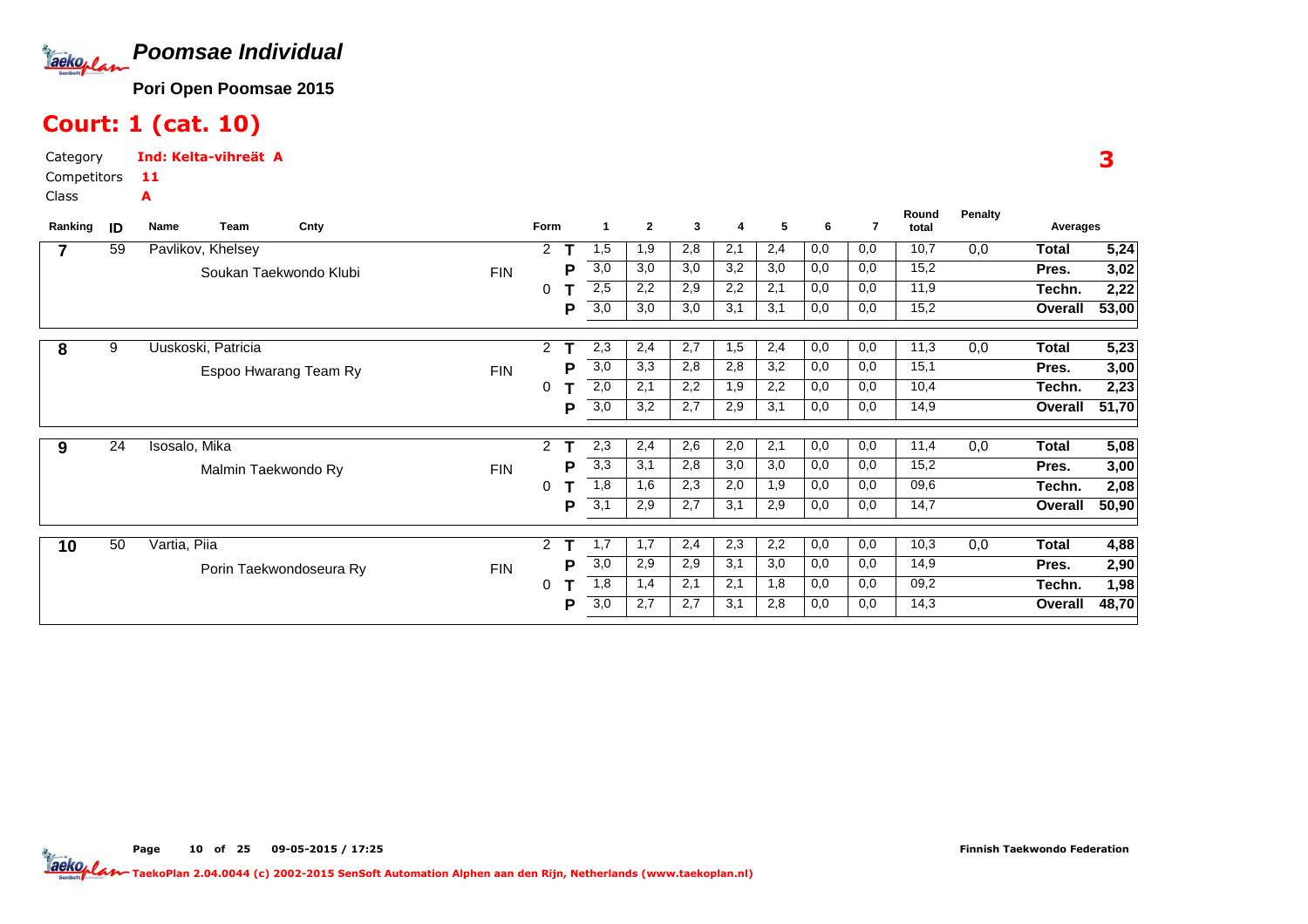

### Court: 1 (cat. 11)

| Category      |      | Ind: Kelta-vihreät A |      |             |                |              |   |   |                          |                |         |          |
|---------------|------|----------------------|------|-------------|----------------|--------------|---|---|--------------------------|----------------|---------|----------|
| Competitors   |      |                      |      |             |                |              |   |   |                          |                |         |          |
| Class         | -    |                      |      |             |                |              |   |   |                          |                |         |          |
| Ranking<br>ID | Name | Team                 | Cnty | <b>Form</b> | $\overline{2}$ | $\mathbf{3}$ | 4 | 6 | $\overline{\phantom{a}}$ | Round<br>total | Penalty | Averages |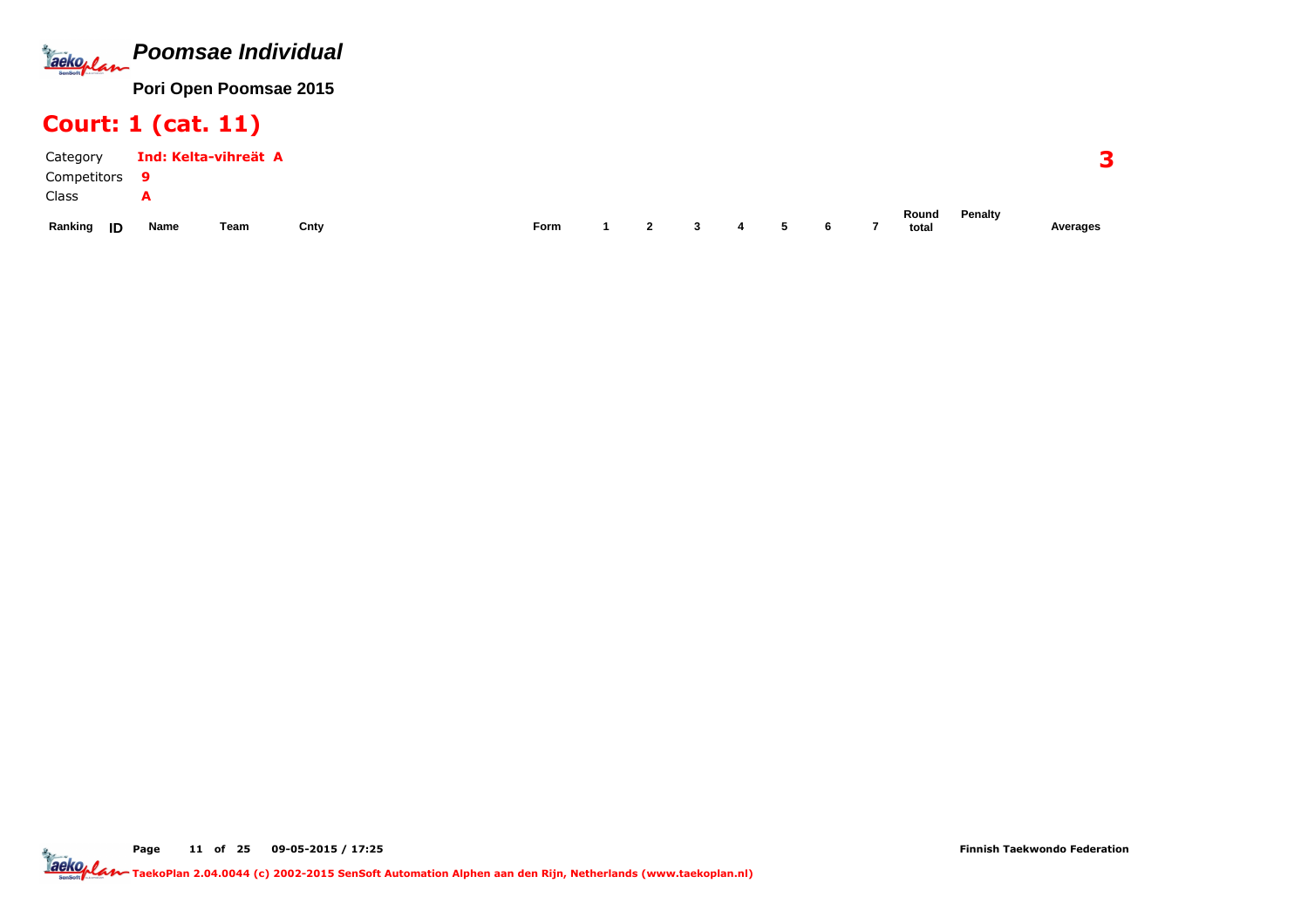

### Court: 1 (cat. 12)

CategoryInd: Siniset Male A5

A

Page

Competitors

Class

| Ranking      | ID             | Team<br>Cnty<br>Name        |            | Form |   | -1               | $\mathbf{2}$ | 3   | 4   | 5   | 6   | $\overline{7}$ | Round<br>total | <b>Penalty</b> | Averages     |       |
|--------------|----------------|-----------------------------|------------|------|---|------------------|--------------|-----|-----|-----|-----|----------------|----------------|----------------|--------------|-------|
|              | 54             | Rytinki, Valtteri           |            | 4    |   | 1,8              | 2,3          | 2,4 | 2,2 | 2,4 | 0,0 | 0,0            | 11,1           | 0,0            | <b>Total</b> | 5,27  |
|              |                | Rauman Taekwondo Ry         | <b>FIN</b> |      | Ρ | 3,2              | 3,4          | 3,1 | 3,3 | 3,2 | 0,0 | 0,0            | 16,2           |                | Pres.        | 3,15  |
|              |                |                             |            | 0    |   | 1,4              | 1,3          | 2,4 | 2,1 | 2,3 | 0,0 | 0,0            | 09,5           |                | Techn.       | 2,12  |
|              |                |                             |            |      | P | 3,3              | 2,9          | 3,0 | 3,1 | 3,1 | 0,0 | 0,0            | 15,4           |                | Overall      | 52,20 |
| $\mathbf{2}$ | $\overline{2}$ | Airola, Joose2              |            | 4    |   | 2,0              | 2,1          | 2,6 | 2,1 | 2,1 | 0,0 | 0,0            | 10,9           | 0,0            | <b>Total</b> | 5,26  |
|              |                | Budokwai Taekwondo          | <b>FIN</b> |      | Р | 3,3              | 3,1          | 3,0 | 3,2 | 3,1 | 0,0 | 0,0            | 15,7           |                | Pres.        | 3,13  |
|              |                |                             |            | 0    |   | 2,2              | 1,9          | 2,7 | 2,1 | 2,2 | 0,0 | 0,0            | 11,1           |                | Techn.       | 2,13  |
|              |                |                             |            |      | Р | 3,2              | 2,9          | 3,3 | 3,2 | 3,0 | 0,0 | 0,0            | 15,6           |                | Overall      | 53,30 |
| 3            | 65             | Röyttä, Kimmo               |            | 4    |   | 1,7              | 2,0          | 2,3 | 1,9 | 2,0 | 0,0 | 0,0            | 09,9           | 0,0            | <b>Total</b> | 5,18  |
|              |                | Tampereen Kumgang Taekwondo | <b>FIN</b> |      | Р | 3,1              | 3,3          | 3,2 | 3,1 | 3,0 | 0,0 | 0,0            | 15,7           |                | Pres.        | 3,13  |
|              |                |                             |            | 0    |   | 2,0              | 2,1          | 2,2 | 2,1 | 2,2 | 0,0 | 0,0            | 10,6           |                | Techn.       | 2,05  |
|              |                |                             |            |      | Р | $\overline{3,2}$ | 3,2          | 3,1 | 3,1 | 3,1 | 0,0 | 0,0            | 15,7           |                | Overall      | 51,90 |
| 4            | 14             | Käyhty, Samu                |            | 4    |   | 1,8              | 1,5          | 2,2 | 2,1 | 2,1 | 0,0 | 0,0            | 09,7           | 0,0            | <b>Total</b> | 4,95  |
|              |                | Klaukkalan Tae Kwon Do Ry   | <b>FIN</b> |      | P | 3,3              | 2,7          | 3,0 | 3,1 | 3,0 | 0,0 | 0,0            | 15,1           |                | Pres.        | 3,02  |
|              |                |                             |            | 0    |   | 1,9              | 1,5          | 2,1 | 1,9 | 1,8 | 0,0 | 0,0            | 09,2           |                | Techn.       | 1,93  |
|              |                |                             |            |      | Р | 3,2              | 2,9          | 2,9 | 3,3 | 2,9 | 0,0 | 0,0            | 15,2           |                | Overall      | 49,20 |
| 5            | 16             | Moilanen, Matias            |            | 4    | т | 0,1              | 1,1          | 1,2 | 1,4 | 1,2 | 0,0 | 0,0            | 05,0           | 0,0            | <b>Total</b> | 3,63  |
|              |                | Klaukkalan Tae Kwon Do Ry   | <b>FIN</b> |      |   | 2,9              | 2,7          | 2,8 | 3,0 | 2,6 | 0,0 | 0,0            | 14,0           |                | Pres.        | 2,73  |
|              |                |                             |            | 0    |   | 0,1              | 0,9          | 0,9 | 0,1 | 1,6 | 0,0 | 0,0            | 03,6           |                | Techn.       | 0,90  |
|              |                |                             |            |      | Р | 2,8              | 2,5          | 2,9 | 2,7 | 2,5 | 0,0 | 0,0            | 13,4           |                | Overall      | 36,00 |

#### 3

TaekoPlan 2.04.0044 (c) 2002-2015 SenSoft Automation Alphen aan den Rijn, Netherlands (www.taekoplan.nl)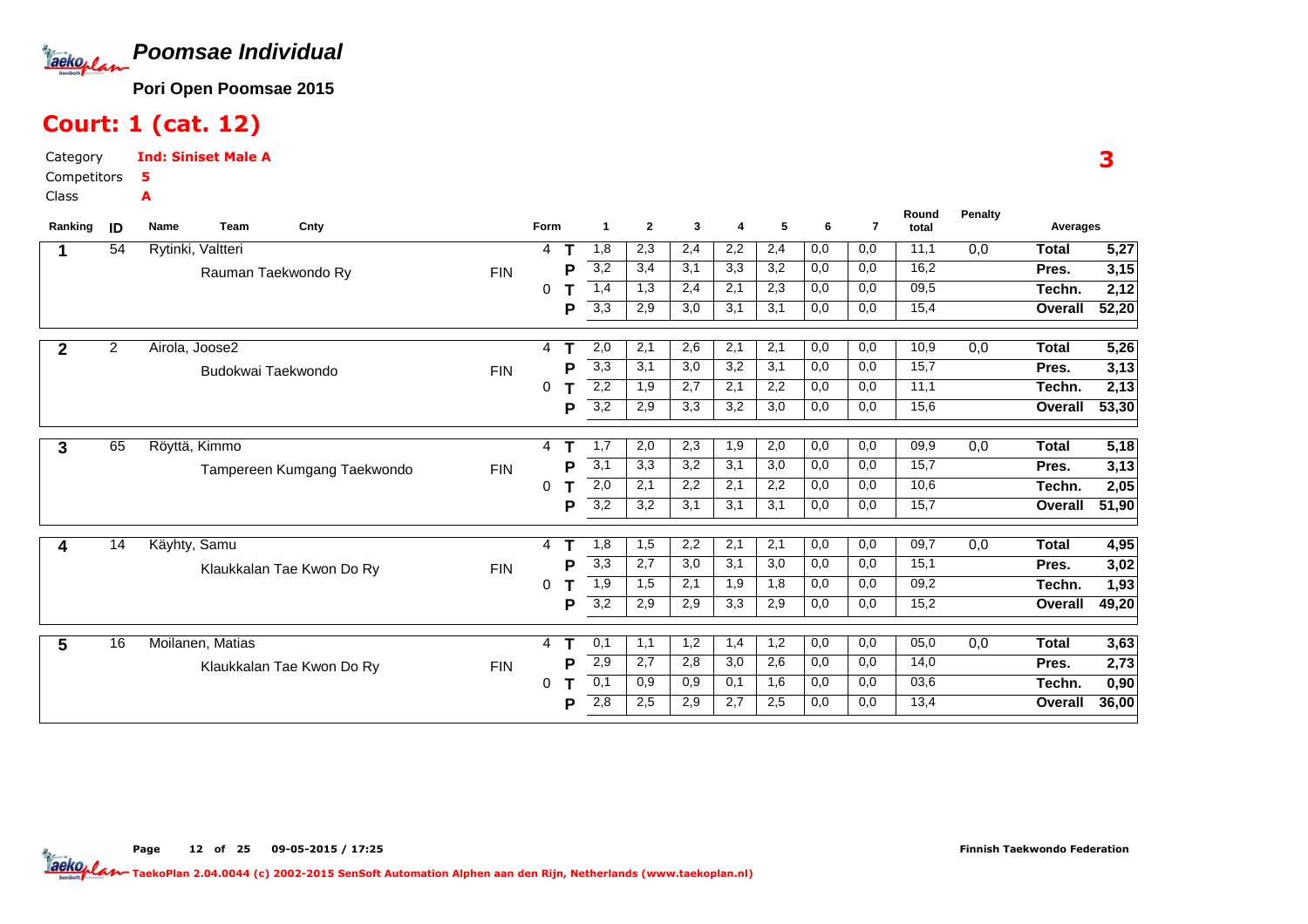

### Court: 1 (cat. 13)

7A

CategoryInd: Siniset Female A

Competitors

Class

| Ranking      | ID | Team<br>Name        | Cnty                         |            | Form     |        | $\mathbf{1}$            | $\mathbf{2}$ | 3          | $\boldsymbol{\Lambda}$ | 5                | 6                | $\overline{7}$ | Round<br>total | <b>Penalty</b>   | Averages        |               |
|--------------|----|---------------------|------------------------------|------------|----------|--------|-------------------------|--------------|------------|------------------------|------------------|------------------|----------------|----------------|------------------|-----------------|---------------|
|              | 11 | Räkköläinen, Linda  |                              |            | 4        | Т      | 2,9                     | 2,4          | 2,6        | 2,6                    | 2,6              | $\overline{0,0}$ | 0,0            | 13,1           | $\overline{0,0}$ | <b>Total</b>    | 6,13          |
|              |    |                     | Helsingin Itsepuolustuskoulu | <b>FIN</b> |          | P      | 3,4                     | 3,3          | 3,6        | 3,4                    | 3,6              | 0,0              | 0,0            | 17,3           |                  | Pres.           | 3,45          |
|              |    |                     |                              |            | 0        |        | 3,0                     | 2,6          | 2,6        | 2,8                    | 2,9              | 0,0              | 0,0            | 13,9           |                  | Techn.          | 2,68          |
|              |    |                     |                              |            |          | P      | $\overline{3,3}$        | 3,3          | 3,7        | 3,4                    | 3,6              | 0,0              | 0,0            | 17,3           |                  | Overall         | 61,60         |
|              |    |                     |                              |            |          |        |                         |              |            |                        |                  |                  |                |                |                  |                 |               |
| $\mathbf{2}$ | 22 | Tuokko, Tara        |                              |            | 4        |        | 2,9                     | 2,5          | 2,5        | 2,8                    | 2,6              | 0,0              | 0,0            | 13,3           | 0,0              | <b>Total</b>    | 6,06          |
|              |    |                     | Klaukkalan Tae Kwon Do Ry    | <b>FIN</b> |          | Р      | 3,3                     | 3,4          | 3,4        | 3,7                    | 3,6              | 0,0              | 0,0            | 17,4           |                  | Pres.           | 3,43          |
|              |    |                     |                              |            | 0        | т      | $\overline{2,9}$        | 2,1          | 2,6        | 2,8                    | 2,5              | 0,0              | 0,0            | 12,9           |                  | Techn.          | 2,63          |
|              |    |                     |                              |            |          | P      | 3,2                     | 3,2          | 3,5        | 3,5                    | $\overline{3,5}$ | 0,0              | 0,0            | 16,9           |                  | Overall         | 60,50         |
|              |    |                     |                              |            |          | т      | 2,6                     |              |            |                        |                  |                  | 0,0            | 12,0           |                  |                 |               |
| 3            | 66 | Röyttä, Julia       |                              |            | 4        |        |                         | 2,3          | 2,7        | 2,0                    | 2,4              | 0,0              |                |                | 0,0              | <b>Total</b>    | 5,96          |
|              |    |                     | Tampereen Kumgang Taekwondo  | <b>FIN</b> |          | Р      | 3,2<br>$\overline{2,7}$ | 3,4<br>2,6   | 3,5<br>2,6 | 3,2<br>2,6             | 3,6<br>2,7       | 0,0<br>0,0       | 0,0<br>0,0     | 16,9<br>13,2   |                  | Pres.<br>Techn. | 3,43          |
|              |    |                     |                              |            | 0        | т<br>P | $\overline{3,1}$        | 3,4          | 3,6        | 3,5                    | 3,7              | 0,0              | 0,0            | 17,3           |                  |                 | 2,53<br>59,40 |
|              |    |                     |                              |            |          |        |                         |              |            |                        |                  |                  |                |                |                  | Overall         |               |
| 4            | 67 | Röyttä, Johanna     |                              |            | 4        | т      | 2,8                     | 2,6          | 2,6        | 2,4                    | 2,6              | 0,0              | 0,0            | 13,0           | $\overline{0,0}$ | <b>Total</b>    | 5,92          |
|              |    |                     | Tampereen Kumgang Taekwondo  | <b>FIN</b> |          | Ρ      | $\overline{3,1}$        | 3,5          | 3,3        | 3,4                    | 3,5              | 0,0              | 0,0            | 16,8           |                  | Pres.           | 3,35          |
|              |    |                     |                              |            | 0        | т      | 2,9                     | 2,7          | 2,3        | 2,4                    | 2,5              | 0,0              | 0,0            | 12,8           |                  | Techn.          | 2,57          |
|              |    |                     |                              |            |          | P      | 3,2                     | 3.4          | 3,6        | 3,2                    | 3,3              | 0,0              | 0.0            | 16,7           |                  | Overall         | 59,30         |
|              |    |                     |                              |            |          |        |                         |              |            |                        |                  |                  |                |                |                  |                 |               |
| 5            | 18 | Thongplian, Anthika |                              |            | 4        | Т      | 2,1                     | 2,4          | 2,3        | 2,3                    | 2,4              | 0,0              | 0,0            | 11,5           | $\overline{0,0}$ | <b>Total</b>    | 5,68          |
|              |    |                     | Klaukkalan Tae Kwon Do Ry    | <b>FIN</b> |          | P      | 2,7                     | 3,2          | 3,2        | 3,3                    | 3,5              | 0,0              | 0,0            | 15,9           |                  | Pres.           | 3,23          |
|              |    |                     |                              |            | $\Omega$ | Т      | $\overline{2,7}$        | 2,4          | 2,5        | 2,5                    | 2,9              | 0,0              | 0,0            | 13,0           |                  | Techn.          | 2,45          |
|              |    |                     |                              |            |          | P      | 3,1                     | 3,1          | 3,2        | 3,4                    | 3,5              | 0,0              | 0,0            | 16,3           |                  | Overall         | 56,70         |
|              |    |                     |                              |            |          |        |                         |              |            |                        |                  |                  |                |                |                  |                 |               |
| 6            | 70 | Zolfaghar, Tina     |                              |            | 4        | т      | 2,0                     | 2,1          | 2,3        | 1,9                    | 1,6              | 0,0              | 0,0            | 09,9           | 0,0              | <b>Total</b>    | 5,23          |
|              |    |                     | Tampereen Kumgang Taekwondo  | <b>FIN</b> |          | Р      | $\overline{3,0}$<br>2,6 | 3,1<br>2,3   | 3,2<br>2,1 | 3,1<br>1,9             | 3,3<br>2,1       | 0,0              | 0,0<br>0,0     | 15,7<br>11,0   |                  | Pres.           | 3,15          |
|              |    |                     |                              |            | 0        | т      | 3,2                     | 3,1          | 3,2        | 3,0                    | 3,3              | 0,0<br>0,0       | 0,0            | 15,8           |                  | Techn.          | 2,08          |
|              |    |                     |                              |            |          | P      |                         |              |            |                        |                  |                  |                |                |                  | Overall         | 52,40         |

Page<sup>13</sup> of <sup>25</sup> 09-05-2015 / 17:25 Finnish Taekwondo Federation

TaekoPlan 2.04.0044 (c) 2002-2015 SenSoft Automation Alphen aan den Rijn, Netherlands (www.taekoplan.nl)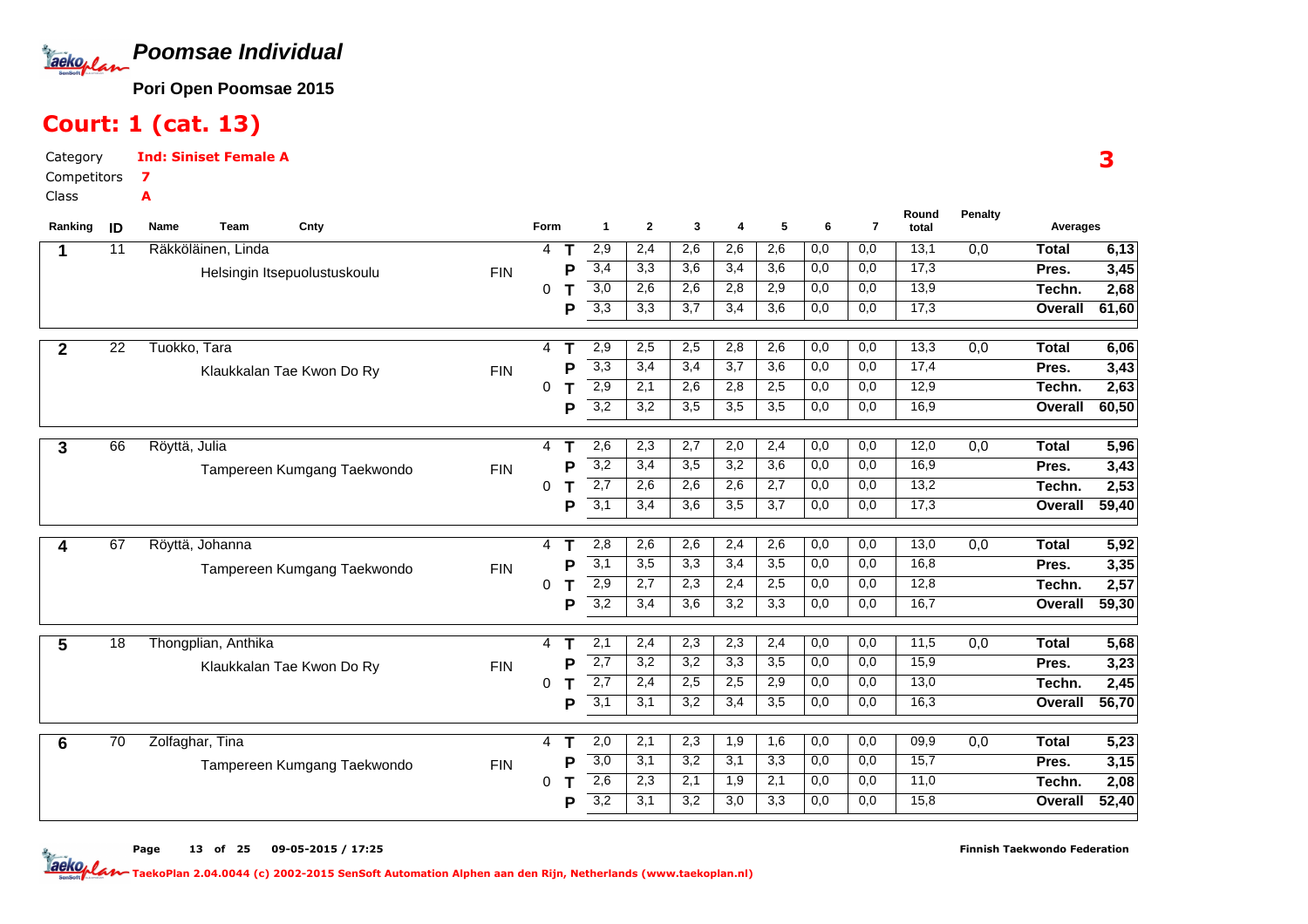

### Court: 1 (cat. 14)

| Category<br>Competitors<br>Class | A         | <b>Ind: Siniset Female A</b> |                             |            |      |   |     |              |     |     |     |     |     |                |         |          |       |
|----------------------------------|-----------|------------------------------|-----------------------------|------------|------|---|-----|--------------|-----|-----|-----|-----|-----|----------------|---------|----------|-------|
| Ranking<br>ID                    | Name      | Team                         | Cnty                        |            | Form |   |     | $\mathbf{2}$ | 3   | 4   | 5   | 6   |     | Round<br>total | Penalty | Averages |       |
| 63                               | Ay, Narin |                              |                             |            | 4    |   | 2,7 | 2,2          | 2,3 | 1,9 | 1,9 | 0,0 | 0,0 | 11,0           | 0,0     | Total    | 5,23  |
|                                  |           |                              | Tampereen Kumgang Taekwondo | <b>FIN</b> |      | P | 3,0 | 3,2          | 3,4 | 3,0 | 3,2 | 0,0 | 0,0 | 15,8           |         | Pres.    | 3,10  |
|                                  |           |                              |                             |            | 0    |   | 2,5 | 2,1          | 2,3 | 2,0 | 1,6 | 0,0 | 0,0 | 10,5           |         | Techn.   | 2,13  |
|                                  |           |                              |                             |            |      | Þ | 2,9 | 3,0          | 3,2 | 3,0 | 3,2 | 0,0 | 0,0 | 15,3           |         | Overall  | 52,60 |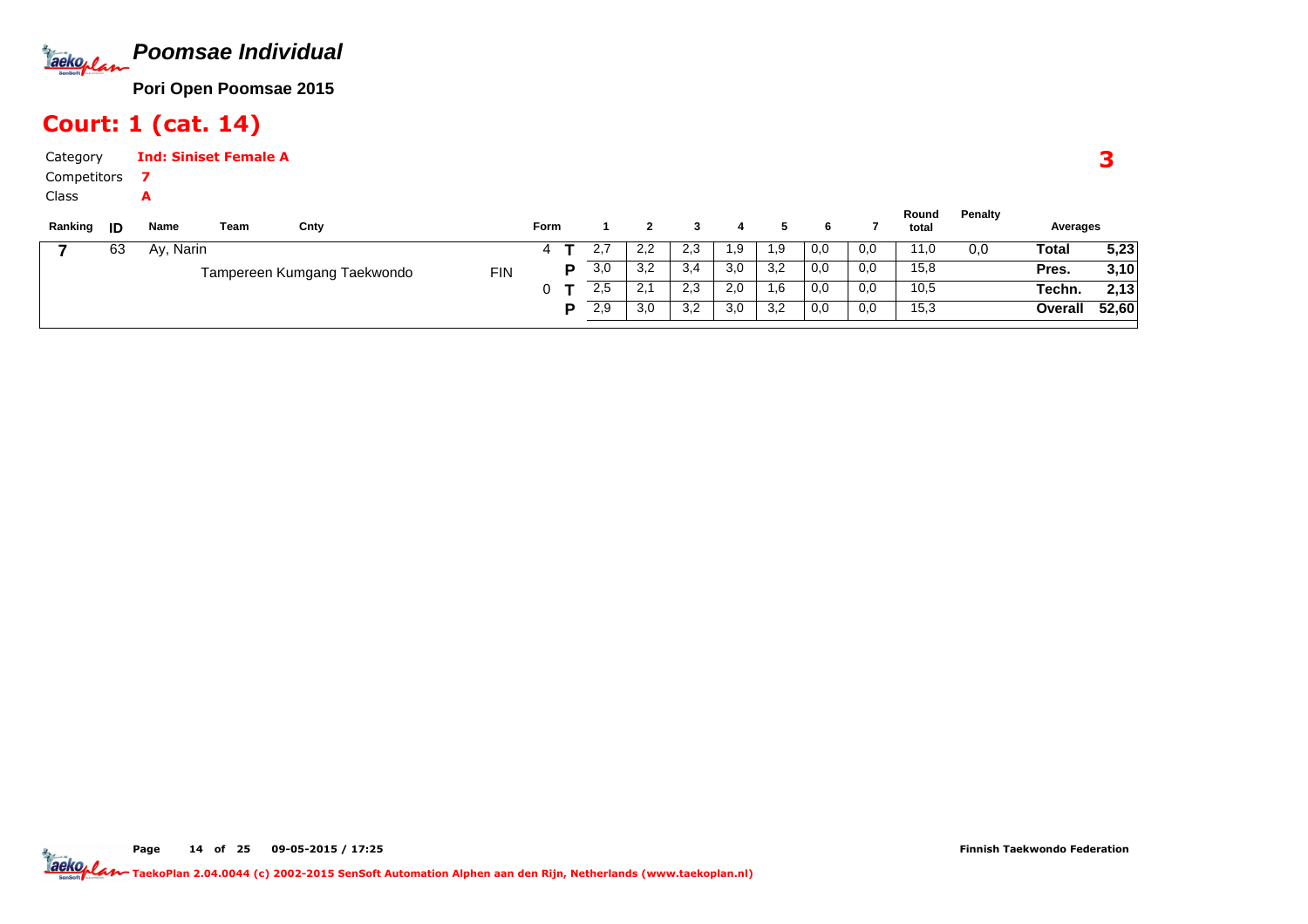

### Court: 1 (cat. 14)

A

CategoryInd: Puna-mustat Male A

 Competitors3

Class

| Ranking      | ID | Name                | Team                | Cnty                     |            | <b>Form</b> |   | -1  | $\overline{2}$ | 3   | 4   | 5   | 6   |     | Round<br>total | Penalty | Averages |       |
|--------------|----|---------------------|---------------------|--------------------------|------------|-------------|---|-----|----------------|-----|-----|-----|-----|-----|----------------|---------|----------|-------|
|              | 25 | Ponkilainen, Mikko  |                     |                          |            | 6           |   | 2,8 | 2,1            | 2,6 | 2,0 | 1,7 | 0,0 | 0,0 | 11,2           | 0,0     | Total    | 5,78  |
|              |    |                     | Malmin Taekwondo Ry |                          | <b>FIN</b> |             | P | 3,5 | 3,4            | 3,4 | 3,4 | 3,5 | 0,0 | 0,0 | 17,2           |         | Pres.    | 3,45  |
|              |    |                     |                     |                          |            | 0           |   | 2,7 | 2,4            | 2,6 | 2,3 | 1,2 | 0,0 | 0,0 | 11,2           |         | Techn.   | 2,33  |
|              |    |                     |                     |                          |            |             | P | 3,4 | 3,5            | 3,5 | 3,3 | 3,5 | 0,0 | 0,0 | 17,2           |         | Overall  | 56,80 |
| $\mathbf{2}$ | 72 | Kankkunen, Elmo     |                     |                          |            | 6           |   | 2,8 | 2,6            | 2,5 | 2,3 | 2,3 | 0,0 | 0,0 | 12,5           | 0,0     | Total    | 5,71  |
|              |    |                     |                     |                          |            |             |   |     |                |     |     |     |     |     |                |         |          |       |
|              |    |                     |                     | Vihdin Taekwondoseura Ry | <b>FIN</b> |             | P | 3,3 | 3,4            | 3,2 | 3,4 | 3,3 | 0,0 | 0,0 | 16,6           |         | Pres.    | 3,28  |
|              |    |                     |                     |                          |            | 0           |   | 2,8 | 2,7            | 2,5 | 2,0 | 2,0 | 0,0 | 0,0 | 12,0           |         | Techn.   | 2,43  |
|              |    |                     |                     |                          |            |             | P | 3,1 | 3,4            | 3,3 | 3,1 | 3,3 | 0,0 | 0,0 | 16,2           |         | Overall  | 57,30 |
| 3            | 73 | Kauriinvaha, Kaarlo |                     |                          |            | 6           |   | 2,7 | 2,3            | 2,5 | 2,4 | 2,3 | 0,0 | 0,0 | 12,2           | 0,0     | Total    | 5,39  |
|              |    |                     |                     |                          |            |             | Р | 3,1 | 3,2            | 3,2 | 3,3 | 3,2 | 0,0 | 0,0 | 16,0           |         | Pres.    |       |
|              |    |                     |                     | Vihdin Taekwondoseura Ry | <b>FIN</b> |             |   |     |                |     |     |     |     |     |                |         |          | 3,12  |
|              |    |                     |                     |                          |            | 0           |   | 2,6 | 2,2            | 2,4 | 1,8 | 0,4 | 0,0 | 0,0 | 09,4           |         | Techn.   | 2,27  |
|              |    |                     |                     |                          |            |             | P | 2,9 | 3,1            | 3,2 | 3,0 | 3,0 | 0,0 | 0,0 | 15,2           |         | Overall  | 52,80 |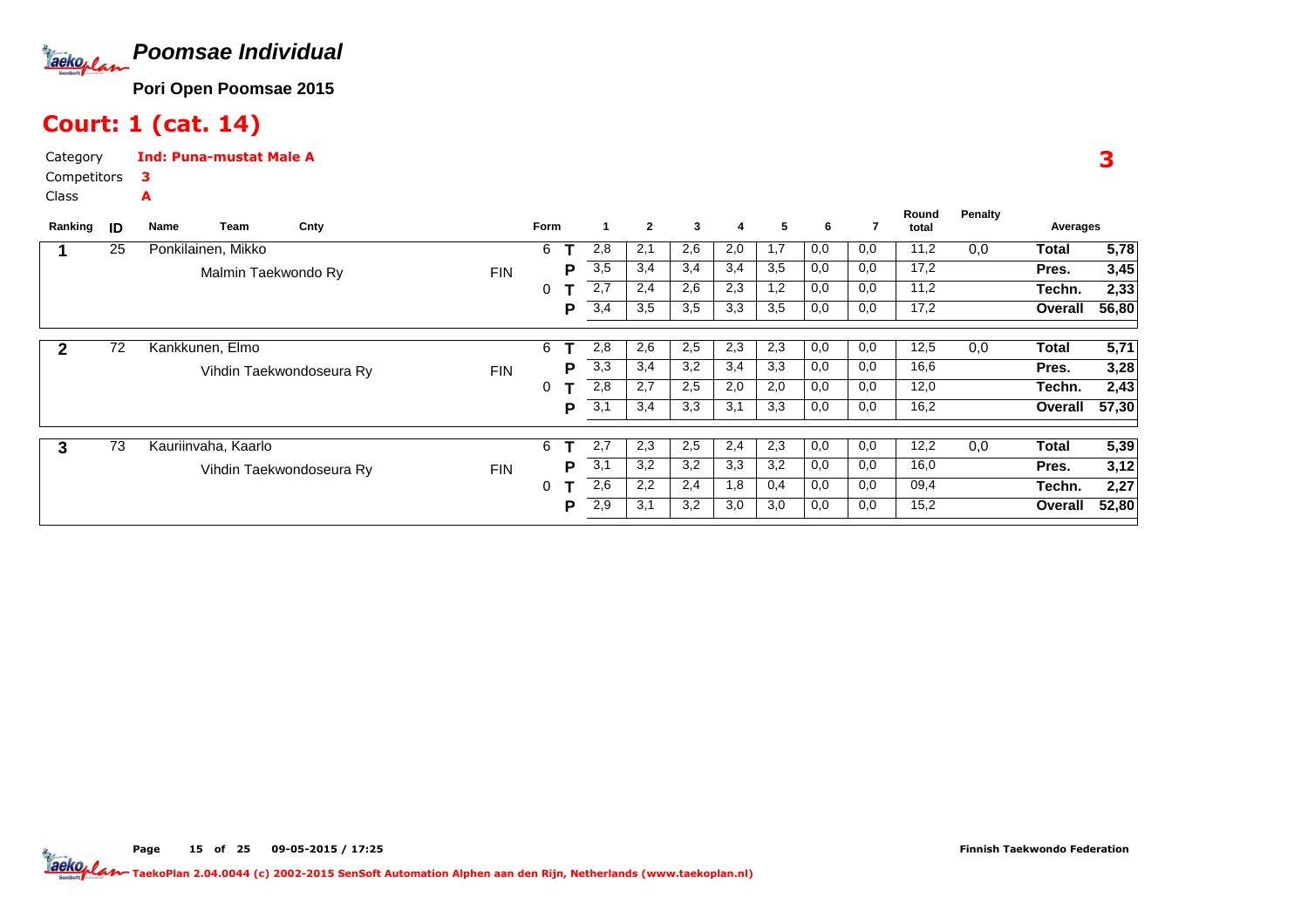

# Court: 1 (cat. 15)

6A

Page

CategoryInd: Puna-mustat Female A

Competitors

Class

| Ranking      | ID              | Team<br>Cnty<br>Name         |            | Form |   | $\mathbf{1}$     | $\mathbf{2}$     | 3                | 4   | 5   | 6                | $\overline{7}$ | Round<br>total | <b>Penalty</b>   | Averages     |       |
|--------------|-----------------|------------------------------|------------|------|---|------------------|------------------|------------------|-----|-----|------------------|----------------|----------------|------------------|--------------|-------|
|              | 12              | Siiskonen, Susanna           |            | 6    | Τ | 2,9              | 2,4              | 2,8              | 0,0 | 0,0 | $\overline{0,0}$ | 0,0            | 08,1           | $\overline{0,0}$ | <b>Total</b> | 5,87  |
|              |                 | Helsingin Itsepuolustuskoulu | <b>FIN</b> |      | P | 3,2              | 3,4              | 3,4              | 0,0 | 0,0 | 0,0              | 0,0            | 10,0           |                  | Pres.        | 3,32  |
|              |                 |                              |            | 0    |   | 2,6              | 2,2              | 2,4              | 0,0 | 0,0 | 0,0              | 0,0            | 07,2           |                  | Techn.       | 2,55  |
|              |                 |                              |            |      | P | 3,3              | 3,3              | 3,3              | 0,0 | 0,0 | 0,0              | 0,0            | 09,9           |                  | Overall      | 35,20 |
|              |                 |                              |            |      |   |                  |                  |                  |     |     |                  |                |                |                  |              |       |
| $\mathbf{2}$ | 3               | Soini-Jalonen, Tuija         |            | 6    | т | 2,8              | 2,3              | 2,5              | 0,0 | 0,0 | 0,0              | 0,0            | 07,6           | 0,0              | <b>Total</b> | 5,76  |
|              |                 | Budokwai Taekwondo           | <b>FIN</b> |      | Р | 3,3              | 3,3              | 3,2              | 0,0 | 0,0 | 0,0              | 0,0            | 09,8           |                  | Pres.        | 3,23  |
|              |                 |                              |            | 0    | т | 2,6              | 2,4              | 2,6              | 0,0 | 0,0 | 0,0              | 0,0            | 07,6           |                  | Techn.       | 2,53  |
|              |                 |                              |            |      | P | $\overline{3,1}$ | $\overline{3,2}$ | 3,3              | 0,0 | 0,0 | 0,0              | 0,0            | 09,6           |                  | Overall      | 34,60 |
|              |                 |                              |            |      |   |                  |                  |                  |     |     |                  |                |                |                  |              |       |
| 3            | 29              | Hakkarainen, Anna            |            | 6    | т | 2,9              | 2,5              | 2,7              | 0,0 | 0,0 | 0,0              | 0,0            | 08,1           | 0,0              | <b>Total</b> | 5,70  |
|              |                 | Mukwan Jyväskylä             | <b>FIN</b> |      | Р | 2,9              | 3,1              | 3,3              | 0,0 | 0,0 | 0,0              | 0,0            | 09,3           |                  | Pres.        | 3,12  |
|              |                 |                              |            | 0    | т | $\overline{2,7}$ | 2,3              | 2,4              | 0,0 | 0,0 | 0,0              | 0,0            | 07,4           |                  | Techn.       | 2,58  |
|              |                 |                              |            |      | P | $\overline{3,1}$ | 3,1              | 3,2              | 0,0 | 0,0 | 0,0              | 0,0            | 09,4           |                  | Overall      | 34,20 |
|              | 10              | Mänty, Mira                  |            | 6    | т | 2,8              | 2,0              | 2,5              | 0,0 | 0,0 | $\overline{0,0}$ | 0,0            | 07,3           | 0,0              | <b>Total</b> | 5,50  |
| 4            |                 |                              |            |      | Ρ | 3,2              | 3,0              | 3,3              | 0,0 | 0,0 | 0,0              | 0,0            | 09,5           |                  | Pres.        | 3,15  |
|              |                 | Helsingin Itsepuolustuskoulu | <b>FIN</b> | 0    | т | 2,7              | 1,8              | 2,3              | 0,0 | 0,0 | 0,0              | 0,0            | 06,8           |                  | Techn.       | 2,35  |
|              |                 |                              |            |      | P | 3,3              | 2,9              | $\overline{3,2}$ | 0,0 | 0,0 | 0,0              | 0,0            | 09,4           |                  | Overall      | 33,00 |
|              |                 |                              |            |      |   |                  |                  |                  |     |     |                  |                |                |                  |              |       |
| 5            | $\overline{30}$ | Ilmanen, Kukka-Maria         |            | 6    | Т | 2,7              | 2,2              | 2,4              | 0,0 | 0,0 | 0,0              | 0,0            | 07,3           | 0,0              | <b>Total</b> | 5,31  |
|              |                 | Mukwan Jyväskylä             | <b>FIN</b> |      | Р | 2,9              | 2,9              | 3,0              | 0,0 | 0,0 | 0,0              | 0,0            | 08,8           |                  | Pres.        | 2,98  |
|              |                 |                              |            | 0    | Т | 2,5              | 1,9              | 2,3              | 0,0 | 0,0 | 0,0              | 0,0            | 06,7           |                  | Techn.       | 2,33  |
|              |                 |                              |            |      | P | 3,1              | 2,9              | 3,1              | 0,0 | 0,0 | 0,0              | 0,0            | 09,1           |                  | Overall      | 31,90 |
|              |                 |                              |            |      |   |                  |                  |                  |     |     |                  |                |                |                  |              |       |
| 6            | $\overline{17}$ | Kiiskinen, Nadja             |            | 0    | Т | 2,1              | 1,9              | 2,0              | 0,0 | 0,0 | 0,0              | 0,0            | 06,0           | 0,0              | <b>Total</b> | 4,96  |
|              |                 | Helsingin Taekwondoseura ry  | <b>FIN</b> |      | P | $\overline{2,9}$ | 2,9              | 3,0              | 0,0 | 0,0 | 0,0              | 0,0            | 08,8           |                  | Pres.        | 2,93  |
|              |                 |                              |            | 0    | т | $\overline{2,3}$ | 1,7              | 2,2              | 0,0 | 0,0 | 0,0              | 0,0            | 06,2           |                  | Techn.       | 2,03  |
|              |                 |                              |            |      | P | 3,0              | 2,8              | 3,0              | 0,0 | 0,0 | 0,0              | 0,0            | 08,8           |                  | Overall      | 29,80 |

TaekoPlan 2.04.0044 (c) 2002-2015 SenSoft Automation Alphen aan den Rijn, Netherlands (www.taekoplan.nl)

<sup>16</sup> of <sup>25</sup> 09-05-2015 / 17:25

Finnish Taekwondo Federation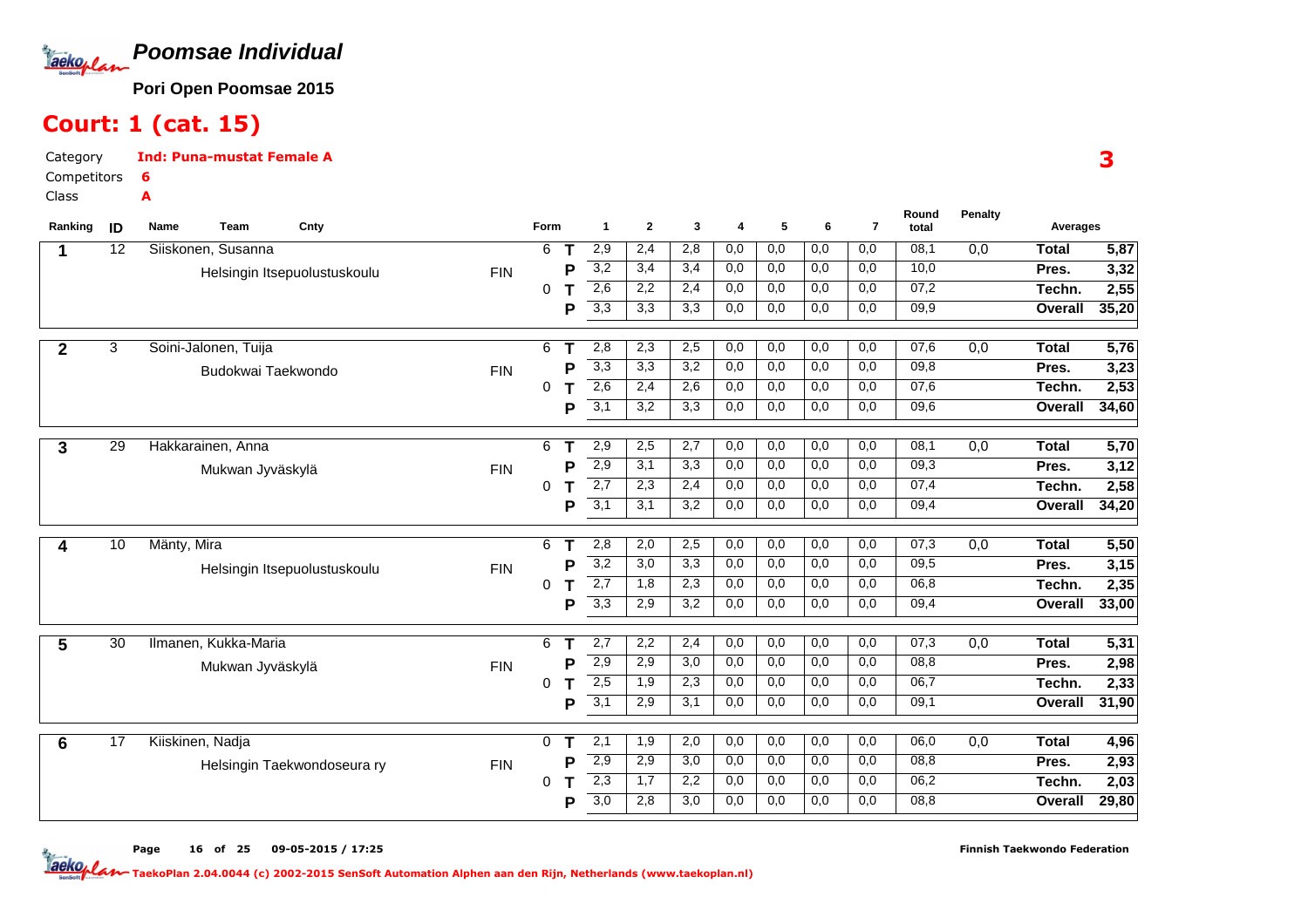

### Court: 1 (cat. 16)

A

CategoryInd: Ilves -11 alem. A6

Competitors

Class

| Ranking | ID              | Team<br>Name      | Cnty                      |            | Form         |             | $\mathbf{1}$     | $\mathbf{2}$ | 3          | 4                | 5          | 6                | $\overline{7}$ | Round<br>total | <b>Penalty</b>   | Averages     |       |
|---------|-----------------|-------------------|---------------------------|------------|--------------|-------------|------------------|--------------|------------|------------------|------------|------------------|----------------|----------------|------------------|--------------|-------|
|         | 36              | Järvenpää, Joonas |                           |            | $\mathbf{1}$ | $\mathsf T$ | 1,9              | 2,7          | 2,3        | 0,0              | 0,0        | $\overline{0,0}$ | 0,0            | 06,9           | $\overline{0,0}$ | <b>Total</b> | 5,05  |
|         |                 |                   | Porin Taekwondoseura Ry   | <b>FIN</b> |              | D           | 2,7              | 2,9          | 2,9        | 0,0              | 0,0        | 0,0              | 0,0            | 08,5           |                  | Pres.        | 2,77  |
|         |                 |                   |                           |            | 0            |             | 2,0              | 2,7          | 2,1        | 0,0              | 0,0        | 0,0              | 0,0            | 06,8           |                  | Techn.       | 2,28  |
|         |                 |                   |                           |            |              | P           | $\overline{2,5}$ | 2,8          | 2,8        | 0,0              | 0,0        | 0,0              | 0,0            | 08,1           |                  | Overall      | 30,30 |
|         |                 |                   |                           |            |              |             |                  |              |            |                  |            |                  |                |                |                  |              |       |
|         | 6               | Knutsson, Mia     |                           |            | 1            |             | 1,9              | 2,4          | 2,3        | 0,0              | 0,0        | 0,0              | 0,0            | 06,6           | 0,0              | <b>Total</b> | 5,04  |
|         |                 |                   | Espoo Hwarang Team Ry     | <b>FIN</b> |              | Р           | $\overline{2,8}$ | 2,8          | 3,0        | 0,0              | 0,0        | 0,0              | 0,0            | 08,6           |                  | Pres.        | 2,82  |
|         |                 |                   |                           |            | 0            | Т           | $\overline{2,1}$ | 2,5          | 2,1        | 0,0              | 0,0        | 0,0              | 0,0            | 06,7           |                  | Techn.       | 2,22  |
|         |                 |                   |                           |            |              | P           | $\overline{2,7}$ | 2,8          | 2,8        | 0,0              | 0,0        | 0,0              | 0,0            | 08,3           |                  | Overall      | 30,20 |
|         |                 |                   |                           |            |              |             |                  |              |            |                  |            |                  |                |                |                  |              |       |
|         | $\overline{35}$ | Holm, Wilma       |                           |            | 1            | т           | 1,7              | 2,2          | 1,9        | 0,0              | 0,0        | 0,0              | 0,0            | 05,8           | 0,0              | <b>Total</b> | 4,25  |
|         |                 |                   | Porin Taekwondoseura Ry   | <b>FIN</b> |              | P           | $\overline{2,3}$ | 2,8          | 2,5        | 0,0              | 0,0        | 0,0              | 0,0            | 07,6           |                  | Pres.        | 2,48  |
|         |                 |                   |                           |            | 0            | т           | 1,2              | 1,7          | 1,9        | 0,0              | 0,0        | 0,0              | 0,0            | 04,8           |                  | Techn.       | 1,77  |
|         |                 |                   |                           |            |              | P           | 2,1              | 2,6          | 2,6        | 0,0              | 0,0        | 0,0              | 0,0            | 07,3           |                  | Overall      | 25,50 |
|         |                 |                   |                           |            |              |             |                  |              |            |                  |            |                  |                |                |                  |              |       |
|         | 20              | Torppa, liris     |                           |            | 1            | Т           | 1,2              | 2,2          | 1,7        | 0,0              | 0,0        | 0,0              | 0,0            | 05,1           | 0,0              | <b>Total</b> | 4,12  |
|         |                 |                   | Klaukkalan Tae Kwon Do Ry | <b>FIN</b> |              | Р           | 2,3              | 2,7          | 2,4        | $\overline{0,0}$ | 0,0        | 0,0              | 0,0            | 07,4           |                  | Pres.        | 2,42  |
|         |                 |                   |                           |            | 0            | Т           | 1,1<br>2,2       | 2,3<br>2,7   | 1,7<br>2,2 | 0,0              | 0,0<br>0,0 | 0,0<br>0,0       | 0,0<br>0,0     | 05,1<br>07,1   |                  | Techn.       | 1,70  |
|         |                 |                   |                           |            |              | P           |                  |              |            | 0,0              |            |                  |                |                |                  | Overall      | 24,70 |
|         | 52              | Vuori, Aleksi     |                           |            | 1            | Т           | 0,7              | 1,9          | 1,9        | 0,0              | 0,0        | 0,0              | 0,0            | 04,5           | 0,0              | <b>Total</b> | 3,59  |
|         |                 |                   | Porin Taekwondoseura Ry   | <b>FIN</b> |              | Р           | 2,2              | 2,6          | 2,4        | 0,0              | 0,0        | 0,0              | 0,0            | 07,2           |                  | Pres.        | 2,32  |
|         |                 |                   |                           |            | $\Omega$     | Т           | 0,3              | 1,7          | 1,1        | 0,0              | 0,0        | 0,0              | 0,0            | 03,1           |                  | Techn.       | 1,27  |
|         |                 |                   |                           |            |              | P           | 1,8              | 2,6          | 2,3        | 0,0              | 0,0        | 0,0              | 0,0            | 06,7           |                  | Overall      | 21,50 |
|         |                 |                   |                           |            |              |             |                  |              |            |                  |            |                  |                |                |                  |              |       |
|         | $\overline{47}$ | Salo, Benjamin    |                           |            | 1            | т           | 0,8              | 1,6          | 1,1        | 0,0              | 0,0        | 0,0              | 0,0            | 03,5           | 0,0              | <b>Total</b> | 3,43  |
|         |                 |                   |                           | <b>FIN</b> |              | Р           | $\overline{2,0}$ | 2,5          | 1,9        | 0,0              | 0,0        | 0,0              | 0,0            | 06,4           |                  | Pres.        | 2,15  |
|         |                 |                   |                           |            | 0            |             | 1,1              | 1,8          | 1,3        | 0,0              | 0,0        | 0,0              | 0,0            | 04,2           |                  | Techn.       | 1,28  |
|         |                 |                   |                           |            |              | P           | $\overline{2,1}$ | 2,5          | 1,9        | 0,0              | 0,0        | 0,0              | 0,0            | 06,5           |                  | Overall      | 20,60 |
|         |                 |                   | Porin Taekwondoseura Ry   |            |              |             |                  |              |            |                  |            |                  |                |                |                  |              |       |

Page<sup>17</sup> of <sup>25</sup> 09-05-2015 / 17:25 Finnish Taekwondo Federation

TaekoPlan 2.04.0044 (c) 2002-2015 SenSoft Automation Alphen aan den Rijn, Netherlands (www.taekoplan.nl)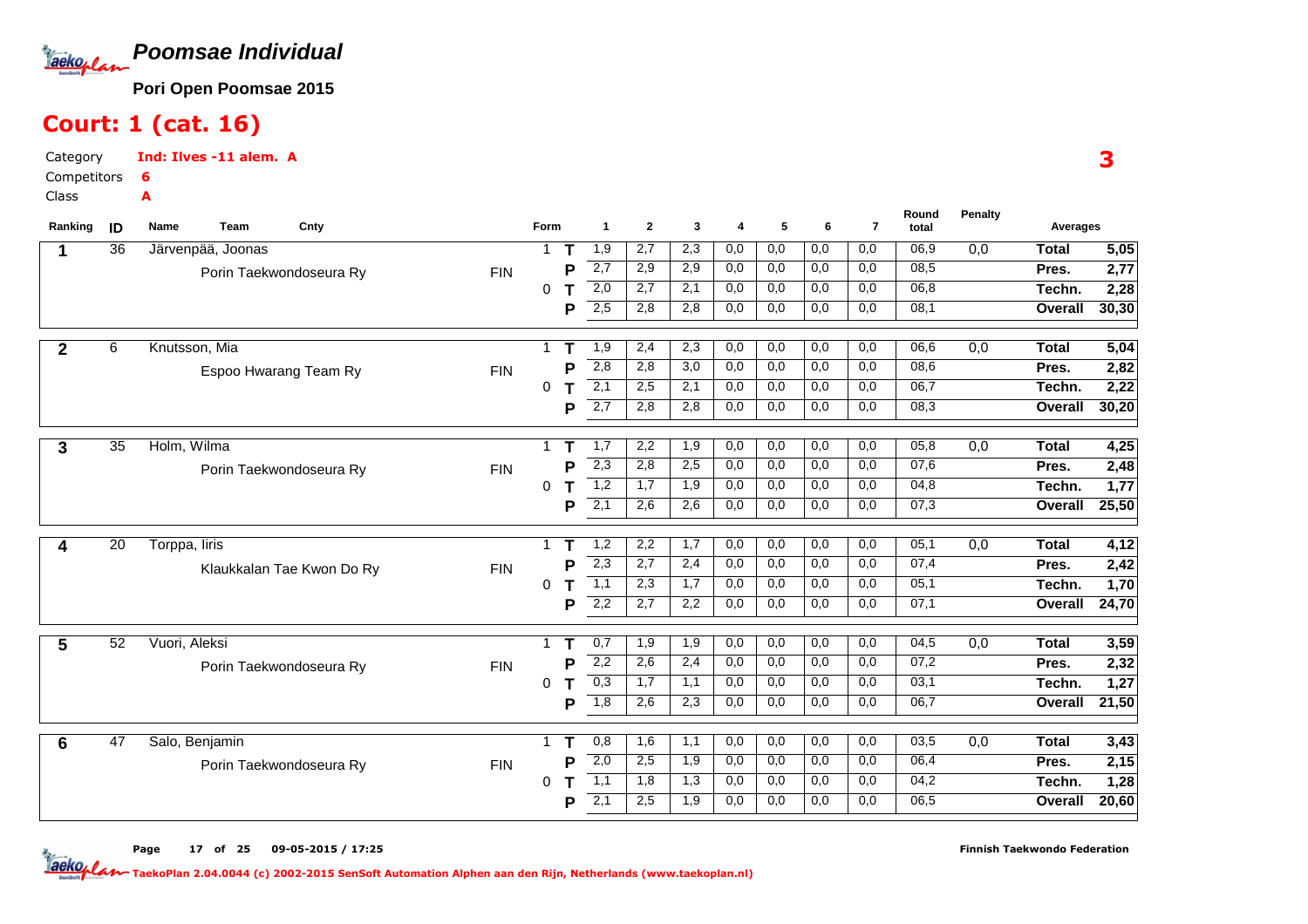

### Court: 1 (cat. 17)

| Category      |      | Ind: Ilves -11 alem. A |      |      |   |              |                |     |   |   |                |         |          |
|---------------|------|------------------------|------|------|---|--------------|----------------|-----|---|---|----------------|---------|----------|
| Competitors   |      |                        |      |      |   |              |                |     |   |   |                |         |          |
| Class         |      |                        |      |      |   |              |                |     |   |   |                |         |          |
| Ranking<br>ID | Name | Team                   | Cnty | Form | 2 | $\mathbf{3}$ | $\overline{a}$ | - 5 | 6 | 7 | Round<br>total | Penalty | Averages |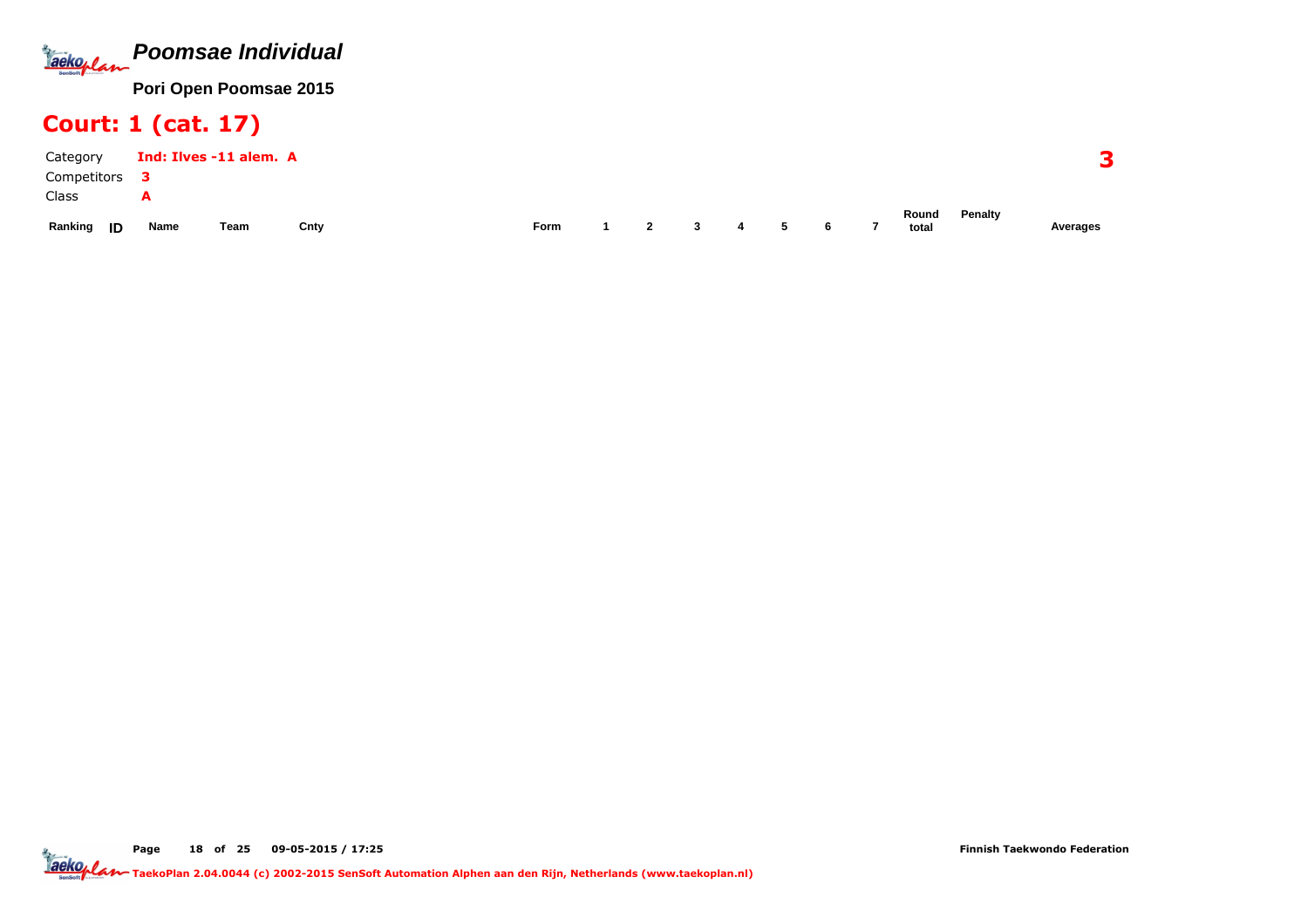

### Court: 1 (cat. 18)

A

Page

CategoryInd: Ilves -11 ylem. A

 Competitors2

Class

| Ranking | ID | Name          | Team               | Cnty                        |            | Form |   |     | $\overline{2}$ | 3   | 4   | 5.  | 6   |     | Round<br>total | Penalty | Averages |       |
|---------|----|---------------|--------------------|-----------------------------|------------|------|---|-----|----------------|-----|-----|-----|-----|-----|----------------|---------|----------|-------|
|         |    | Airola, Joose |                    |                             |            | 2    |   | 1,8 | 2,8            | 2,1 | 0,0 | 0,0 | 0,0 | 0,0 | 06,7           | 0,0     | Total    | 4,90  |
|         |    |               | Budokwai Taekwondo |                             | <b>FIN</b> |      | Р | 2,5 | 3,4            | 2,6 | 0,0 | 0,0 | 0,0 | 0,0 | 08,5           |         | Pres.    | 2,77  |
|         |    |               |                    |                             |            | 0    |   | 1,5 | 2,7            | 1,9 | 0,0 | 0,0 | 0,0 | 0,0 | 06,1           |         | Techn.   | 2,13  |
|         |    |               |                    |                             |            |      | P | 2,4 | 3,2            | 2,5 | 0,0 | 0,0 | 0,0 | 0,0 | 08,1           |         | Overall  | 29,40 |
|         |    |               |                    |                             |            |      |   |     |                |     |     |     |     |     |                |         |          |       |
| 2       | 80 |               | Kopisto, Mephasit  |                             |            | 2    | т | 1,6 | 2,8            | 2,2 | 0,0 | 0,0 | 0,0 | 0,0 | 06,6           | 0,0     | Total    | 4,82  |
|         |    |               |                    | Helsingin Taekwondoseura ry | <b>FIN</b> |      | Р | 2,7 | 3,3            | 2,8 | 0,0 | 0,0 | 0,0 | 0,0 | 08,8           |         | Pres.    | 2,80  |
|         |    |               |                    |                             |            | 0    |   | 1,2 | 2,4            | 1,9 | 0,0 | 0,0 | 0,0 | 0,0 | 05,5           |         | Techn.   | 2,02  |
|         |    |               |                    |                             |            |      | P | 2,4 | 3,0            | 2,6 | 0,0 | 0,0 | 0,0 | 0,0 | 08,0           |         | Overall  | 28,90 |
|         |    |               |                    |                             |            |      |   |     |                |     |     |     |     |     |                |         |          |       |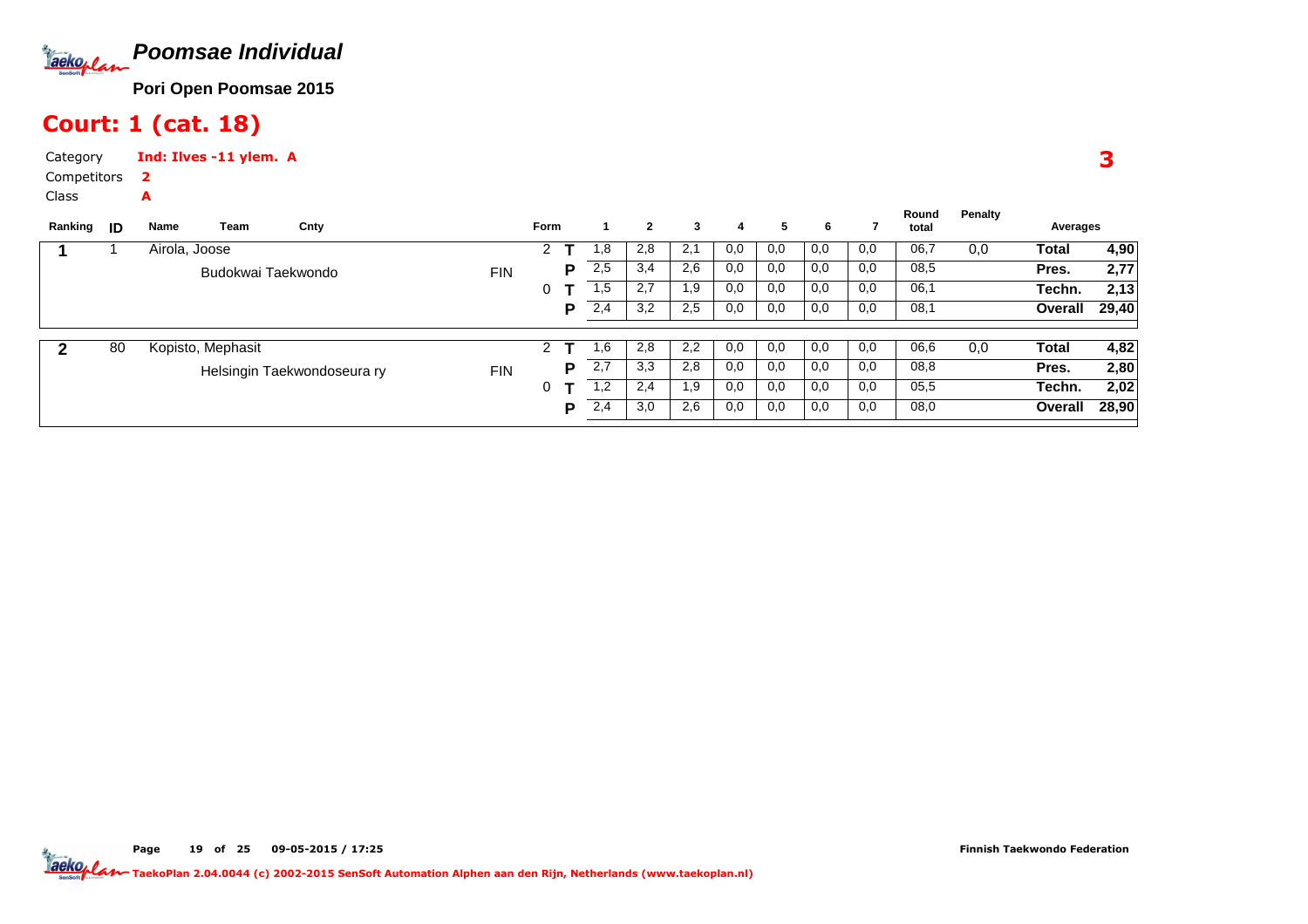

### Court: 1 (cat. 19)

7A

CategoryInd: Ilves -13 alem. A

Competitors

Class

| Ranking        | ID              | Team<br>Cnty<br>Name        |            | Form         |   | $\mathbf{1}$     | $\mathbf{2}$ | 3   | 4   | 5   | 6                | $\overline{7}$ | Round<br>total | <b>Penalty</b>   | Averages     |       |
|----------------|-----------------|-----------------------------|------------|--------------|---|------------------|--------------|-----|-----|-----|------------------|----------------|----------------|------------------|--------------|-------|
|                | 8               | Uuskoski, Patricia          |            | $\mathbf{1}$ | Т | 2,1              | 2,5          | 1,9 | 0,0 | 0,0 | $\overline{0,0}$ | 0,0            | 06,5           | $\overline{0,0}$ | <b>Total</b> | 4,67  |
|                |                 | Espoo Hwarang Team Ry       | <b>FIN</b> |              | D | 2,2              | 2,9          | 2,7 | 0,0 | 0,0 | 0,0              | 0,0            | 07,8           |                  | Pres.        | 2,57  |
|                |                 |                             |            | 0            |   | 1,9              | 2,4          | 1,8 | 0,0 | 0,0 | 0,0              | 0,0            | 06,1           |                  | Techn.       | 2,10  |
|                |                 |                             |            |              | P | 2,2              | 2,8          | 2,6 | 0,0 | 0,0 | 0,0              | 0,0            | 07,6           |                  | Overall      | 28,00 |
|                | 13              | Ismail, Omar                |            | 1            |   | 1,9              | 2,4          | 1,7 | 0,0 | 0,0 | 0,0              | 0,0            | 06,0           | 0,0              | <b>Total</b> | 4,45  |
| $\overline{2}$ |                 |                             |            |              | Р | 2,4              | 2,9          | 2,7 | 0,0 | 0,0 | 0,0              | 0,0            | 08,0           |                  | Pres.        | 2,62  |
|                |                 | Klaukkalan Tae Kwon Do Ry   | <b>FIN</b> | 0            | Т | 1,4              | 2,0          | 1,6 | 0,0 | 0,0 | 0,0              | 0,0            | 05,0           |                  | Techn.       | 1,83  |
|                |                 |                             |            |              | P | 2,4              | 2,7          | 2,6 | 0,0 | 0,0 | 0,0              | 0,0            | 07,7           |                  | Overall      | 26,70 |
|                |                 |                             |            |              |   |                  |              |     |     |     |                  |                |                |                  |              |       |
| 3              | 55              | Fagerholm, Jessica          |            |              | т | 1,7              | 2,3          | 1,6 | 0,0 | 0,0 | 0,0              | 0,0            | 05,6           | 0,0              | <b>Total</b> | 4,30  |
|                |                 | Saariston Taekwondo Park Ry | <b>FIN</b> |              | P | 2,0              | 2,7          | 2,6 | 0,0 | 0,0 | 0,0              | 0,0            | 07,3           |                  | Pres.        | 2,42  |
|                |                 |                             |            | 0            | т | 1,6              | 2,4          | 1,7 | 0,0 | 0,0 | 0,0              | 0,0            | 05,7           |                  | Techn.       | 1,88  |
|                |                 |                             |            |              | P | $\overline{2,1}$ | 2,7          | 2,4 | 0,0 | 0,0 | 0,0              | 0,0            | 07,2           |                  | Overall      | 25,80 |
|                |                 |                             |            |              |   |                  |              |     |     |     |                  |                |                |                  |              |       |
| 4              | $\overline{51}$ | Vuori, Neea                 |            | 1            | т | 1,9              | 2,1          | 1,7 | 0,0 | 0,0 | 0,0              | 0,0            | 05,7           | 0,0              | <b>Total</b> | 4,24  |
|                |                 | Porin Taekwondoseura Ry     | <b>FIN</b> |              | Р | 2,1              | 2,7          | 2,5 | 0,0 | 0,0 | 0,0              | 0,0            | 07,3           |                  | Pres.        | 2,42  |
|                |                 |                             |            | 0            | Т | 1,7              | 1,9          | 1,6 | 0,0 | 0,0 | 0,0              | 0,0            | 05,2           |                  | Techn.       | 1,82  |
|                |                 |                             |            |              | P | 2,1              | 2,6          | 2,5 | 0,0 | 0,0 | 0,0              | 0,0            | 07,2           |                  | Overall      | 25,40 |
| 5              | 38              | Koivunen, Jesse             |            | 1            |   | 1,3              | 2,1          | 1,6 | 0,0 | 0,0 | 0,0              | 0,0            | 05,0           | 0,0              | <b>Total</b> | 4,07  |
|                |                 | Porin Taekwondoseura Ry     | <b>FIN</b> |              | P | 1,8              | 2,7          | 2,7 | 0,0 | 0,0 | 0,0              | 0,0            | 07,2           |                  | Pres.        | 2,37  |
|                |                 |                             |            | $\Omega$     | Т | 1,5              | 2,0          | 1,7 | 0,0 | 0,0 | 0,0              | 0,0            | 05,2           |                  | Techn.       | 1,70  |
|                |                 |                             |            |              | P | 1,9              | 2,7          | 2,4 | 0,0 | 0,0 | 0,0              | 0,0            | 07,0           |                  | Overall      | 24,40 |
|                |                 |                             |            |              |   |                  |              |     |     |     |                  |                |                |                  |              |       |
| 6              | 49              | Teeri, Netta                |            | 1            | Т | 1,4              | 2,3          | 1,6 | 0,0 | 0,0 | 0,0              | 0,0            | 05,3           | 0,0              | <b>Total</b> | 4,06  |
|                |                 | Porin Taekwondoseura Ry     | <b>FIN</b> |              | Р | 1,9              | 2,7          | 2,5 | 0,0 | 0,0 | 0,0              | 0,0            | 07,1           |                  | Pres.        | 2,33  |
|                |                 |                             |            | 0            |   | 1,2              | 2,3          | 1,6 | 0,0 | 0,0 | 0,0              | 0,0            | 0,1            |                  | Techn.       | 1,73  |
|                |                 |                             |            |              | P | $\overline{1,8}$ | 2,7          | 2,4 | 0,0 | 0,0 | 0,0              | 0,0            | 06,9           |                  | Overall      | 24,40 |

Pagee 20 of <sup>25</sup> 09-05-2015 / 17:25

TaekoPlan 2.04.0044 (c) 2002-2015 SenSoft Automation Alphen aan den Rijn, Netherlands (www.taekoplan.nl)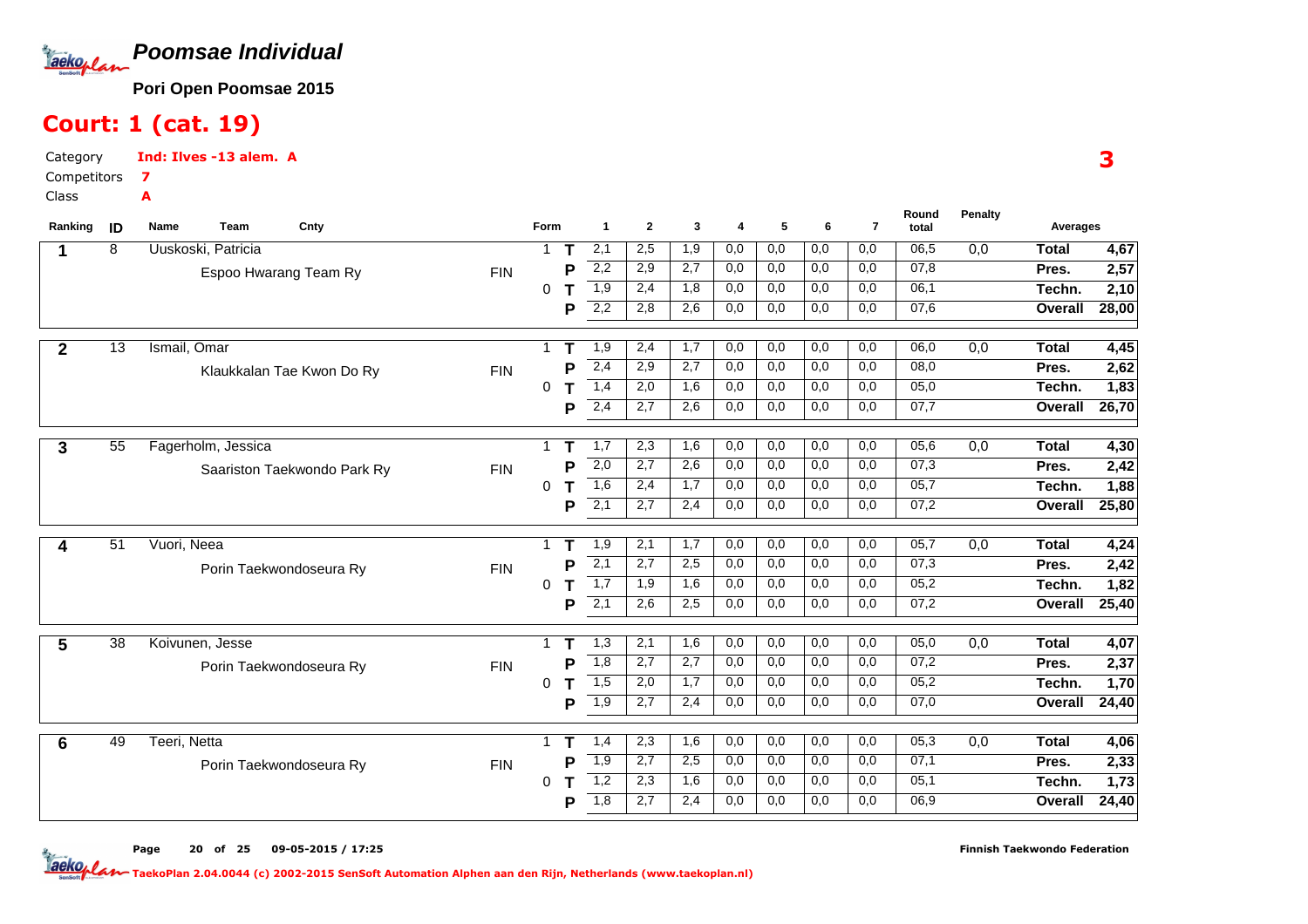

### Court: 1 (cat. 20)

| Category<br>Competitors |    |              | Ind: Ilves -13 alem. A |                         |            |             |   |      |                |     |     |     |     |     |                |         |          |       |
|-------------------------|----|--------------|------------------------|-------------------------|------------|-------------|---|------|----------------|-----|-----|-----|-----|-----|----------------|---------|----------|-------|
| Class<br>Ranking        | ID | A<br>Name    | Team                   | Cnty                    |            | <b>Form</b> |   |      | $\overline{2}$ |     | 4   | 5.  | 6   |     | Round<br>total | Penalty | Averages |       |
|                         | 48 | Tammi, Laura |                        |                         |            |             |   | 0,6  | . ,2           | 1,0 | 0,0 | 0,0 | 0,0 | 0,0 | 02,8           | 0,0     | Total    | 3,25  |
|                         |    |              |                        | Porin Taekwondoseura Ry | <b>FIN</b> |             | Р | 1,8  | 2,2            | 2,4 | 0,0 | 0,0 | 0,0 | 0,0 | 06,4           |         | Pres.    | 2,12  |
|                         |    |              |                        |                         |            | 0           |   | 1.3  | 1,5            | 1,2 | 0,0 | 0,0 | 0,0 | 0,0 | 04,0           |         | Techn.   | 1,13  |
|                         |    |              |                        |                         |            |             | P | 8, ا | 2,3            | 2,2 | 0,0 | 0,0 | 0,0 | 0,0 | 06,3           |         | Overall  | 19.50 |

**P** 1,8 | 2,3 | 2,2 | 0,0 | 0,0 | 0,0 | 0,0

**Overall 19,50**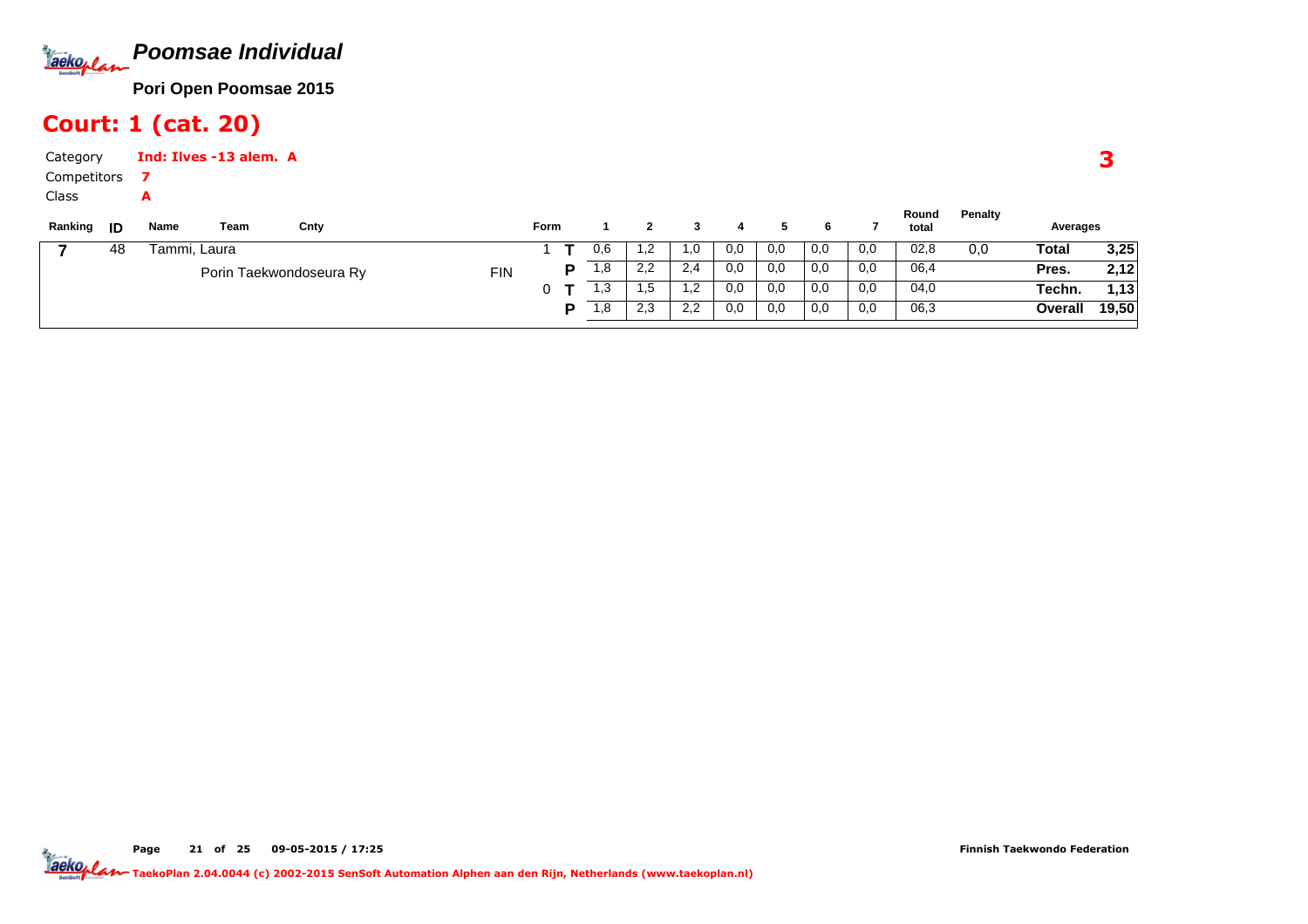

### Court: 1 (cat. 20)

| Category      |      | Ind: Ilves -13 alem. A |      |      |                |                         |   |   |   |                |                |         |          |
|---------------|------|------------------------|------|------|----------------|-------------------------|---|---|---|----------------|----------------|---------|----------|
| Competitors   |      |                        |      |      |                |                         |   |   |   |                |                |         |          |
| Class         | A    |                        |      |      |                |                         |   |   |   |                |                |         |          |
| Ranking<br>ID | Name | Team                   | Cnty | Form | $\overline{2}$ | $\overline{\mathbf{3}}$ | 4 | 5 | 6 | $\overline{7}$ | Round<br>total | Penalty | Averages |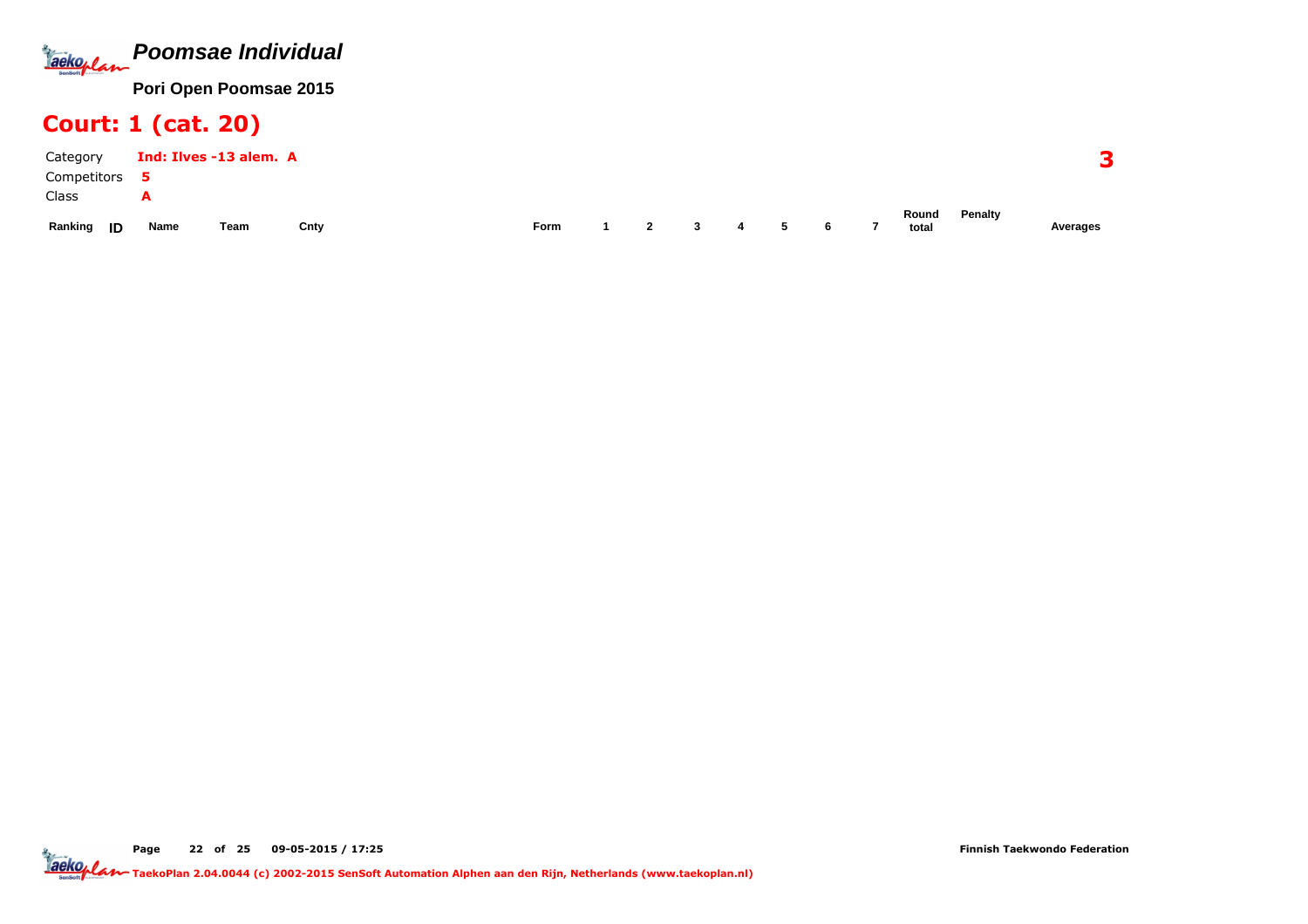

# Court: 1 (cat. 21)

8A

CategoryInd: Ilves -13 ylem. A

Competitors

Class

| Ranking      | ID              | <b>Team</b><br>Name | Cnty                        |            | Form                 |   | $\mathbf 1$      | $\overline{2}$   | 3   | 4   | 5   | 6   | $\overline{7}$ | Round<br>total | <b>Penalty</b> | Averages     |       |
|--------------|-----------------|---------------------|-----------------------------|------------|----------------------|---|------------------|------------------|-----|-----|-----|-----|----------------|----------------|----------------|--------------|-------|
|              | 64              | Röyttä, Johanna     |                             |            | $\overline{2}$       | т | 2,7              | 2,7              | 3,2 | 0,0 | 0,0 | 0,0 | 0,0            | 08,6           | 0,0            | <b>Total</b> | 6,27  |
|              |                 |                     | Tampereen Kumgang Taekwondo | <b>FIN</b> |                      | P | 3,6              | 3,3              | 3,3 | 0,0 | 0,0 | 0,0 | 0,0            | 10,2           |                | Pres.        | 3,40  |
|              |                 |                     |                             |            | 0                    |   | 2,7              | 2,8              | 3,1 | 0,0 | 0,0 | 0,0 | 0,0            | 08,6           |                | Techn.       | 2,87  |
|              |                 |                     |                             |            |                      | P | $\overline{3,5}$ | $\overline{3,5}$ | 3,2 | 0.0 | 0,0 | 0,0 | 0,0            | 10,2           |                | Overall      | 37,60 |
| $\mathbf{2}$ | 69              | Zolfaghar, Tina     |                             |            | $\overline{2}$       |   | 2,6              | 2,4              | 2,9 | 0,0 | 0,0 | 0,0 | 0,0            | 07,9           | 0,0            | <b>Total</b> | 5,78  |
|              |                 |                     | Tampereen Kumgang Taekwondo | <b>FIN</b> |                      | P | $\overline{3,5}$ | 2,9              | 3,3 | 0,0 | 0,0 | 0,0 | 0,0            | 09,7           |                | Pres.        | 3,20  |
|              |                 |                     |                             |            | 0                    | т | 2,6              | 2,6              | 2,4 | 0,0 | 0,0 | 0,0 | 0,0            | 07,6           |                | Techn.       | 2,58  |
|              |                 |                     |                             |            |                      | P | $\overline{3,3}$ | 3,1              | 3,1 | 0,0 | 0,0 | 0,0 | 0,0            | 09,5           |                | Overall      | 34,70 |
| 3            | 62              | Ay, Narin           |                             |            | $\mathbf{2}^{\circ}$ | т | 2,5              | 2,3              | 2,8 | 0,0 | 0,0 | 0,0 | 0,0            | 07,6           | 0,0            | <b>Total</b> | 5,50  |
|              |                 |                     |                             | <b>FIN</b> |                      | P | 3,4              | 2,7              | 3,2 | 0,0 | 0,0 | 0,0 | 0,0            | 09,3           |                | Pres.        | 3,07  |
|              |                 |                     | Tampereen Kumgang Taekwondo |            | 0                    | т | 2,2              | 2,2              | 2,6 | 0,0 | 0,0 | 0,0 | 0,0            | 07,0           |                | Techn.       | 2,43  |
|              |                 |                     |                             |            |                      | P | 3,2              | 2,8              | 3,1 | 0,0 | 0,0 | 0,0 | 0,0            | 09,1           |                | Overall      | 33,00 |
|              | 41              | Lehtonen, Markus    |                             |            | $\mathbf{2}^{\circ}$ |   | 2,3              | 2,2              | 2,7 | 0,0 | 0,0 | 0,0 | 0,0            | 07,2           | 0,0            | <b>Total</b> | 5,38  |
| 4            |                 |                     |                             |            |                      | P | 3,3              | 2,9              | 3,0 | 0,0 | 0,0 | 0,0 | 0,0            | 09,2           |                | Pres.        | 3,05  |
|              |                 |                     | Porin Taekwondoseura Ry     | <b>FIN</b> | 0                    |   | 2,3              | 2,2              | 2,3 | 0,0 | 0,0 | 0,0 | 0,0            | 06,8           |                | Techn.       | 2,33  |
|              |                 |                     |                             |            |                      | P | 3,4              | 2,8              | 2,9 | 0,0 | 0,0 | 0,0 | 0,0            | 09,1           |                | Overall      | 32,30 |
|              |                 |                     |                             |            |                      |   |                  |                  |     |     |     |     |                |                |                |              |       |
| 5            | $\overline{21}$ | Torppa, Elias       |                             |            | $\overline{2}$       | т | 2,2              | 2,6              | 2,7 | 0,0 | 0,0 | 0,0 | 0,0            | 07,5           | 0,0            | <b>Total</b> | 5,30  |
|              |                 |                     | Klaukkalan Tae Kwon Do Ry   | <b>FIN</b> |                      | P | 3,2              | 3,3              | 3,3 | 0,0 | 0,0 | 0,0 | 0,0            | 09,8           |                | Pres.        | 3,17  |
|              |                 |                     |                             |            | 0                    |   | 1,6              | 1,7              | 2,0 | 0,0 | 0,0 | 0,0 | 0,0            | 05,3           |                | Techn.       | 2,13  |
|              |                 |                     |                             |            |                      | P | 2,9              | 3,2              | 3,1 | 0,0 | 0,0 | 0,0 | 0,0            | 09,2           |                | Overall      | 31,80 |
| 6            | 15              | Käyhty, Samu        |                             |            | $\overline{2}$       |   | 2,1              | 2,1              | 2,3 | 0,0 | 0,0 | 0,0 | 0,0            | 06,5           | 0,0            | <b>Total</b> | 5,10  |
|              |                 |                     | Klaukkalan Tae Kwon Do Ry   | <b>FIN</b> |                      | Р | 3,2              | 2,7              | 2,8 | 0,0 | 0,0 | 0,0 | 0,0            | 08,7           |                | Pres.        | 2,90  |
|              |                 |                     |                             |            | 0                    |   | 2,2              | 2,1              | 2,4 | 0,0 | 0,0 | 0,0 | 0,0            | 06,7           |                | Techn.       | 2,20  |
|              |                 |                     |                             |            |                      | P | $\overline{3,2}$ | 2,6              | 2,9 | 0,0 | 0,0 | 0,0 | 0,0            | 08,7           |                | Overall      | 30,60 |

Pagee 23 of <sup>25</sup> 09-05-2015 / 17:25 Finnish Taekwondo Federation

TaekoPlan 2.04.0044 (c) 2002-2015 SenSoft Automation Alphen aan den Rijn, Netherlands (www.taekoplan.nl)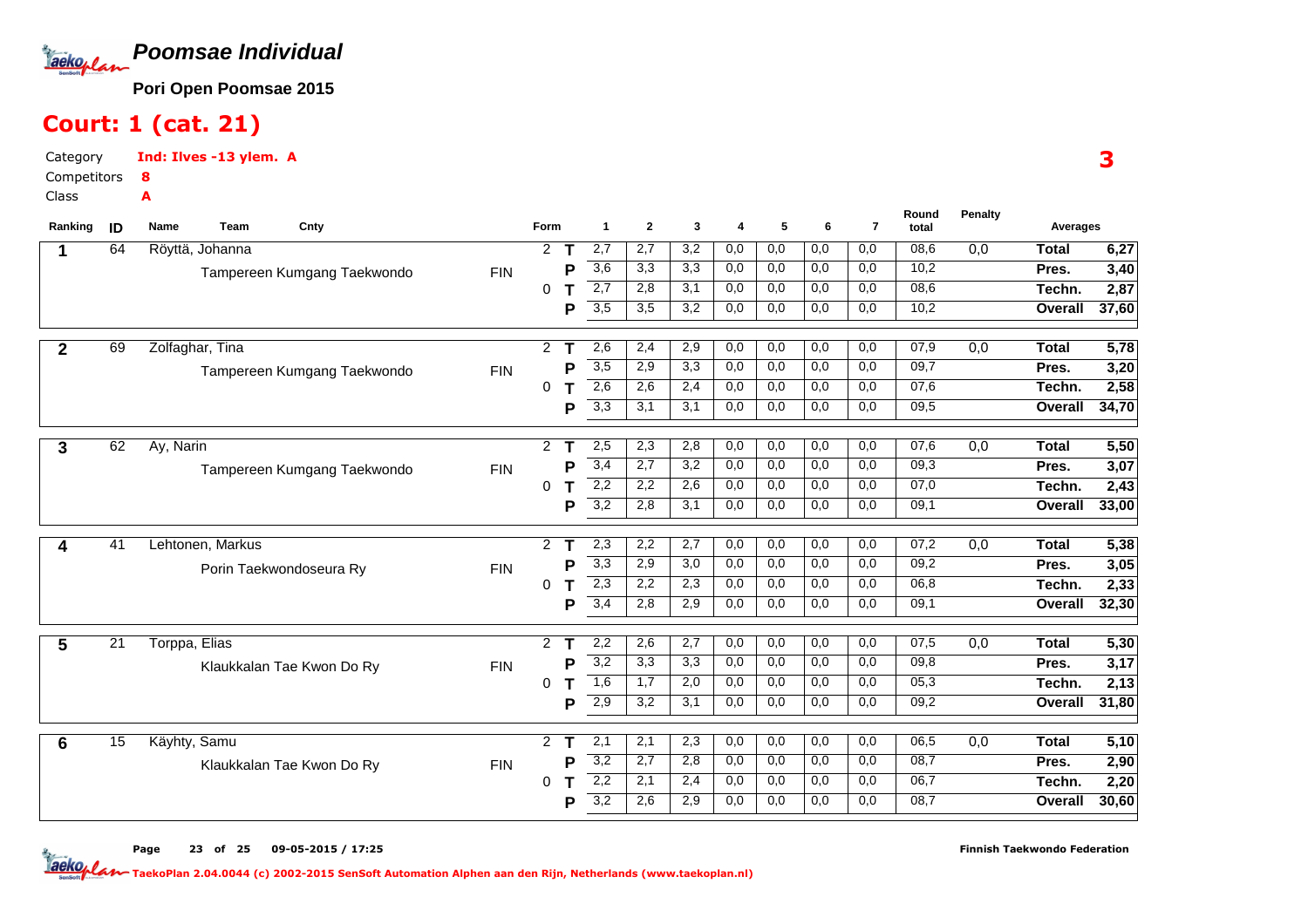

### Court: 1 (cat. 21)

A

Page

CategoryInd: Ilves -13 ylem. A

 Competitors8

Class

| Ranking | ID | Name           | Team           | Cnty                    |            | <b>Form</b> |   |     | $\mathbf{2}$ | 3   | 4   | 5   | 6   |     | Round<br>total | Penalty | Averages |       |
|---------|----|----------------|----------------|-------------------------|------------|-------------|---|-----|--------------|-----|-----|-----|-----|-----|----------------|---------|----------|-------|
|         | 37 | Kahlun, Marva  |                |                         |            | 2           |   | 2,0 | 2,0          | 2,5 | 0,0 | 0,0 | 0,0 | 0,0 | 06,5           | 0,0     | Total    | 5,08  |
|         |    |                |                | Porin Taekwondoseura Ry | <b>FIN</b> |             | p | 3,3 | 2,7          | 2,8 | 0,0 | 0,0 | 0,0 | 0,0 | 08,8           |         | Pres.    | 2,90  |
|         |    |                |                |                         |            | 0           |   | 1,9 | 2,1          | 2,6 | 0,0 | 0,0 | 0,0 | 0,0 | 06,6           |         | Techn.   | 2,18  |
|         |    |                |                |                         |            |             | P | 3,1 | 2,7          | 2,8 | 0,0 | 0,0 | 0,0 | 0,0 | 08,6           |         | Overall  | 30,50 |
| 8       | 74 | Haavisto, Elli |                |                         |            | 2           |   | 2.1 | 2,0          | 1,9 | 0,0 | 0,0 | 0,0 | 0,0 | 06,0           | 0,0     | Total    | 4,42  |
|         |    |                | Yong Taekwondo |                         | <b>FIN</b> |             | p | 2,9 | 2,5          | 2,6 | 0,0 | 0,0 | 0,0 | 0,0 | 08,0           |         | Pres.    | 2,55  |
|         |    |                |                |                         |            | 0           |   | 1,6 | 1,8          | 1,8 | 0,0 | 0,0 | 0,0 | 0,0 | 05,2           |         | Techn.   | 1,87  |
|         |    |                |                |                         |            |             | D | 2,7 | 2,1          | 2,5 | 0,0 | 0,0 | 0,0 | 0,0 | 07,3           |         | Overall  | 26,50 |
|         |    |                |                |                         |            |             |   |     |              |     |     |     |     |     |                |         |          |       |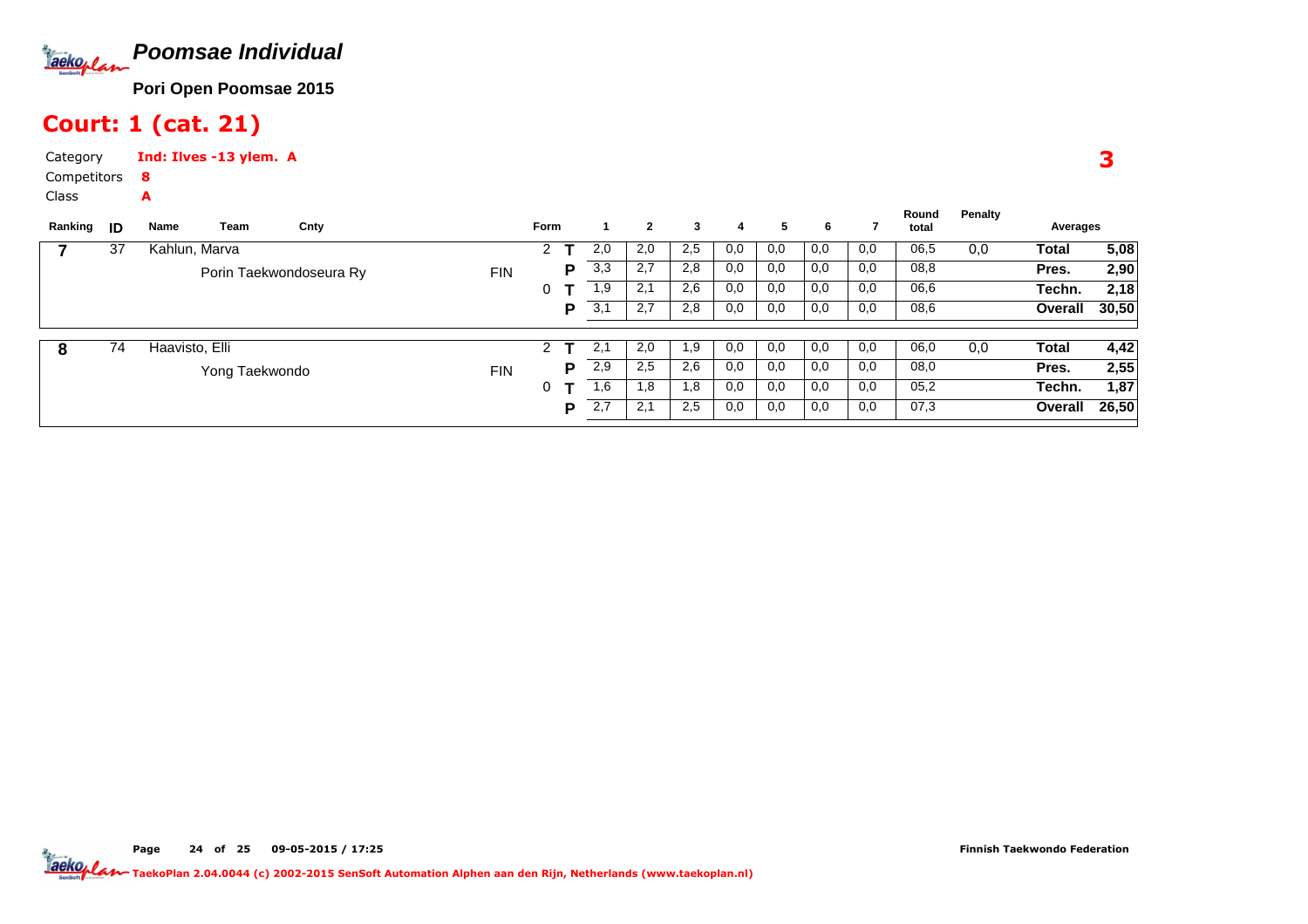

### Court: 1 (cat. 24)

A

Page

CategoryPair: Parit, alle 30 A

Competitors1

Class

| <b>Ranking Name</b> |                                  | Team | Cnty       | Form |     |              |             |     |     |     |     | Total<br>round | Penalty | <b>Total points</b> |       |
|---------------------|----------------------------------|------|------------|------|-----|--------------|-------------|-----|-----|-----|-----|----------------|---------|---------------------|-------|
|                     | Soukan Taekwondo Klubi           |      | <b>FIN</b> |      |     | .            | 2,2         | 0,0 | 0.0 | 0,0 | 0,0 | 06.1           | 0,0     | Total               | 5,43  |
|                     | Lönnberg, Minna / Karkola, Antti |      |            | D    | 3.2 | 3.2          | 3.2         | 0,0 | 0.0 | 0,0 | 0,0 | 09,6           |         | Pres.               | 3,25  |
|                     |                                  |      |            |      |     | ററ<br>$\sim$ | ົດ <i>A</i> | 0,0 | 0.0 | 0,0 | 0,0 | 07,0           |         | Techn.              | 2,18  |
|                     |                                  |      |            | D    | 3.3 | 3.3          | 3.3         | 0,0 | 0.0 | 0,0 | 0,0 | 09,9           |         | Overall             | 32,60 |

of <sup>7</sup> 09-05-2015 / 17:26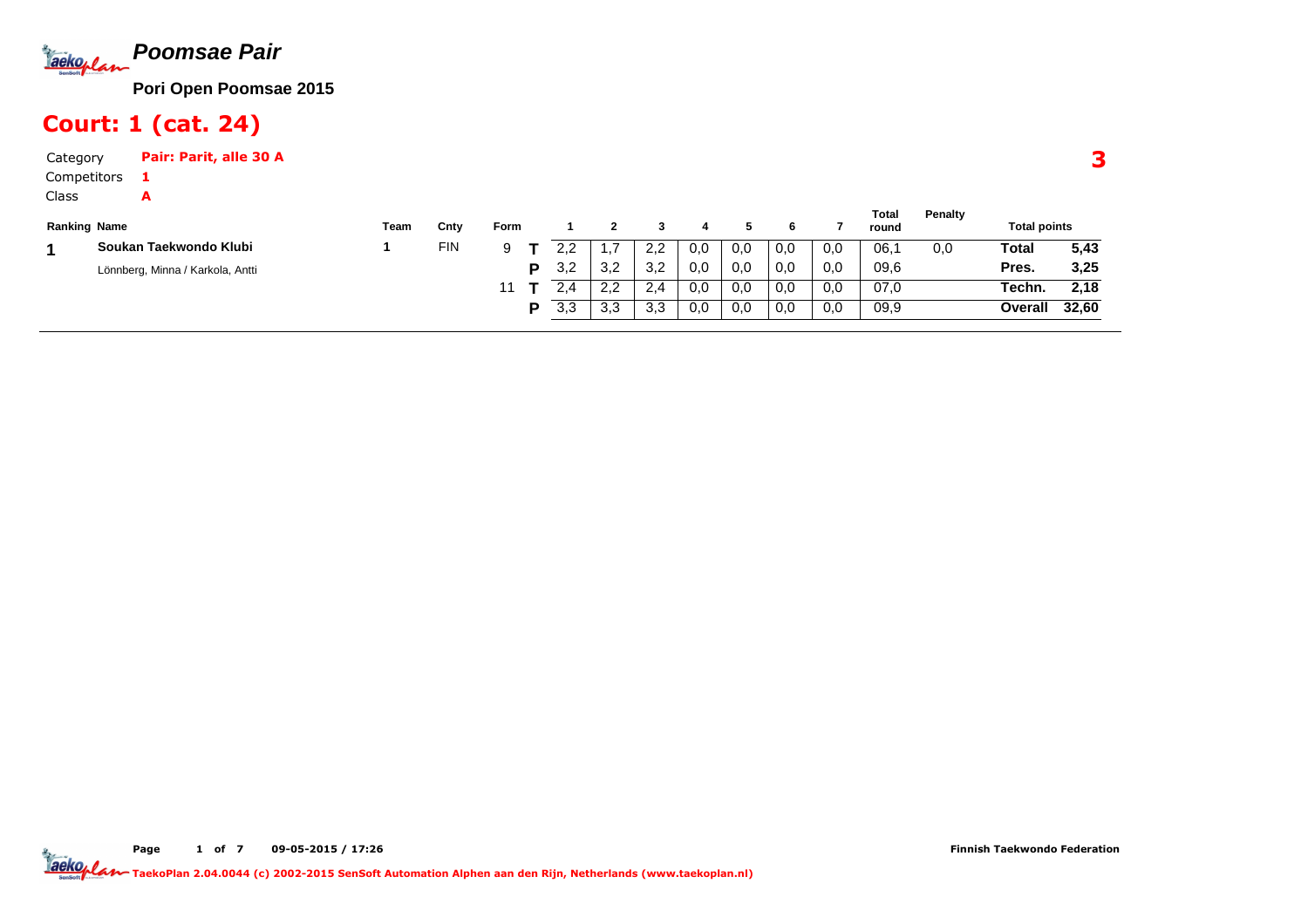

Court: 1 (cat. 25)

CategoryPair: Parit, yli 30 A

A

Page

Competitors2

Class

| <b>Ranking Name</b> |                                   | Team | Cnty       | Form |   |     | $\mathbf{2}$ | 3   | 4   | 5.  | 6   |     | Total<br>round | Penalty | <b>Total points</b> |       |
|---------------------|-----------------------------------|------|------------|------|---|-----|--------------|-----|-----|-----|-----|-----|----------------|---------|---------------------|-------|
| 1                   | Tampereen Kumgang Taekwondo Ry    |      | <b>FIN</b> | 0    |   |     | 2,3          | 2,3 | 0,0 | 0,0 | 0,0 | 0,0 | 07,3           | 0,0     | Total               | 5,50  |
|                     | Säynäjoki, Ilkka / Säynäjoki, Nea |      |            |      | P | 3,3 | 3,4          | 3,1 | 0,0 | 0,0 | 0,0 | 0.0 | 09.8           |         | Pres.               | 3,20  |
|                     |                                   |      |            | 0    |   | 2,6 | 1,8          | 2,1 | 0,0 | 0,0 | 0,0 | 0,0 | 06,5           |         | Techn.              | 2,30  |
|                     |                                   |      |            |      | P | 3,2 | 3,1          | 3,1 | 0,0 | 0,0 | 0,0 | 0,0 | 09,4           |         | <b>Overall</b>      | 33,00 |
|                     | Porin Taekwondoseura Ry           |      | <b>FIN</b> | 8    |   | 2.6 | 1,8          | 1.9 | 0,0 | 0,0 | 0,0 | 0.0 | 06,3           | 0,0     | Total               | 5,37  |
| 2                   | Levonmaa, Laura / Partanen, Jarno |      |            |      | P | 3.7 | 3,0          | 2,8 | 0,0 | 0,0 | 0,0 | 0,0 | 08,9           |         | Pres.               | 3,07  |
|                     |                                   |      |            | 12   |   | 2,8 | 2,3          | 2,4 | 0,0 | 0,0 | 0,0 | 0,0 | 07,5           |         | Techn.              | 2,30  |
|                     |                                   |      |            |      | P | 3,3 | 3,2          | 3,0 | 0,0 | 0,0 | 0,0 | 0,0 | 09,5           |         | <b>Overall</b>      | 32,20 |
|                     |                                   |      |            |      |   |     |              |     |     |     |     |     |                |         |                     |       |

e 2 TaekoPlan 2.04.0044 (c) 2002-2015 SenSoft Automation Alphen aan den Rijn, Netherlands (www.taekoplan.nl)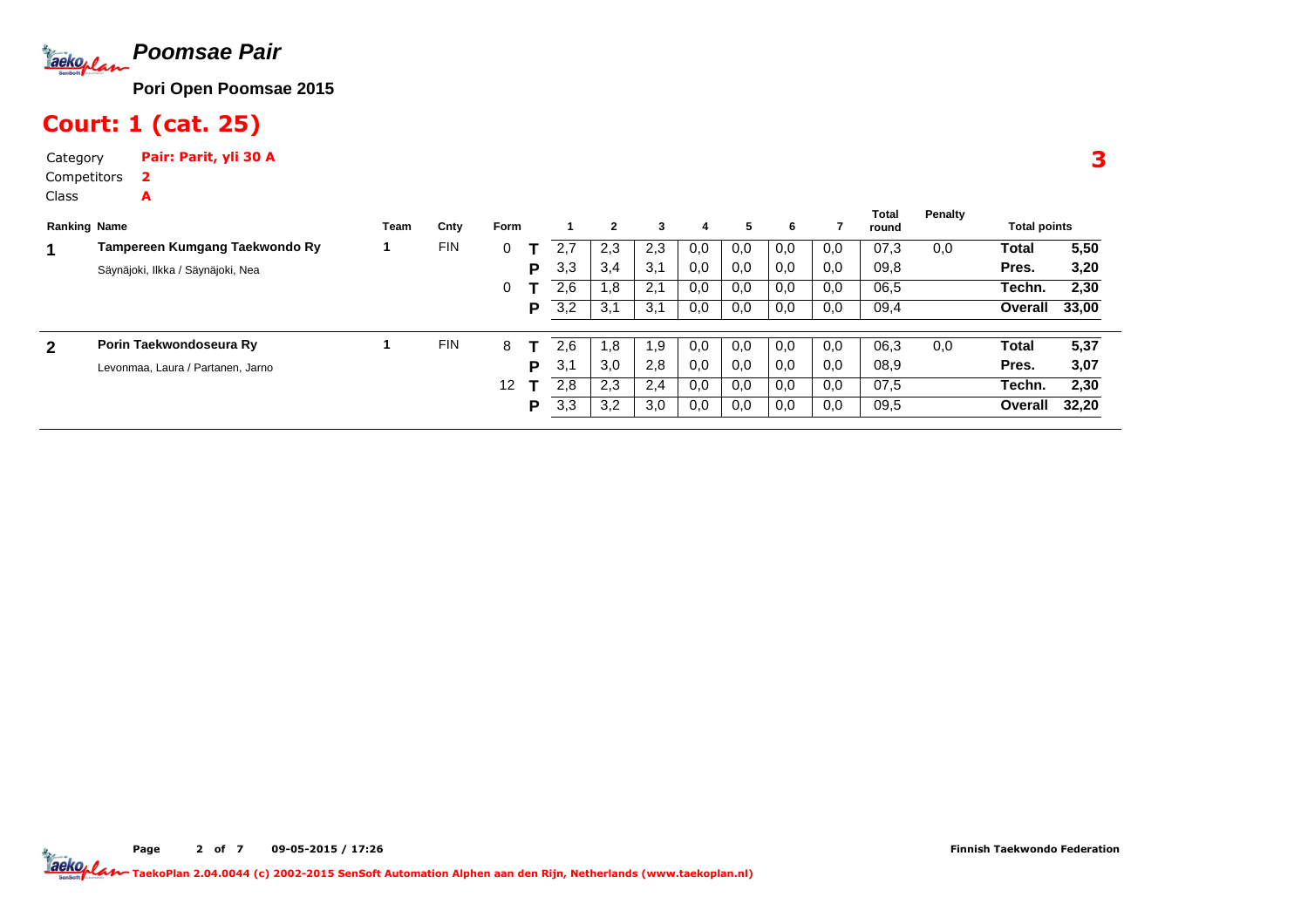

Court: 1 (cat. 26)

A

Page

CategoryPair: Parit, alemmat A

Competitors2

Class

|   | <b>Ranking Name</b>              | Team | Cnty       | Form |   |     | $\mathbf{2}$ | 3   | 4   | 5   | 6   |     | Total<br>round | Penalty | <b>Total points</b> |       |
|---|----------------------------------|------|------------|------|---|-----|--------------|-----|-----|-----|-----|-----|----------------|---------|---------------------|-------|
|   | Porin Taekwondoseura Ry          |      | FIN        | 2    |   | 2,4 | 2,3          | 2,7 | 2.1 | 2.3 | 0,0 | 0.0 | 11,8           | 0,0     | Total               | 5,50  |
|   | Lindgren, Meri / Lindgren, Maria |      |            |      | P | 3,2 | 3,2          | 3,1 | 3,1 | 2.9 | 0,0 | 0.0 | 15,5           |         | Pres.               | 3,15  |
|   |                                  |      |            | 0    |   | 2,5 | 2,5          | 2,8 | 2,0 | 2,1 | 0,0 | 0,0 | 11,9           |         | Techn.              | 2,35  |
|   |                                  |      |            |      | Р | 3,2 | 3,3          | 3,0 | 3,3 | 2,9 | 0,0 | 0,0 | 15,7           |         | Overall             | 54,90 |
| 2 | Mudokwan Vantaa                  |      | <b>FIN</b> | 2    |   | 2,3 | 2,2          | 2,4 | 1.9 | 2,3 | 0,0 | 0,0 | 11.1           | 0,0     | Total               | 5,10  |
|   | Tanhai, Jalda / Laine, Satu      |      |            |      | Þ | 3,0 | 2,8          | 3,0 | 3,0 | 2,9 | 0,0 | 0,0 | 14,7           |         | Pres.               | 2,95  |
|   |                                  |      |            | 0    |   | 2.1 | 1.7          | 2,2 | 1.8 | 2,3 | 0,0 | 0,0 | 10,1           |         | Techn.              | 2,15  |
|   |                                  |      |            |      | P | 2,9 | 2,6          | 2,9 | 3,2 | 3,0 | 0,0 | 0,0 | 14,6           |         | Overall             | 50,50 |

of <sup>7</sup> 09-05-2015 / 17:26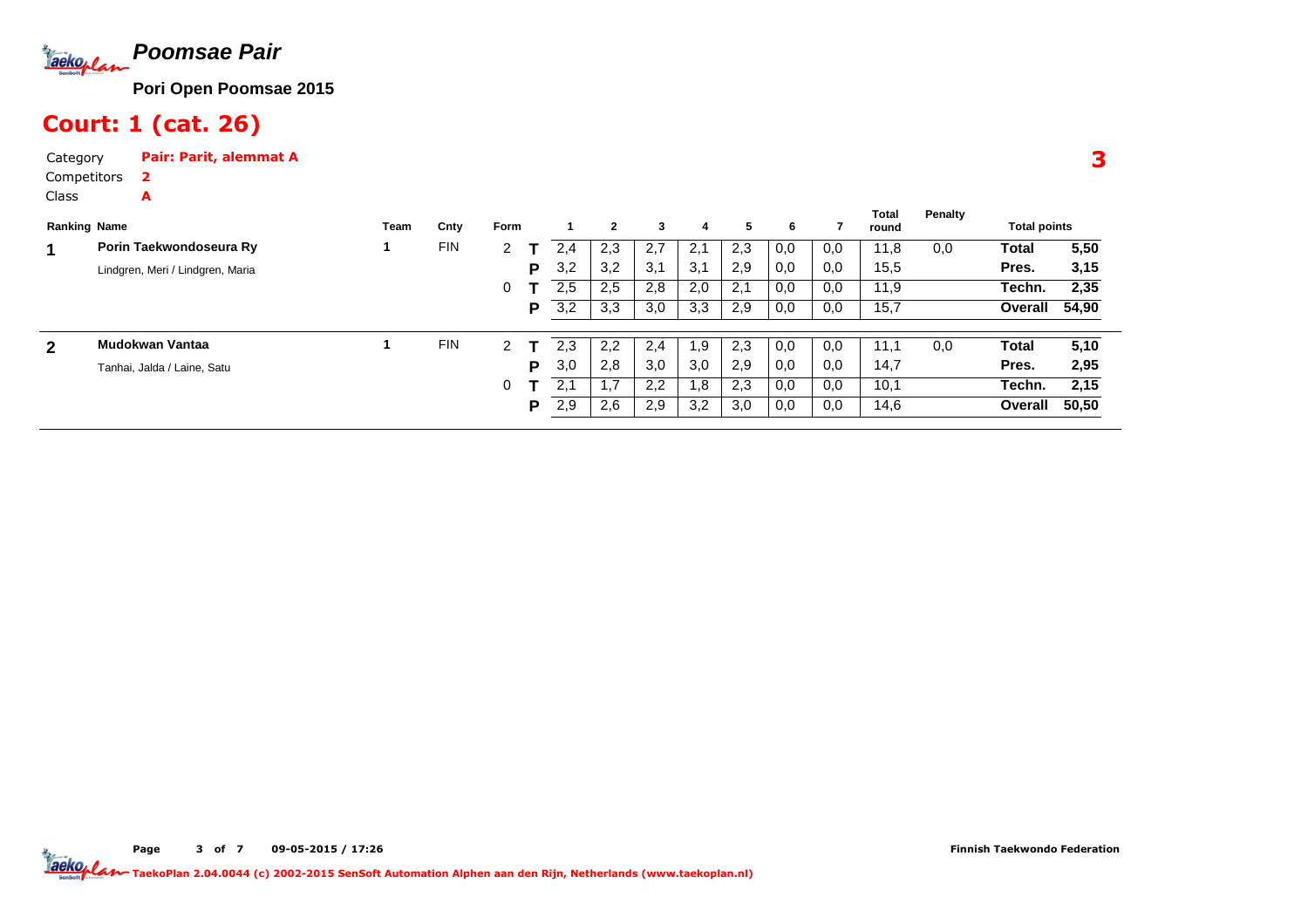

### Court: 1 (cat. 27)

A

Category Pair: Parit, ylemmät ACompetitors7

Class

|              | <b>Ranking Name</b>                      | Team         | Cnty       | Form |   |                  | $\mathbf{2}$     | 3                | 4   | 5                | 6   | $\overline{7}$ | <b>Total</b><br>round | Penalty | <b>Total points</b> |                   |
|--------------|------------------------------------------|--------------|------------|------|---|------------------|------------------|------------------|-----|------------------|-----|----------------|-----------------------|---------|---------------------|-------------------|
|              | Klaukkalan Tae Kwon Do Ry                | $\mathbf{2}$ | <b>FIN</b> | 4    |   | 2,4              | 2,3              | 2,7              | 2,3 | 2,4              | 0,0 | 0.0            | 12,1                  | 0.0     | <b>Total</b>        | 5,64              |
|              | Tuokko, Tara / Thongplian, Anthika       |              |            |      | Р | 3,4              | 3,5              | 3,1              | 3,5 | 3,1              | 0,0 | 0.0            | 16.6                  |         | Pres.               | 3,32              |
|              |                                          |              |            | 0    |   | $\overline{2,3}$ | 2,2              | 2,6              | 1,8 | $\overline{2,3}$ | 0,0 | 0,0            | 11,2                  |         | Techn.              | 2,32              |
|              |                                          |              |            |      | P | 3,3              | 3,4              | $\overline{3,2}$ | 3,4 | 3,1              | 0,0 | 0.0            | 16.4                  |         | Overall             | 56,30             |
| $\mathbf{2}$ | Vihdin Taekwondoseura Ry                 | $\mathbf{1}$ | <b>FIN</b> | 4    |   | 2,5              | 2,2              | 2,6              | 2,1 | 2,2              | 0,0 | 0,0            | 11,6                  | 0,0     | <b>Total</b>        | $\overline{5,53}$ |
|              | Kauriinvaha, Kaarlo / Kankkunen, Elmo    |              |            |      | Р | 3,4              | 3,5              | 3,3              | 3,2 | 3,0              | 0,0 | 0.0            | 16.4                  |         | Pres.               | 3,23              |
|              |                                          |              |            | O    |   | 2,4              | 2,4              | 2,7              | 1,6 | 2,1              | 0,0 | 0.0            | 11,2                  |         | Techn.              | 2,30              |
|              |                                          |              |            |      | Р | $\overline{3,3}$ | 3,4              | 3,0              | 3,1 | 3,1              | 0,0 | 0.0            | 15,9                  |         | Overall             | 55,10             |
| 3            | Tampereen Kumgang Taekwondo              | $\mathbf{1}$ | <b>FIN</b> | 4    |   | 2,2              | 2,5              | 2,6              | 1,9 | 2,1              | 0,0 | 0,0            | 11,3                  | 0.0     | Total               | 5,50              |
|              | Röyttä, Julia / Röyttä, Kimmo            |              |            |      | Р | 3,3              | 3,6              | 3,3              | 3,1 | 3,0              | 0,0 | 0,0            | 16,3                  |         | Pres.               | 3,22              |
|              |                                          |              |            | 0    |   | 2,5              | 2,3              | 2,8              | 1,4 | 2,1              | 0,0 | 0,0            | 11,1                  |         | Techn.              | 2,28              |
|              |                                          |              |            |      | P | 3,3              | $\overline{3,6}$ | 3,3              | 2,9 | 3,0              | 0,0 | 0,0            | 16,1                  |         | Overall             | 54,80             |
|              |                                          |              |            |      |   |                  |                  |                  |     |                  |     |                |                       |         |                     |                   |
| 4            | Tampereen Kumgang Taekwondo              | $\mathbf{2}$ | <b>FIN</b> | 4    |   | 2,3              | 2,4              | 2,5              | 2,0 | 2,4              | 0,0 | 0.0            | 11,6                  | 0.0     | <b>Total</b>        | 5,50              |
|              | Zolfaghar, Tina / Röyttä, Johanna        |              |            |      | Р | 3,3              | 3,6              | 3,1              | 3,0 | 3,2              | 0,0 | 0,0            | 16,2                  |         | Pres.               | 3,15              |
|              |                                          |              |            | 0    |   | $\overline{2,4}$ | 2,2              | 2,6              | 2,0 | 2,4              | 0,0 | 0,0            | 11,6                  |         | Techn.              | 2,35              |
|              |                                          |              |            |      | P | 3,2              | 3,6              | 3.0              | 3.1 | 3,0              | 0,0 | 0.0            | 15,9                  |         | Overall             | 55,30             |
| 5            | Mukwan Jyväskylä                         | $\mathbf 1$  | <b>FIN</b> | 4    |   | 2,4              | 2,9              | 2,5              | 2,2 | 2,1              | 0,0 | 0,0            | 12,1                  | 0,0     | <b>Total</b>        | 5,25              |
|              | Ilmanen, Kukka-Maria / Hakkarainen, Anna |              |            |      | P | 3,3              | 3,5              | 2,9              | 3,1 | 3,0              | 0,0 | 0.0            | 15,8                  |         | Pres.               | 3,10              |
|              |                                          |              |            | 0    |   | $\overline{2,0}$ | 1,6              | 2,5              | 1,4 | 2,2              | 0,0 | 0,0            | 09.7                  |         | Techn.              | 2,15              |
|              |                                          |              |            |      | P | 3,1              | 3,4              | 3,1              | 3,0 | 2,9              | 0,0 | 0.0            | 15,5                  |         | Overall             | 53,10             |
|              | Tampereen Kumgang Taekwondo              | 3            | <b>FIN</b> | 4    |   | 2,2              | 2,3              | 2,9              | 1,4 | 1,5              | 0,0 | 0,0            | 10,3                  | 0,0     | <b>Total</b>        | 4,89              |
| 6            | Arvio, Emma / Ay, Narin                  |              |            |      | P | 3,2              | 3,4              | 3,2              | 3,0 | 2,9              | 0,0 | 0,0            | 15,7                  |         | Pres.               | 3,02              |
|              |                                          |              |            | 0    |   | $\overline{1,7}$ | 1,6              | 2,6              | 1,5 | 1,9              | 0,0 | 0,0            | 09,3                  |         | Techn.              | 1,87              |
|              |                                          |              |            |      | P | $\overline{3,0}$ | 3,2              | 2,9              | 2,8 | 2,8              | 0,0 | 0.0            | 14,7                  |         | <b>Overall</b>      | 50,00             |
|              |                                          |              |            |      |   |                  |                  |                  |     |                  |     |                |                       |         |                     |                   |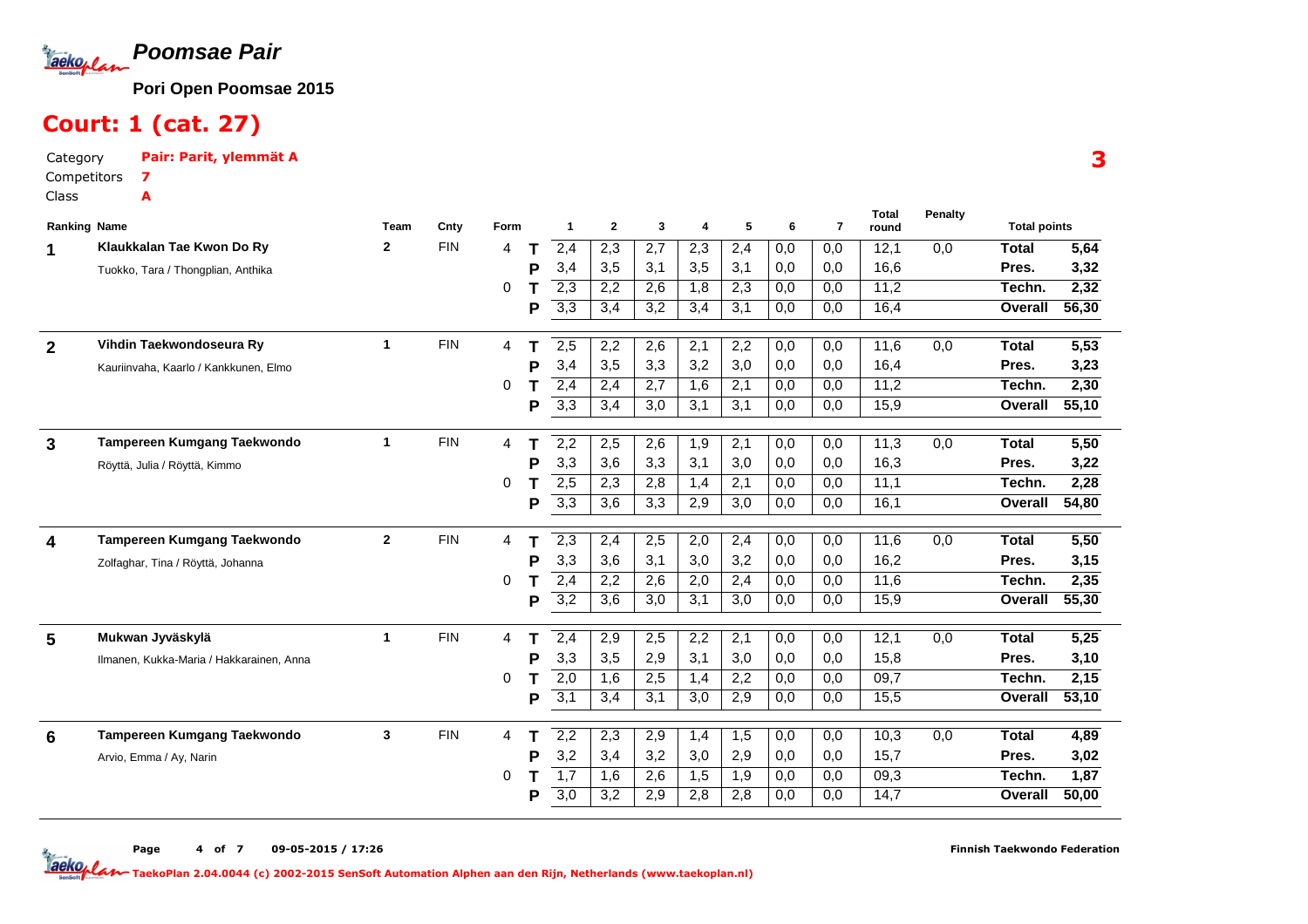

### Court: 1 (cat. 28)

A

Page

CategoryPair: Parit, ylemmät A

Competitors2

Class

| <b>Ranking Name</b> |                                 | Team | Cnty       | Form |     |     |     |     |        |     |     | Total<br>round | Penalty | <b>Total points</b> |       |
|---------------------|---------------------------------|------|------------|------|-----|-----|-----|-----|--------|-----|-----|----------------|---------|---------------------|-------|
|                     | Klaukkalan Tae Kwon Do Ry       |      | <b>FIN</b> |      |     | 0.4 | ە.  |     | $-$    | 0,0 | 0,0 | 05,3           | 0,0     | Total               | 3,55  |
|                     | Käyhty, Samu / Moilanen, Matias |      |            | D    | 2,4 | 3,0 |     | 2,4 | 2,9    | 0,0 | 0,0 | 13,4           |         | Pres.               | 2,60  |
|                     |                                 |      |            |      | 0.6 | 0,1 | 0.9 | 0,9 | 0,8    | 0,0 | 0,0 | 03,3           |         | Techn.              | 0,95  |
|                     |                                 |      |            | D    | 2.2 | 3.0 | 2.6 | 2.3 | $\sim$ | 0,0 | 0,0 | 12.8           |         | Overall             | 34,80 |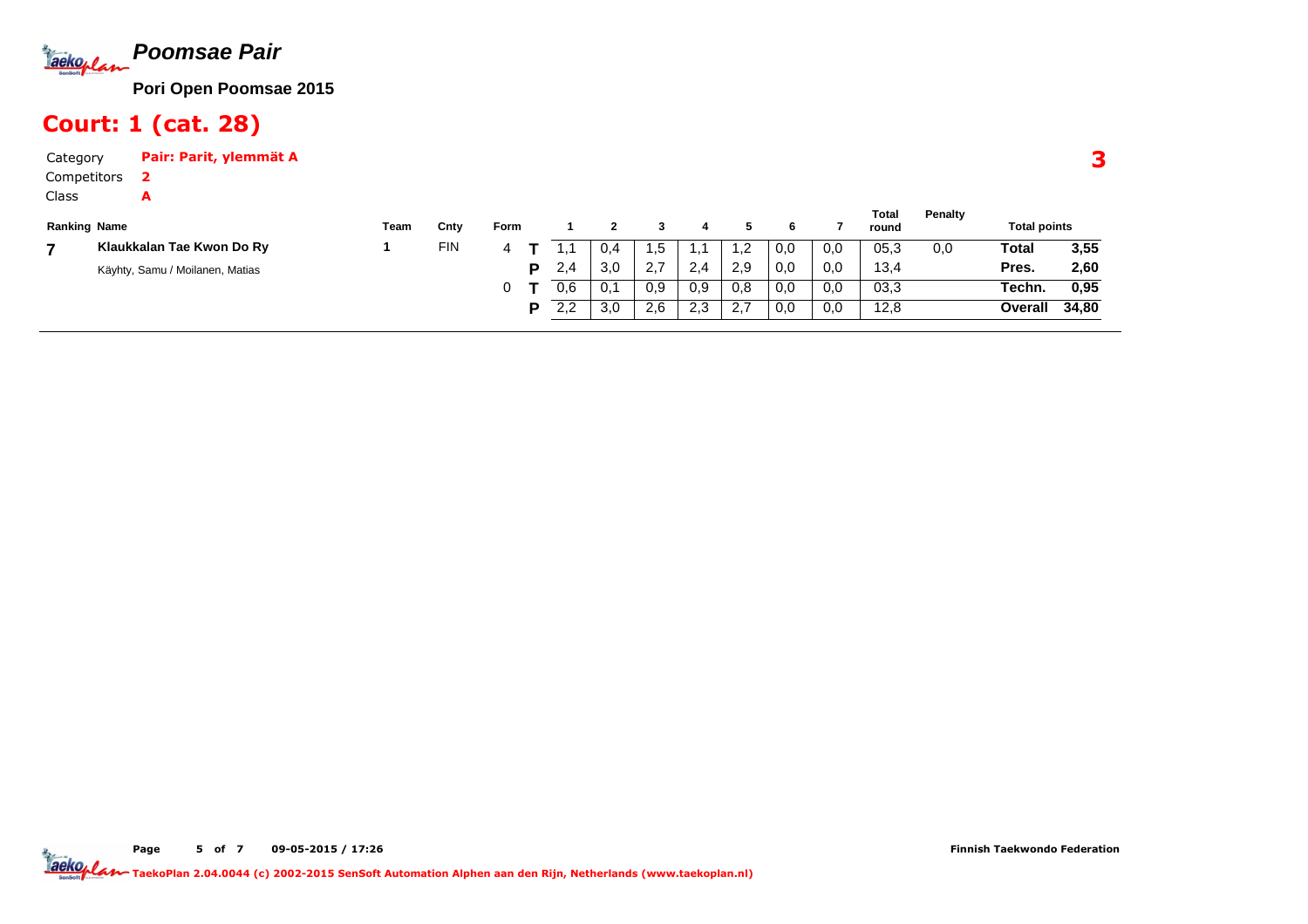

Court: 1 (cat. 28)

CategoryPair: Parit, ilves A

A

Page

Competitors2

Class

| <b>Total points</b> |                |      |
|---------------------|----------------|------|
|                     |                | 5,92 |
|                     |                | 3,27 |
| Techn.              |                | 2,65 |
| <b>Overall</b>      | 35,50          |      |
|                     |                | 5,55 |
|                     |                | 3,12 |
| Techn.              |                | 2,43 |
|                     | 33,30          |      |
|                     | <b>Overall</b> |      |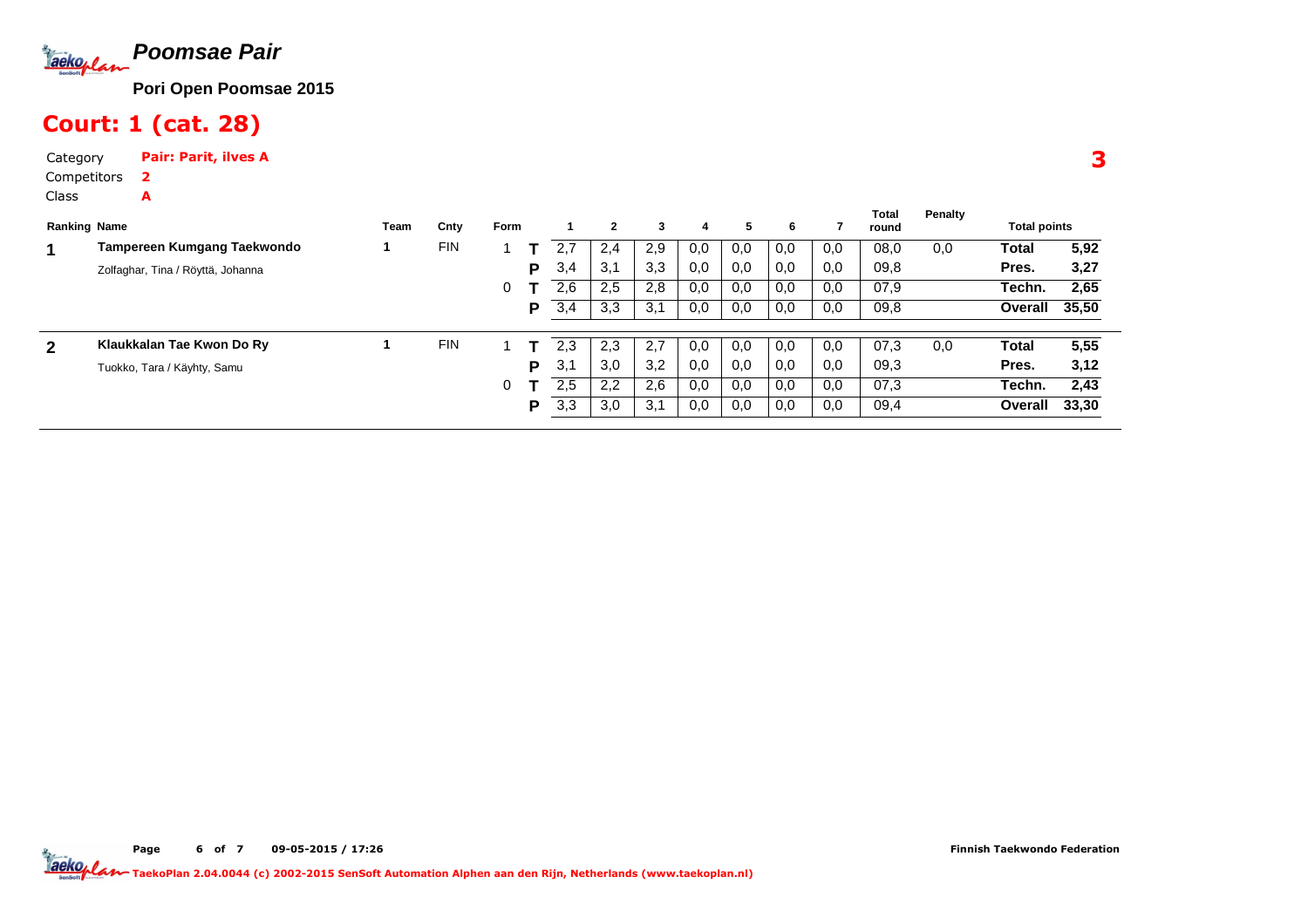

### Court: 1 (cat. 29)

A

Page

CategoryPair: Parit, alle 17 A

Competitors1

Class

| <b>Ranking Name</b> |                                       | Team | Cntv       | <b>Form</b> |     |     |     |     |     |     |     | Total<br>round | Penalty | <b>Total points</b> |       |
|---------------------|---------------------------------------|------|------------|-------------|-----|-----|-----|-----|-----|-----|-----|----------------|---------|---------------------|-------|
|                     | <b>MUDO rv</b>                        |      | <b>FIN</b> |             | 2.4 | 2,2 | 2.6 | 0,0 | 0,0 | 0,0 | 0,0 | 07.2           | 0,0     | Total               | 5,87  |
|                     | Suomalainen, Keni / Suomalainen, Naam |      |            | D.          | 3,4 | 3,2 | 3.4 | 0,0 | 0.0 | 0,0 | 0,0 | 10,0           |         | Pres.               | 3,37  |
|                     |                                       |      |            |             | 2,8 | 2,4 | 2.6 | 0,0 | 0,0 | 0,0 | 0,0 | 07.8           |         | Techn.              | 2,50  |
|                     |                                       |      |            | D           | 3,6 | 3,3 | 3.3 | 0,0 | 0,0 | 0,0 | 0,0 | 10,2           |         | Overall             | 35,20 |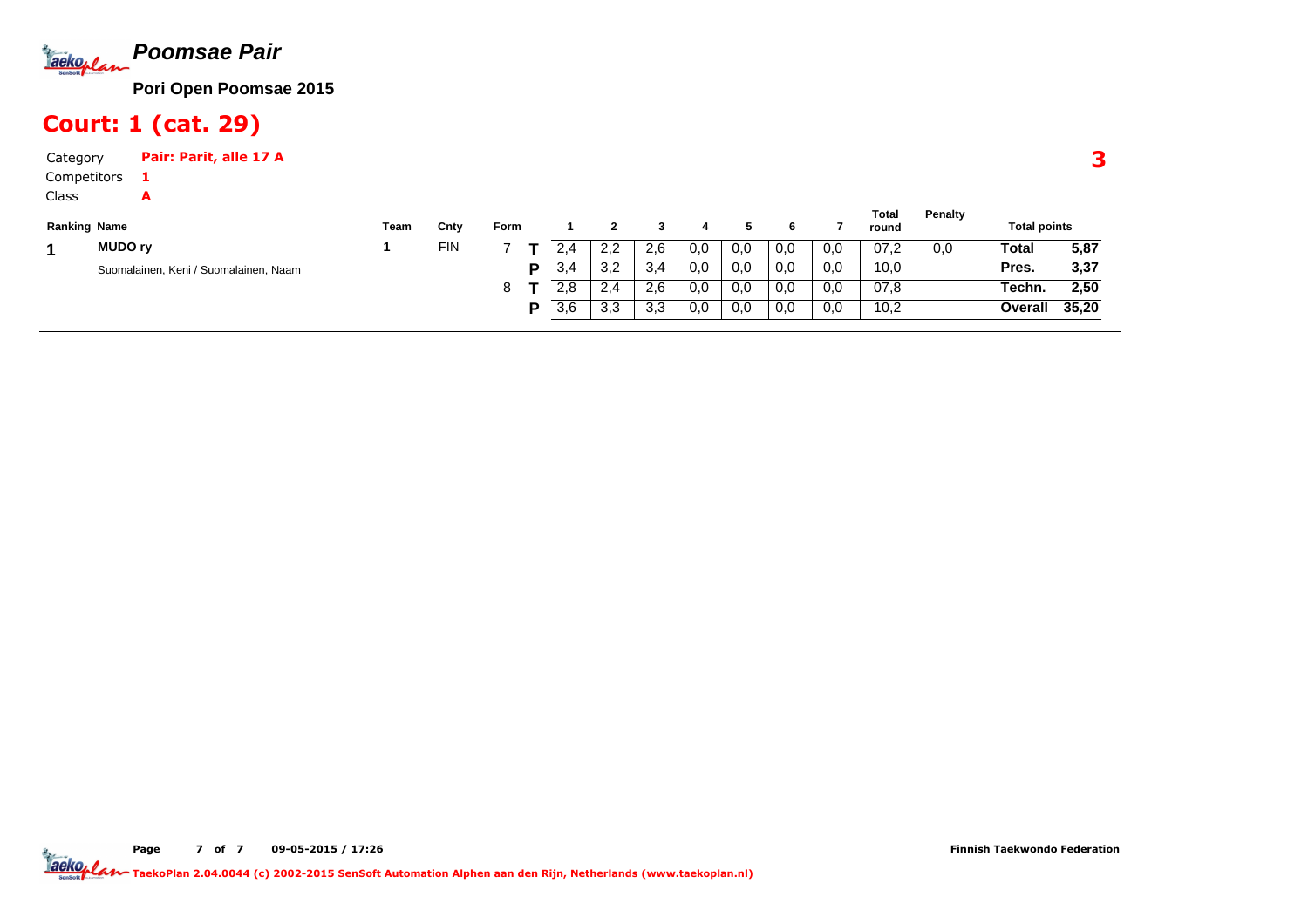

### Court: 1 (cat. 1)

7A

CategoryTeam: Ryhmät, harrast A

Competitors

Class

|                | <b>Ranking Name</b>                                   | Team        | Cnty       | Form           |   | 1                | $\mathbf{2}$ | 3                | 4                | 5   | 6                | 7   | round |     | <b>Total points</b> |                   |
|----------------|-------------------------------------------------------|-------------|------------|----------------|---|------------------|--------------|------------------|------------------|-----|------------------|-----|-------|-----|---------------------|-------------------|
|                | Tampereen Kumgang Taekwondo                           | 2           | <b>FIN</b> | 2              |   | 2,9              | 2,7          | 2,8              | 2,3              | 2,6 | 0,0              | 0.0 | 13,3  | 0.0 | <b>Total</b>        | 5,85              |
|                | Arvio, Emma / Zolfaghar, Tina / Ay, Narin             |             |            |                | Р | 3,3              | 3,5          | 3,1              | 3,3              | 3,3 | 0,0              | 0,0 | 16,5  |     | Pres.               | 3,28              |
|                |                                                       |             |            | 0              |   | $\overline{2,6}$ | 2,4          | 2,4              | 1,8              | 2,5 | 0,0              | 0,0 | 11.7  |     | Techn.              | 2,57              |
|                |                                                       |             |            |                | Р | 3,3              | 3,3          | 3,0              | 3,2              | 3,3 | 0,0              | 0,0 | 16,1  |     | Overall             | 57,60             |
| $\overline{2}$ | Klaukkalan Tae Kwon Do Ry                             | 1           | <b>FIN</b> | 2              |   | $\overline{2,7}$ | 2,3          | 2,7              | $\overline{2,3}$ | 2,1 | 0,0              | 0,0 | 12,1  | 0,0 | <b>Total</b>        | $\overline{5,72}$ |
|                | Tuokko, Tara / Thongplian, Anthika / Käyhty, Samu     |             |            |                | Р | 3,4              | 3,3          | 2,9              | 3,2              | 3,3 | 0,0              | 0.0 | 16.1  |     | Pres.               | 3,25              |
|                |                                                       |             |            | 0              |   | $\overline{3,0}$ | 2,2          | 2,8              | 2,2              | 2,5 | 0,0              | 0,0 | 12,7  |     | Techn.              | 2,47              |
|                |                                                       |             |            |                | P | 3,4              | 3,0          | 3,1              | 3,2              | 3,4 | 0,0              | 0,0 | 16,1  |     | <b>Overall</b>      | 57,00             |
| 3              | Tampereen Kumgang Taekwondo                           | $\mathbf 1$ | <b>FIN</b> | $\overline{2}$ |   | $\overline{2,7}$ | 2,2          | 3,0              | 2,2              | 2,4 | 0,0              | 0,0 | 12,5  | 0.0 | <b>Total</b>        | 5,70              |
|                | Röyttä, Johanna / Röyttä, Julia / Röyttä, Kimmo       |             |            |                |   | 3,2              | 3,1          | 3,2              | 3,2              | 3,2 | 0,0              | 0,0 | 15,9  |     | Pres.               | 3,20              |
|                |                                                       |             |            | 0              |   | 2,9              | 2,5          | 2,8              | 1,8              | 2,4 | 0,0              | 0,0 | 12,4  |     | Techn.              | 2,50              |
|                |                                                       |             |            |                | P | $\overline{3,1}$ | 3,3          | 3,3              | 3,1              | 3,2 | 0,0              | 0.0 | 16.0  |     | Overall             | 56,80             |
| 4              | Porin Taekwondoseura Ry                               | 1           | <b>FIN</b> | 2              |   | $\overline{3,0}$ | 2,6          | 2,8              | 2,4              | 2,4 | 0,0              | 0.0 | 13,2  | 0.0 | <b>Total</b>        | 5,68              |
|                | Lindgren, Meri / Lindgren, Maria / Lankinen, Anu      |             |            |                | P | 3,4              | 3,4          | 3,2              | 3,1              | 3,1 | 0,0              | 0.0 | 16,2  |     | Pres.               | 3,20              |
|                |                                                       |             |            | 0              |   | 2,8              | 2,1          | 2,7              | 2,0              | 2,3 | 0,0              | 0.0 | 11.9  |     | Techn.              | 2,48              |
|                |                                                       |             |            |                | P | $\overline{3,3}$ | 3,1          | 3,1              | 3,2              | 3,2 | 0,0              | 0.0 | 15,9  |     | Overall             | 57,20             |
| 5              | Helsingin Itsepuolustuskoulu                          | $\mathbf 1$ | <b>FIN</b> | $\overline{2}$ |   | 2,5              | 2,5          | 2,9              | 2,3              | 2,5 | 0,0              | 0,0 | 12,7  | 0,0 | <b>Total</b>        | 5,65              |
|                | Räkköläinen, Linda / Mänty, Mira / Siiskonen, Susanna |             |            |                | P | 3,3              | 3,3          | 3,2              | 3,5              | 3,2 | 0,0              | 0,0 | 16,5  |     | Pres.               | 3,27              |
|                |                                                       |             |            | 0              |   | $\overline{2,2}$ | 2,2          | 3,0              | 2,1              | 2,4 | $\overline{0,0}$ | 0.0 | 11,9  |     | Techn.              | 2,38              |
|                |                                                       |             |            |                | P | 3,2              | 3,2          | $\overline{3,3}$ | 3,4              | 3,3 | 0,0              | 0.0 | 16.4  |     | Overall             | 57,50             |
| 6              | Mukwan Jyväskylä                                      | 1           | <b>FIN</b> | 0              |   | $\overline{2,7}$ | 1,7          | 2,7              | 2,2              | 2,4 | 0,0              | 0,0 | 11,7  | 0,0 | Total               | 5,14              |
|                | Ilmanen, Kukka-Maria / Haaranen, Antti / Hakkarainen, |             |            |                | P | 3,2              | 2,6          | 2,9              | 3,2              | 3,0 | 0,0              | 0,0 | 14.9  |     | Pres.               | 3,02              |
|                | Anna                                                  |             |            | 0              |   | 1,5              | 1,2          | 2,3              | 1,6              | 2,3 | 0,0              | 0,0 | 08,9  |     | Techn.              | 2,12              |
|                |                                                       |             |            |                | Р | $\overline{3,2}$ | 2,0          | 2,8              | 3.1              | 3.1 | 0,0              | 0.0 | 14.2  |     | Overall             | 49,70             |
|                |                                                       |             |            |                |   |                  |              |                  |                  |     |                  |     |       |     |                     |                   |

**Total**

**Penalty**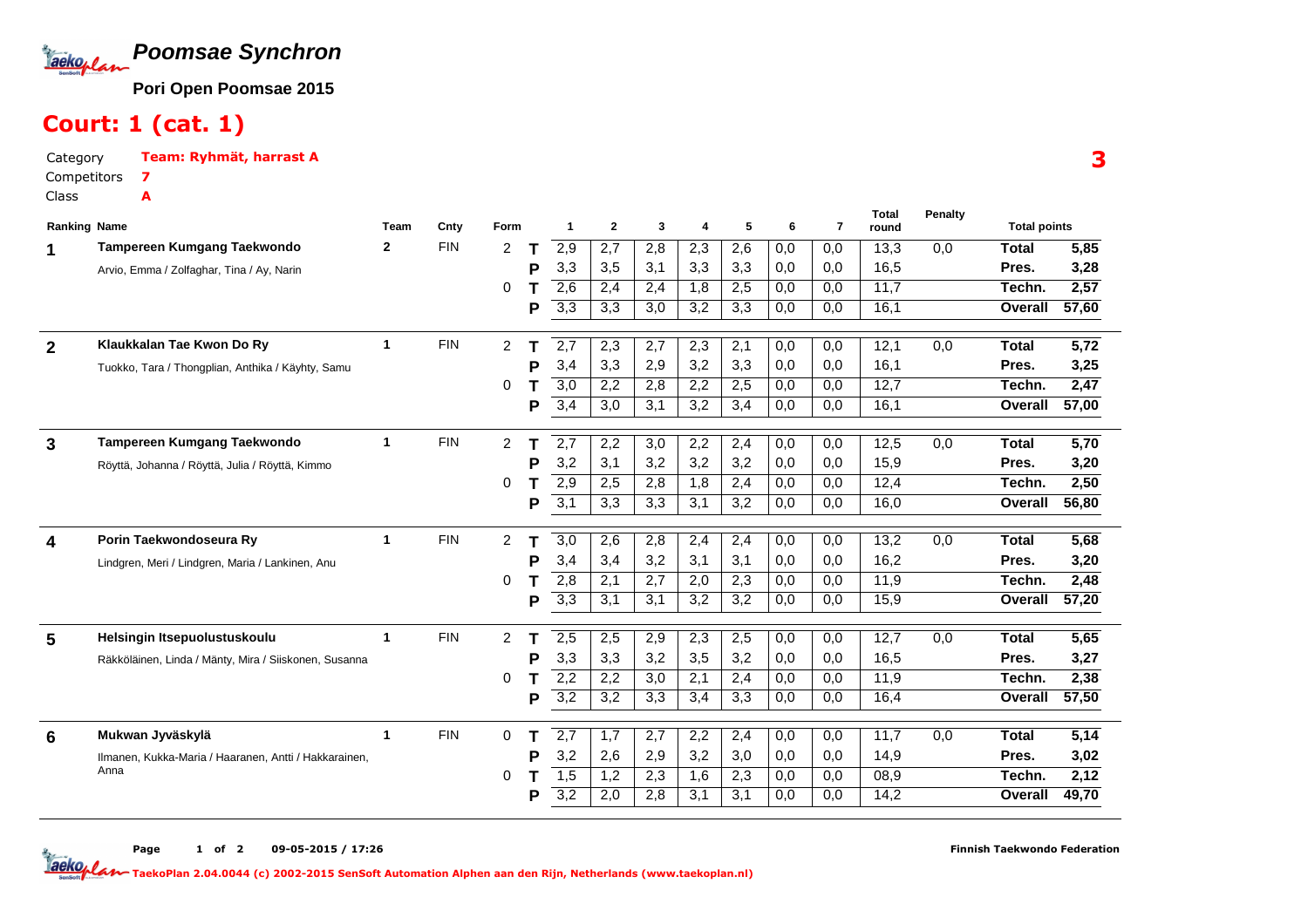

# Court: 1 (cat. )

A

CategoryTeam: Ryhmät, harrast A

Competitors7

Class

| <b>Ranking Name</b>                       | Team | Cnty       | Form |     |            |                |                            |      |     |     | Total<br>round | <b>Penalty</b> | <b>Total points</b> |       |
|-------------------------------------------|------|------------|------|-----|------------|----------------|----------------------------|------|-----|-----|----------------|----------------|---------------------|-------|
| Porin Taekwondoseura Ry                   | -    | <b>FIN</b> |      | .6  | 9. ا       | っっ<br><u>.</u> | .9                         | .8   | 0,0 | 0,0 | 09,4           | 0,0            | Total               | 4,37  |
| Teeri, Netta / Vuori, Neea / Tammi, Laura |      |            | D    | 2.9 | 2,6        | <u>. . </u>    | 2,9                        | 2,7  | 0,0 | 0,0 | 13,8           |                | Pres.               | 2,70  |
|                                           |      |            |      | ں،  | 1.4        | 2.0            |                            | 5. ا | 0,0 | 0,0 | 07,5           |                | Techn.              | 1,67  |
|                                           |      |            | D    | 2.8 | っち<br>ن. ے | 2.5            | $\sim$ $\sim$<br>$Z, \ell$ | ۷.   | 0,0 | 0,0 | 13,2           |                | Overall             | 43,90 |